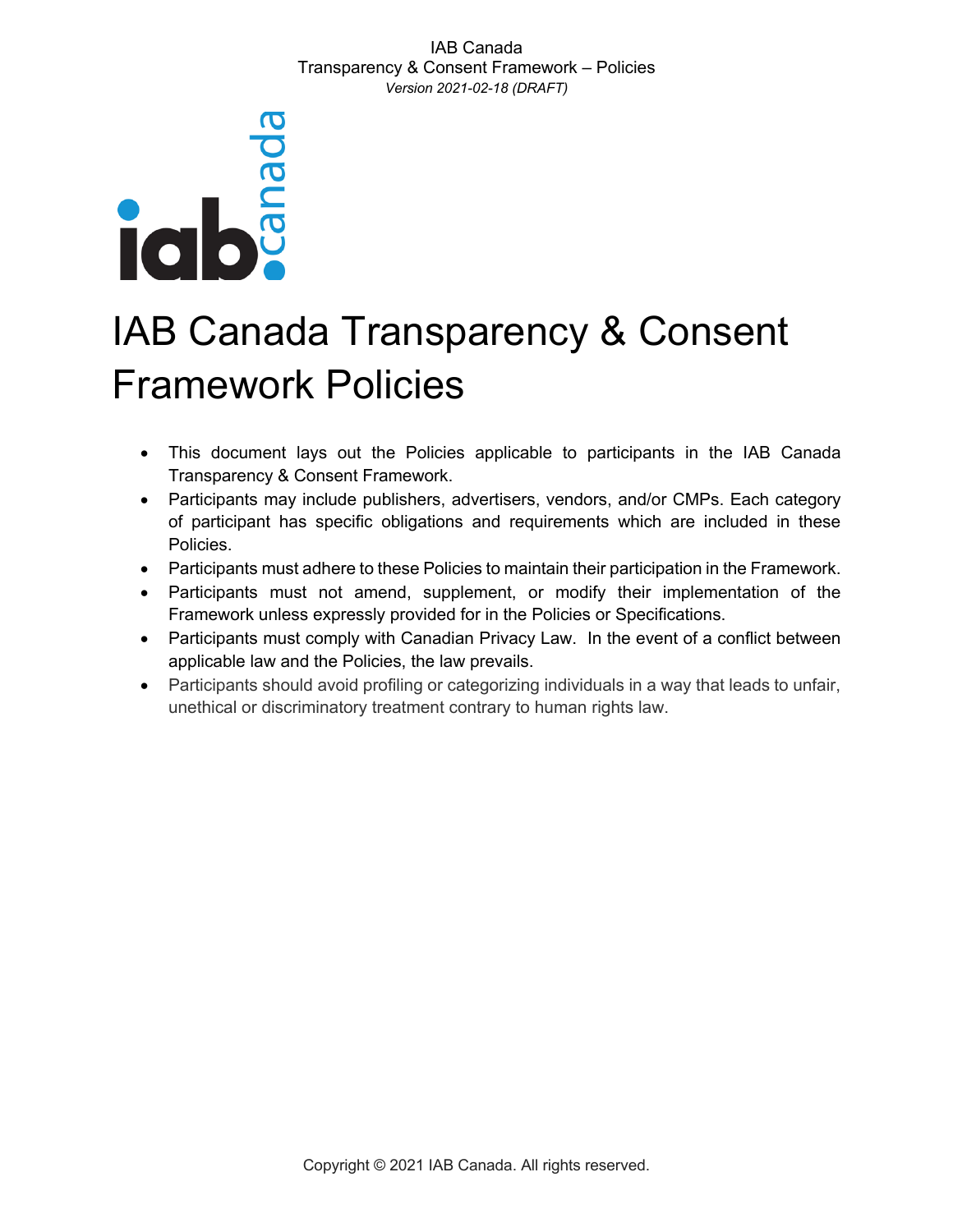# **Outline**

**Outline** 

Preamble

- Chapter I: Definitions
	- 1. Definitions

Chapter II: Policies for CMPs

- 2. Applying and Registering
- 3. Adherence to Framework Policies
- 4. Adherence to the Specifications
- 5. Managing Purposes and Permissions
- 6. Working with Vendors
- 7. Working with Publishers
- 8. Record Keeping
- 9. Accountability

Chapter III: Policies for Vendors

- 10. Applying and Registering
- 11. Adherence to Framework Policies
- 12. Adherence to the Specifications
- 13. Working with CMPs
- 14. Working with Publishers
- 15. Demonstrating Permissions
- 16. Purposes, Special Purposes, Special Features, and Opt-Ins
- 17. Accountability

Chapter IV: Policies for Publishers

- 18. Participation
- 19. Adherence to Framework Policies
- 20. Adherence to the Specifications
- 21. Working with CMPs
- 22. Working with Vendors
- 23. Managing Purposes and Permissions
- 24. Accountability

Chapter V: Interacting with Users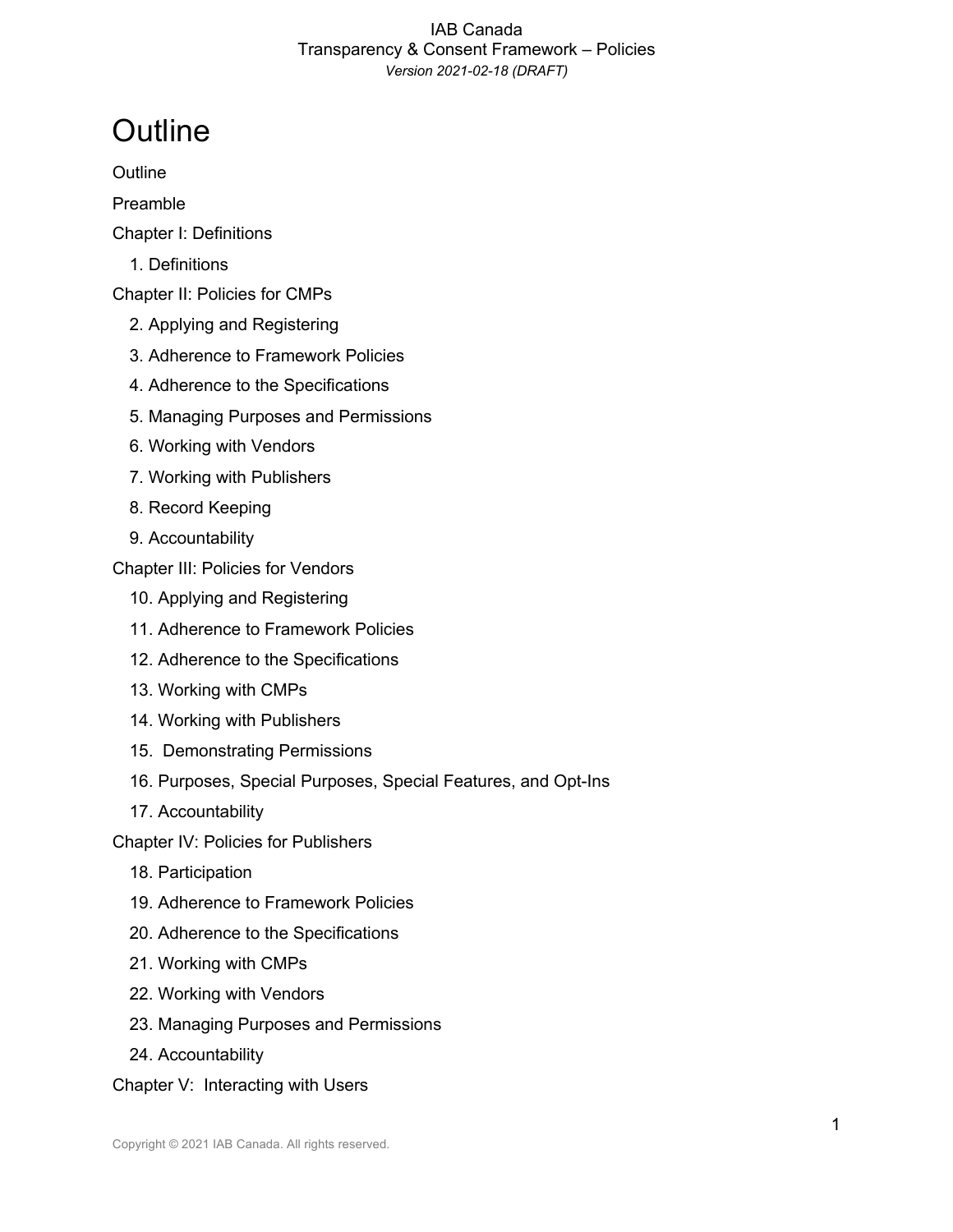Appendix A: Purposes and Features Definitions

- A. Purposes
	- **Purpose 2 - Select basic ads**
	- **Purpose 3 - Create a personalized ads profile**
	- **Purpose 4 - Select personalized ads**
	- **Purpose 5 - Create a personalized content profile**
	- **Purpose 6 - Select personalized content**
	- **Purpose 7 - Measure ad performance**
	- **Purpose 8 - Measure content performance**
	- **Purpose 9 - Apply market research to generate audience insights**
	- **Purpose 10 - Develop and improve products**
- B. Special Purposes

**Special Purpose 1 - Ensure security, prevent fraud, and debug**

**Special Purpose 2 - Technically deliver ads or content**

C. Features

**Feature 1 - Match and combine offline data sources**

**Feature 2 - Link different devices**

**Feature 3 - Receive and use automatically sent device characteristics for identification**

D. Special Features

**Special Feature 1 - Use precise geolocation data**

**Special Feature 2 - Actively scan device characteristics for identification**

- E. Stacks
	- **Stack 1 - Precise geolocation data, and identification through device scanning**
	- **Stack 2 - Basic ads and ad measurement**
	- **Stack 3 - Personalized ads**
	- **Stack 4 - Basic ads, ad measurement, and audience insights**
	- **Stack 5 - Basic ads, personalized ads profile, and ad measurement**
	- **Stack 6 - Personalized ads display and ad measurement**
	- **Stack 7 - Personalized ads display, ad measurement, and audience insights**
	- **Stack 8 - Personalized ads and ad measurement**
	- **Stack 9 - Personalized ads, ad measurement, and audience insights**
	- **Stack 10 - Personalized ads profile and display**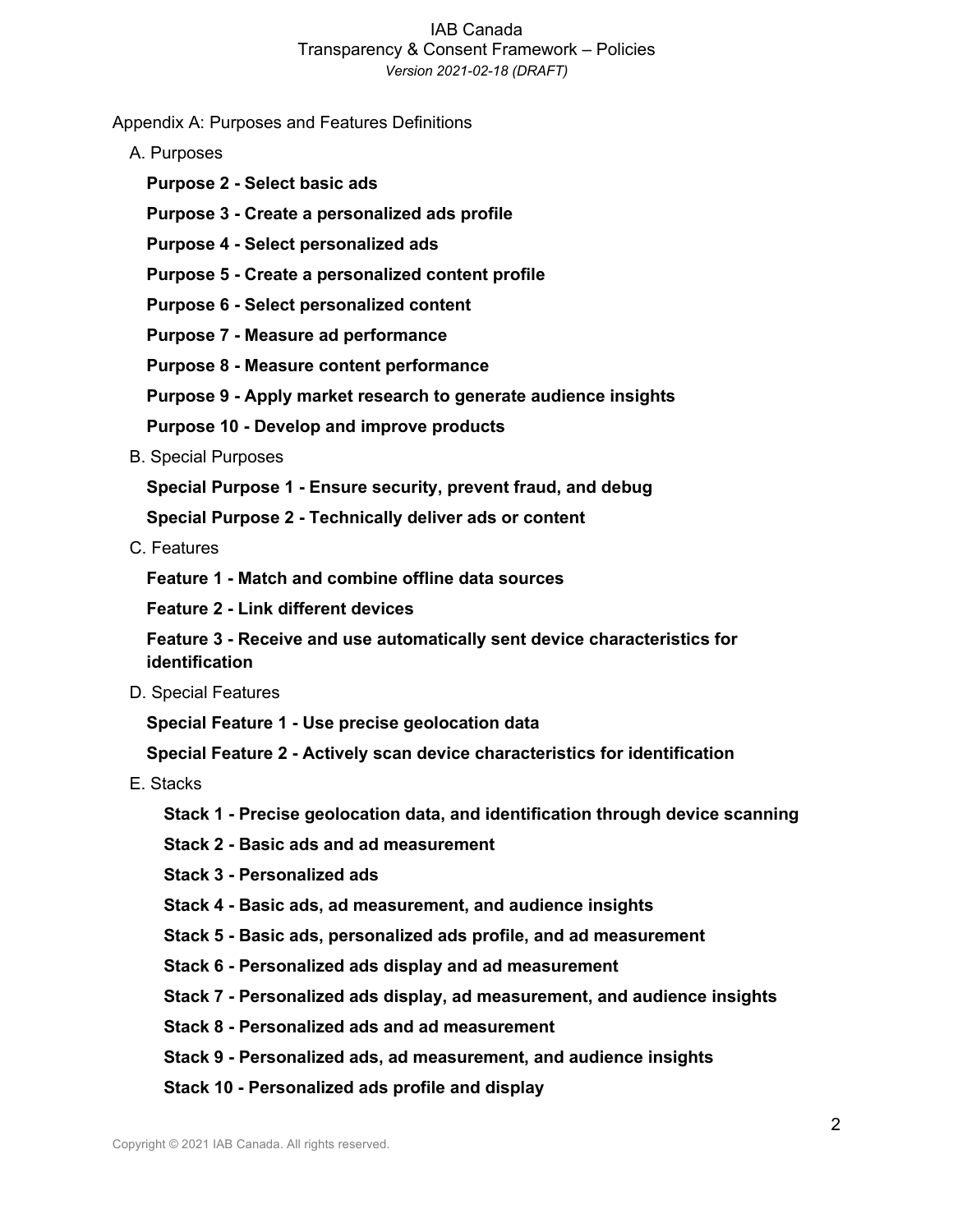**Stack 11 - Personalized content**

**Stack 12 - Personalized content display and content measurement**

**Stack 13 - Personalized content display, content measurement and audience insights**

**Stack 14 - Personalized content and content measurement**

**Stack 15 - Personalized content, content measurement and audience insights**

**Stack 16 - Personalized content, content measurement, audience insights, and product development.**

**Stack 17 - Ad and content measurement, and audience insights**

**Stack 18 - Ad and content measurement**

**Stack 19 - Ad measurement and audience insights**

**Stack 20 - Ad and content measurement, audience insights, and product development**

**Stack 21 - Content measurement, audience insights, and product development**

**Stack 22 - Content measurement and product development**

**Stack 23 - Personalized ads and content display, ad and content measurement**

**Stack 24 - Personalized ads and content display, ad and content measurement, and audience insights**

**Stack 25 - Personalized ads and content, ad and content measurement**

**Stack 26 - Personalized ads and content, ad and content measurement, and audience insights**

**Stack 27 - Personalized ads and content profile**

**Stack 28 - Personalized ads and content display**

**Stack 29 - Basic ads, ad and content measurement, and audience insights**

**Stack 30 - Personalized ads display, personalized content, ad and content measurement, and audience insights**

**Stack 31 - Personalized ads display, personalized content, ad and content measurement, audience insights, and product development**

**Stack 32 - Basic ads, personalized content, ad and content measurement, and audience insights**

**Stack 33 - Basic ads, personalized content, ad and content measurement, audience insights, and product development**

**Stack 34 - Basic ads, personalized content, content measurement, and audience insights**

**Stack 35 - Basic ads, personalized content, content measurement, audience insights, and product development**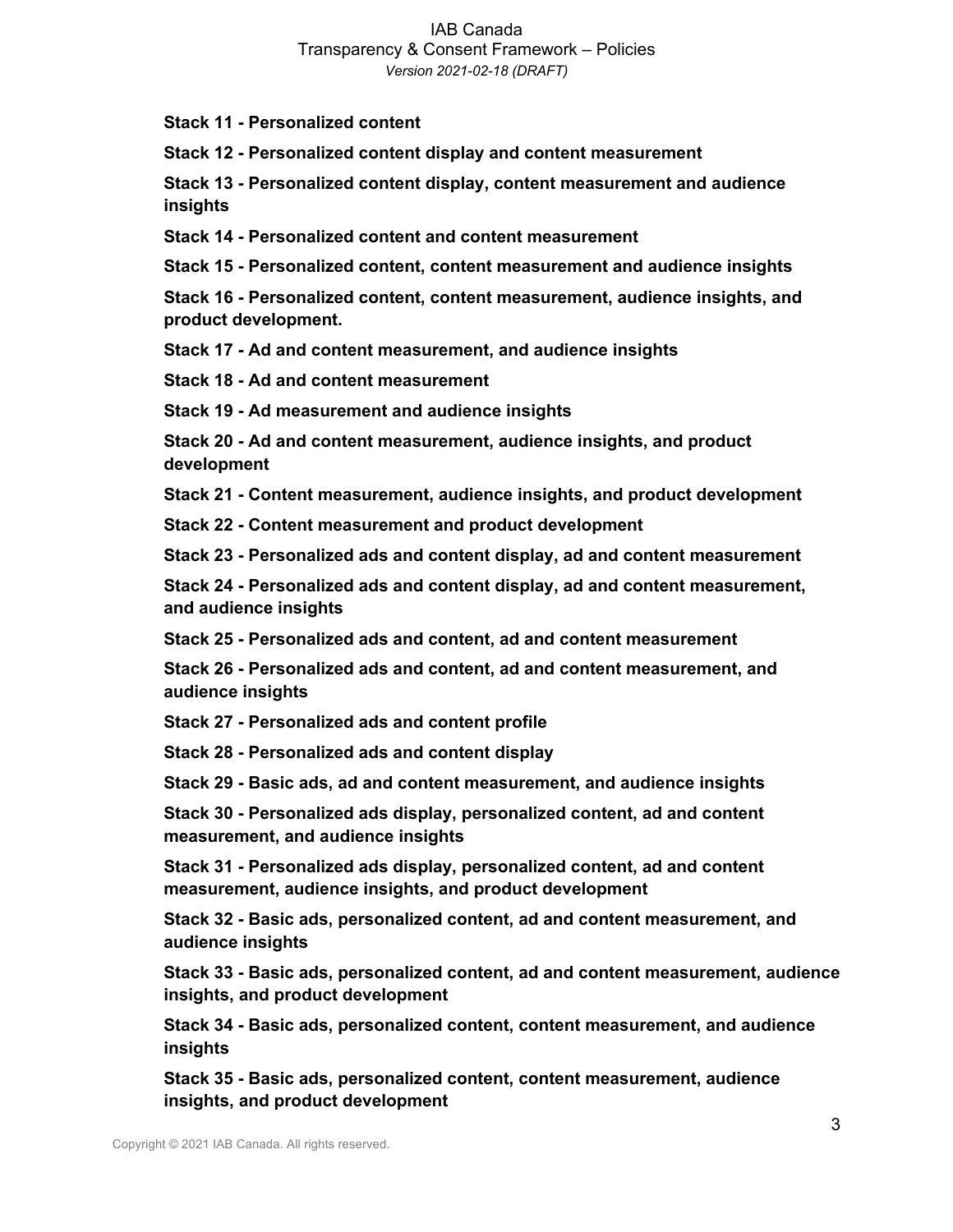### **Stack 36 - Basic ads, personalized content, and ad measurement Stack 37 - Basic ads, personalized content, ad measurement, and product development**

F. Example Stack Combinations

Example Stack Combination 1

Example Stack Combination 2

Example Stack Combination 3 (Advertisers)

#### Appendix B: User Interface Requirements

- A. Scope
- B. General Rules and Requirements for Framework UIs
- C. Specific Requirements for Framework UIs in Connection with Requesting a User's Consent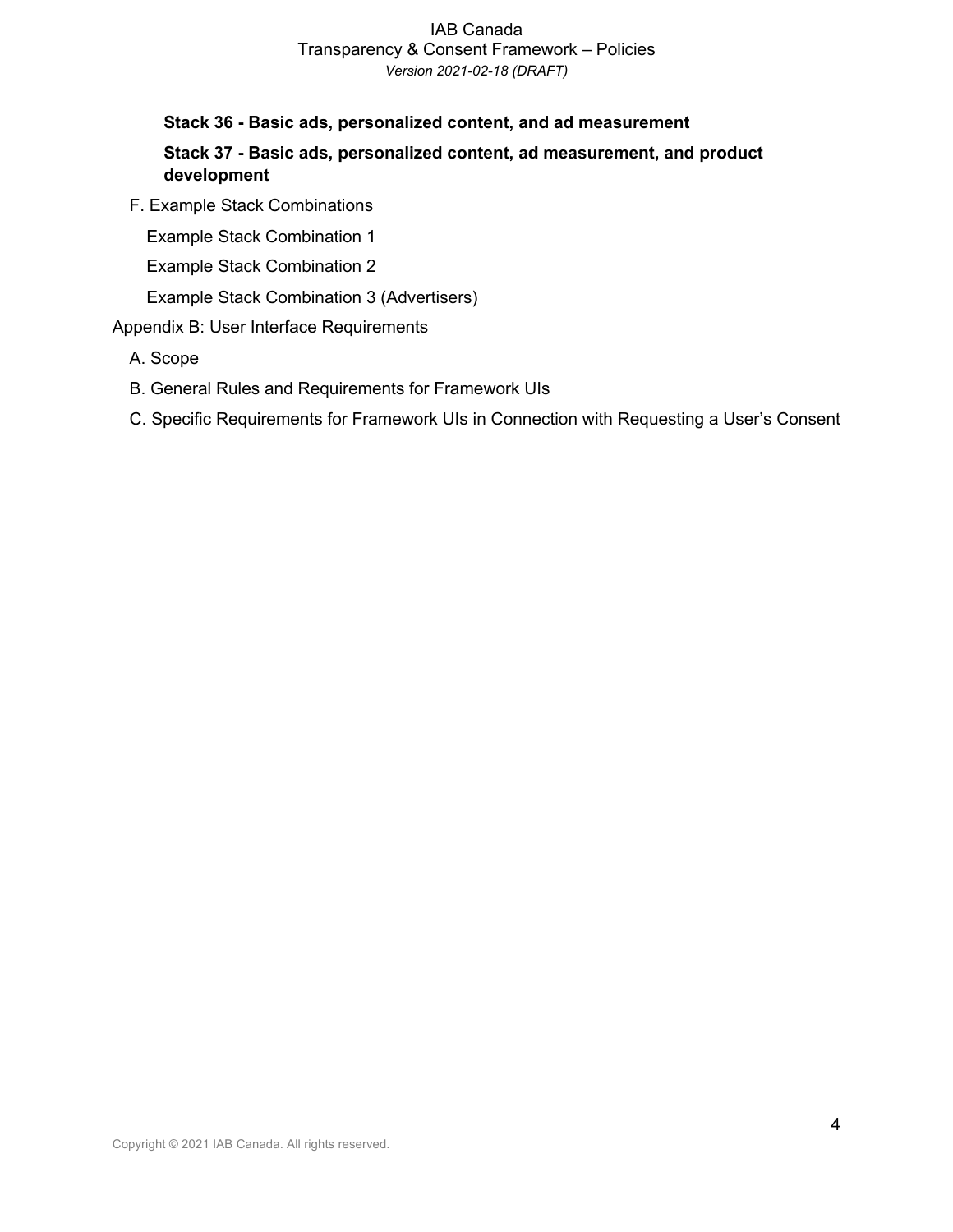# Preamble

i. The Transparency and Consent Framework consists of a set of technical specifications and policies to which publishers, advertisers, technology providers, and others for whom the Framework is of interest may voluntarily choose to adhere.

ii. The goal of the Framework is to help players in the online ecosystem become compliant with Canadian Privacy Law. The Framework provides a way of informing users that their personal information is collected, used, or disclosed, the purposes for which their personal information is collected, used, or disclosed, and the companies that are seeking to collect, use, or disclose their personal information for these purposes. The Framework also provides users with choice about the same, and signals to third parties inter alia which information has been disclosed to users and what users' choices are.

iii. Achieving the goals of the Framework requires standardization of technology, for example of how information is disclosed or how user choices are stored and signaled to participants. It also requires standardizing certain information provided to users, choices given to users, and behaviours that participants engage in when interacting with users or responding to requests between participants.

iv. The Framework is not intended, nor has it been designed to facilitate the lawful collection, use, or disclosure of sensitive personal information except ones that are defined as special purposes.

v. While participation in the Framework may be a useful and essential building block for the online ecosystem's compliance with Canadian Privacy Law, it is not a substitute for individual participants taking responsibility for their obligations under the law.

vi. The Framework should only be used for the collection of personal information to the extent that this personal information is necessary to achieve the purposes disclosed by participants.

vii. The Framework is intended to be updated over time as legislation is updated, and legal requirements, regulatory practice, business practices, business needs and other relevant factors change.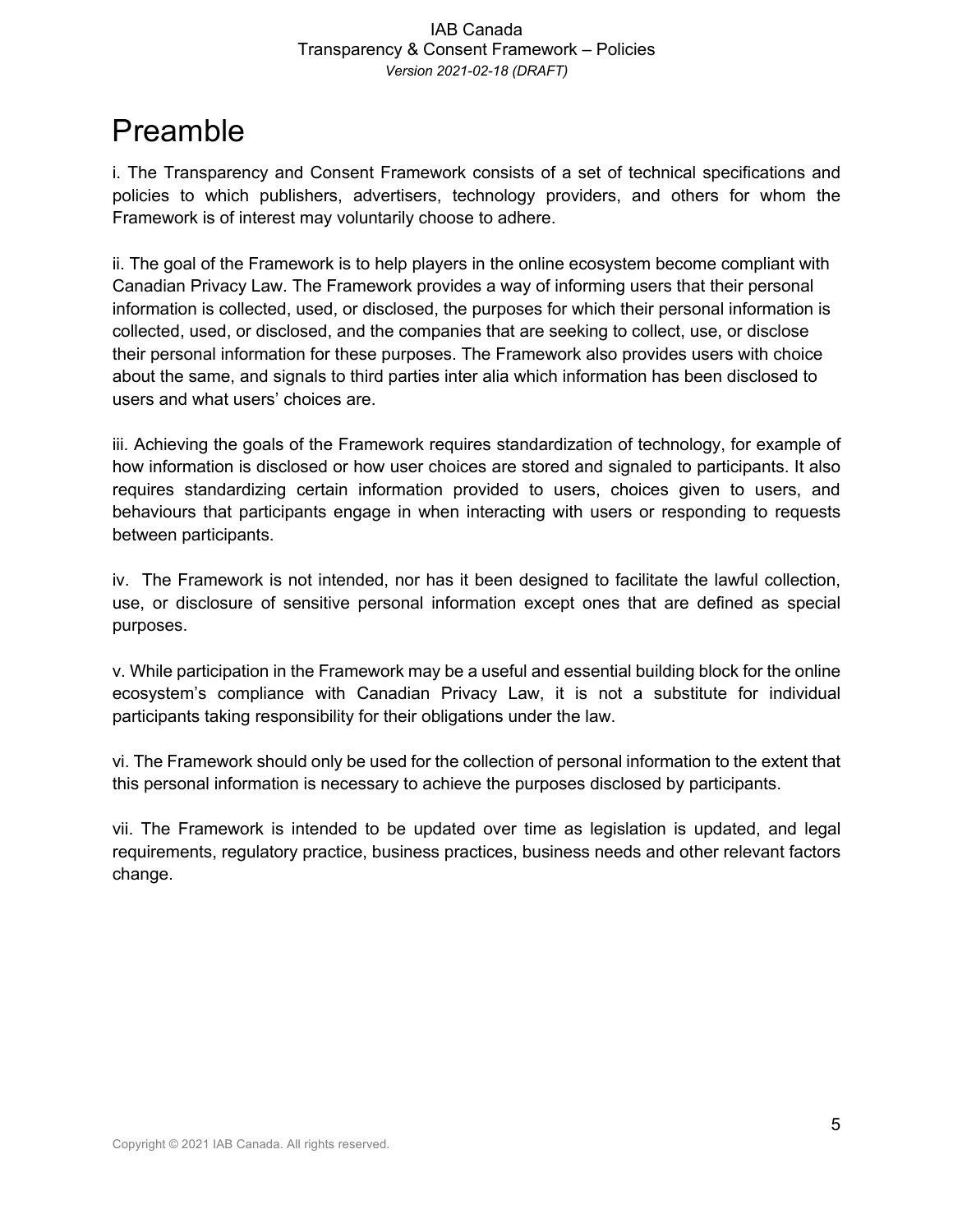# Chapter I: Definitions

### 1. Definitions

1. "**Transparency and Consent Framework**" (the "**Framework**", or the "**TCF**") means the Framework comprising the various parts defined under these Policies. It has the objective to help all parties in the digital advertising chain to comply with Canadian Privacy Law when collecting, using, or disclosing personal information.

2. "**Interactive Advertising Bureau of Canada**" ("**IAB Canada**", the "**Managing Organization**", or the "**MO**") means the entity that manages and governs the Framework, including the Policies, Specifications, and the Global Vendor List. IAB Canada may update these Policies from time to time as it reasonably determines is necessary to ensure the ongoing success of the Framework. IAB Canada may designate a third party or third parties to take on certain functions and/or tasks of the MO under the Framework on its behalf.

3. "**Framework Policies**" (the "**Policies**") means this or any other official policy documentation disseminated by IAB Canada and updated from time to time, that defines the requirements for compliant participation in, and use of, the Framework, including, but not limited to, Appendix A and Appendix B of these Policies, and any associated policy guidance, or publicly communicated, enforcement actions.

4. "**Framework Specifications**" (the "**Specifications**") means any official technical documentation disseminated by IAB Canada in concert with IAB Tech Lab or future designated technical body, and updated from time to time, that defines the technical implementation of the Framework, including, but not limited to, the Transparency and Consent String with Global Vendor List Format specification, the Consent Management Platform API specification, and any associated implementation guidance.

5. "**Global Vendor List**" (the "**GVL**", or the "**Vendor List**") means the list of Vendors who have registered with IAB Canada for participating in the Framework. The list is managed and maintained by IAB Canada, and is referenced by CMPs, Publishers and individual Vendors. Its structure and content shall be defined by the Specifications.

6. "**Transparency and Consent Management Platform**" ("**Consent Management Platform**", or "**CMP**") means the company or organization that centralizes and manages transparency for, and consent and objections of the end user. The CMP can read and update the Permission status of Vendors on the GVL, and acts as an intermediary between a Publisher, an end user, and Vendors to provide transparency, help Vendors and Publishers establish Permissions for collecting, using, or disclosing personal information, acquire user consent as needed and manage user objections, and communicate Permissions, and/or consent or objection status to the ecosystem. A CMP may be the party that surfaces, usually on behalf of the publisher, the UI to a user, though that may also be another party. CMPs may be private or commercial. A private CMP means a Publisher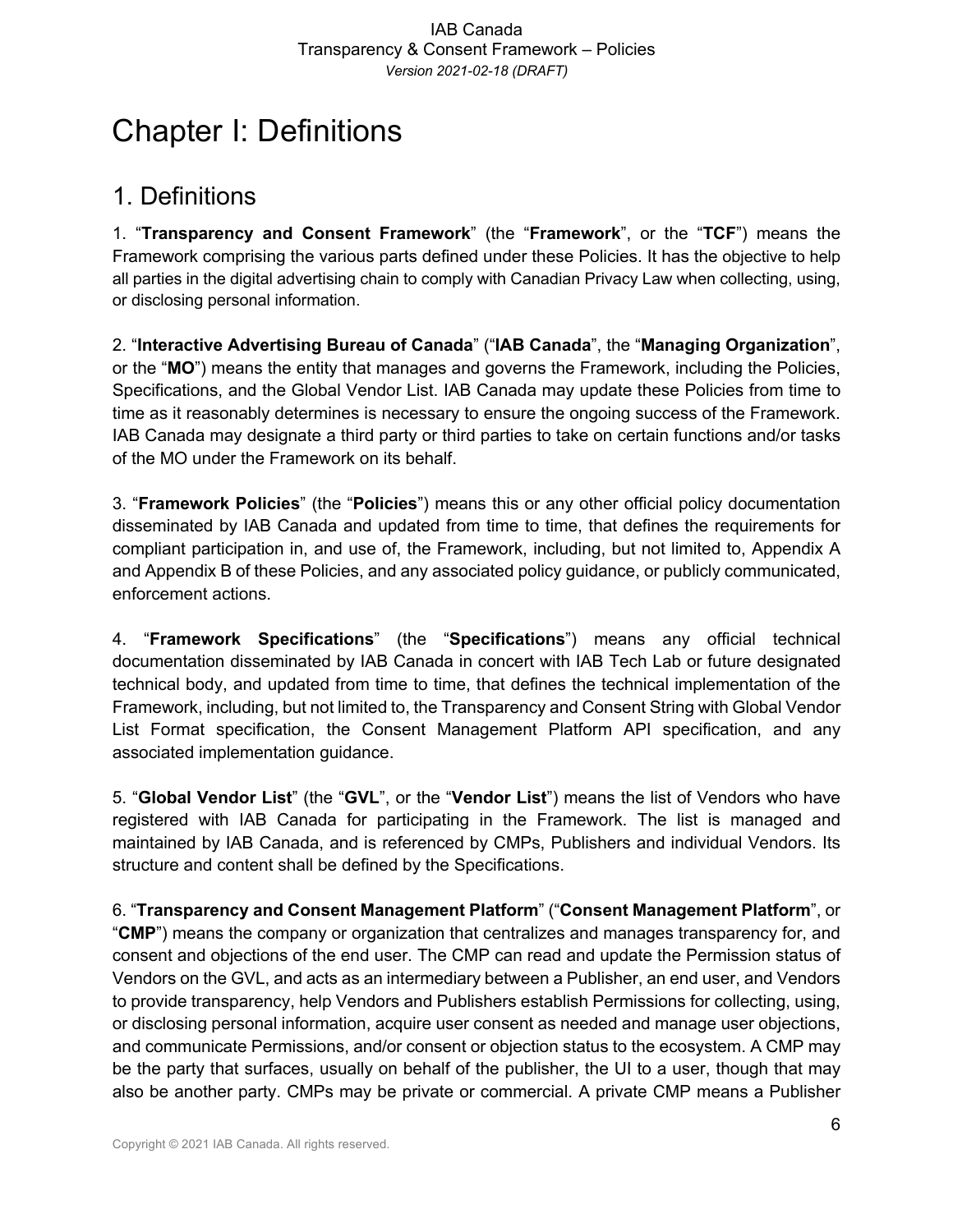that implements its own CMP for its own purposes. A commercial CMP offers CMP services to other parties. Unless specifically noted otherwise, these policies apply to both private and commercial CMPs.

7. "**Vendor**" means a company that participates in the delivery of digital advertising within a Publisher's website, app, or other digital content, to the extent that company is not acting as a Publisher or CMP, and that either accesses an end user's device or collects, uses, or discloses personal information about end users visiting the Publisher's content and adheres to the Policies.

8. "**Publisher**" means an operator of a Digital Property and who is primarily responsible for ensuring the Framework UI is presented to users and that Permissions, including consent, are established with respect to Vendors that may process personal information based on users' visits to the Publisher's content.

9. "**Digital Property**" means a website, app, or other content or service delivery mechanism where digital ads are displayed, or information is collected and/or used for any Purpose or Special Purpose.

10. "**Framework UI**" ("**UI**") means the user interface or user experience defined by the Specifications for presentation to a user in order to establish Permissions for GVL Vendors as part of their compliance with Canadian Privacy Law. The Policies and Specifications define requirements for the UI along with aspects that are configurable by Publishers.

11. "**Initial Layer**" refers to information that must be made visible to the user in the UI prior to the user being able to give his or her consent. For the avoidance of doubt, the use of the term "visible" should not be understood as excluding other forms of information presentation used, for example, for assisted internet access, or on devices with non-visual user interfaces.

12. "**Purpose**" means one of the defined purposes for which personal information is collected, used, or disclosed by participants in the Framework that are defined in the Policies or the Specifications for which Vendors seek Permission and for which the user is given choice, i.e. to seek Permission to collect, use or disclose personal information.

13. "**Special Purpose**" means one of the defined purposes for collecting, using, or disclosing of personal information by participants in the Framework that are defined in the Policies or the Specifications, for which Vendors collect, use or disclose personal information and for which the user is not given choice by a CMP because the collection, use or disclosure may occur without consent under Canadian Privacy law.

14. "**Feature"** means one of the features for which personal information is used by participants in the Framework that are defined in the Policies or the Specifications used in pursuit of one or several Purposes for which the user is not given choice separately to the choice afforded regarding the Purposes for which they are used.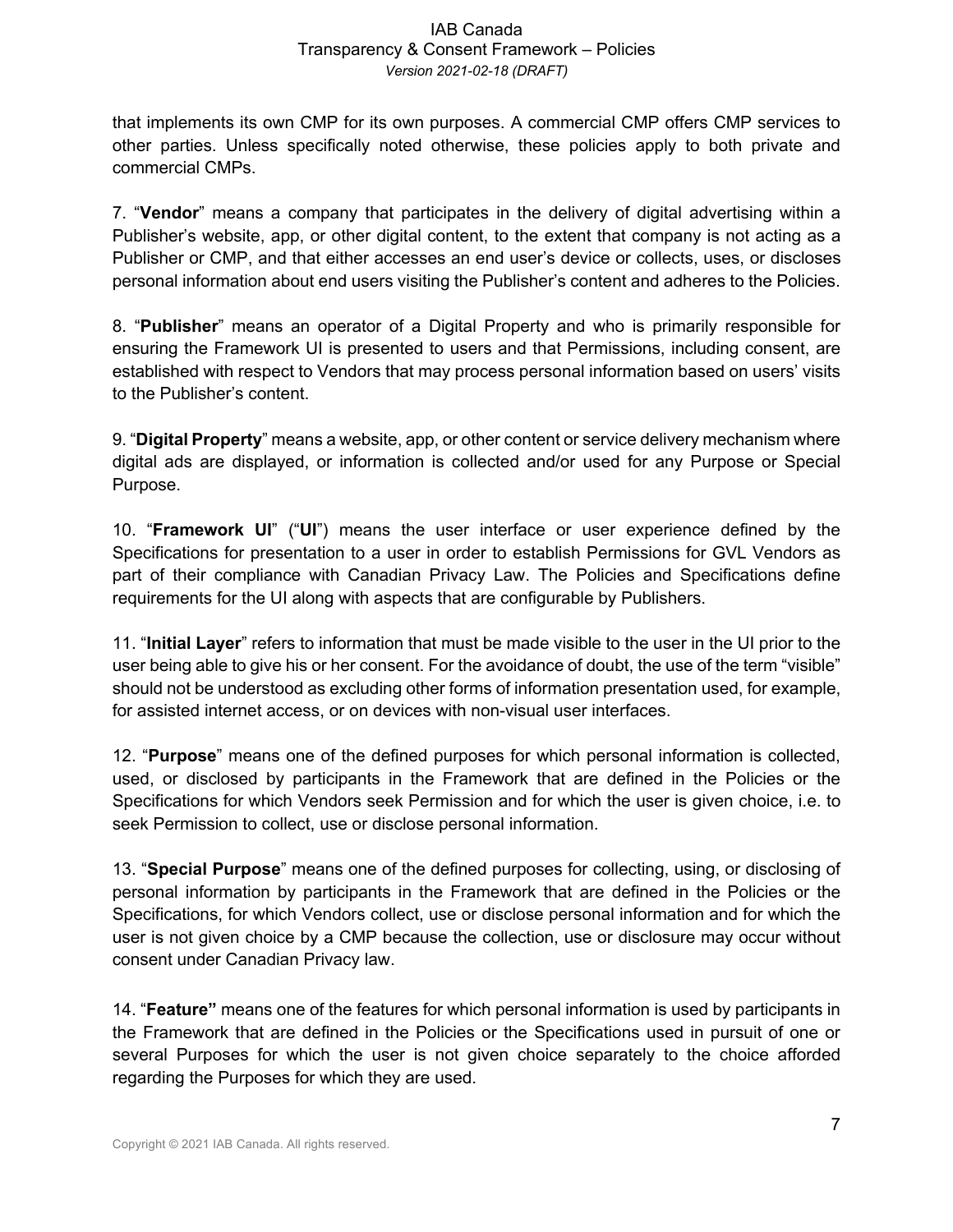15. "**Special Feature**" means one of the features for which personal information is used by participants in the Framework that are defined in the Policies or the Specifications used in pursuit of one or several Purposes for which the user is given the choice to opt-in (e.g. collection, use or disclosure of precise geolocation) separately from the choice afforded regarding the Purposes for which they are used.

16. "**Stack**" means one of the combinations of Purposes and/or Special Features for which personal information is collected, used, or disclosed by participants in the Framework that may be used to substitute or supplement more granular Purpose and/or Special Feature descriptions in the Initial Layer of a UI.

17. "**Signal**" means any signal defined by the Policies or Specifications sent by a CMP, usually on behalf of a Publisher, to Vendors that includes Permission information, e.g., information about the transparency, and/or consent status of a Vendor and/or Purpose, the opt-in status of a Special Feature, and Publisher restrictions.

18. "**Precise Geolocation Data**" means information about a user's geographic location accurate to up to 500 meters and/or latitude and longitude data beyond two decimal points.

19. **"Permission"** means a permission for collecting, using, or disclosing personal information under the Framework using Consent as required in accordance with Canadian Privacy Law. Permissions in the Framework can be established with:

- (a) Service-specific scope, which means a Permission is applicable only on the service (e.g. Permission is obtained and managed for a Publisher website or app);
- (b) Group-specific scope, which means a Permission is applicable only on a pre-defined group of services (e.g. a number of Digital Properties of one or more Publishers that implement CMPs with their group's scope, each of which allows users to manage their choices regarding Permissions established for the group across all the services of the group);
- (c) Global scope, which means a Permission is not only applicable on the service, on which the Permission is obtained and managed, but across all Publisher Digital Properties, that implement CMPs with global scope each of which allows users to manage their choices regarding globally established Permissions across all such Publisher Digital Properties; or
- (d) Out-of-band ("OOB"), which means a Permission has not been established using the Framework and is therefore not reflected in any Signals within the Framework and cannot be managed by users within the Framework.

21. "**Canadian Privacy Law"** means any federal or provincial private or public sector privacy legislation which govern the collection, use and disclosure of personal information such as the *Personal Information Protection and Electronic Documents Act* (PIPEDA) or the *Privacy Act,* as amended.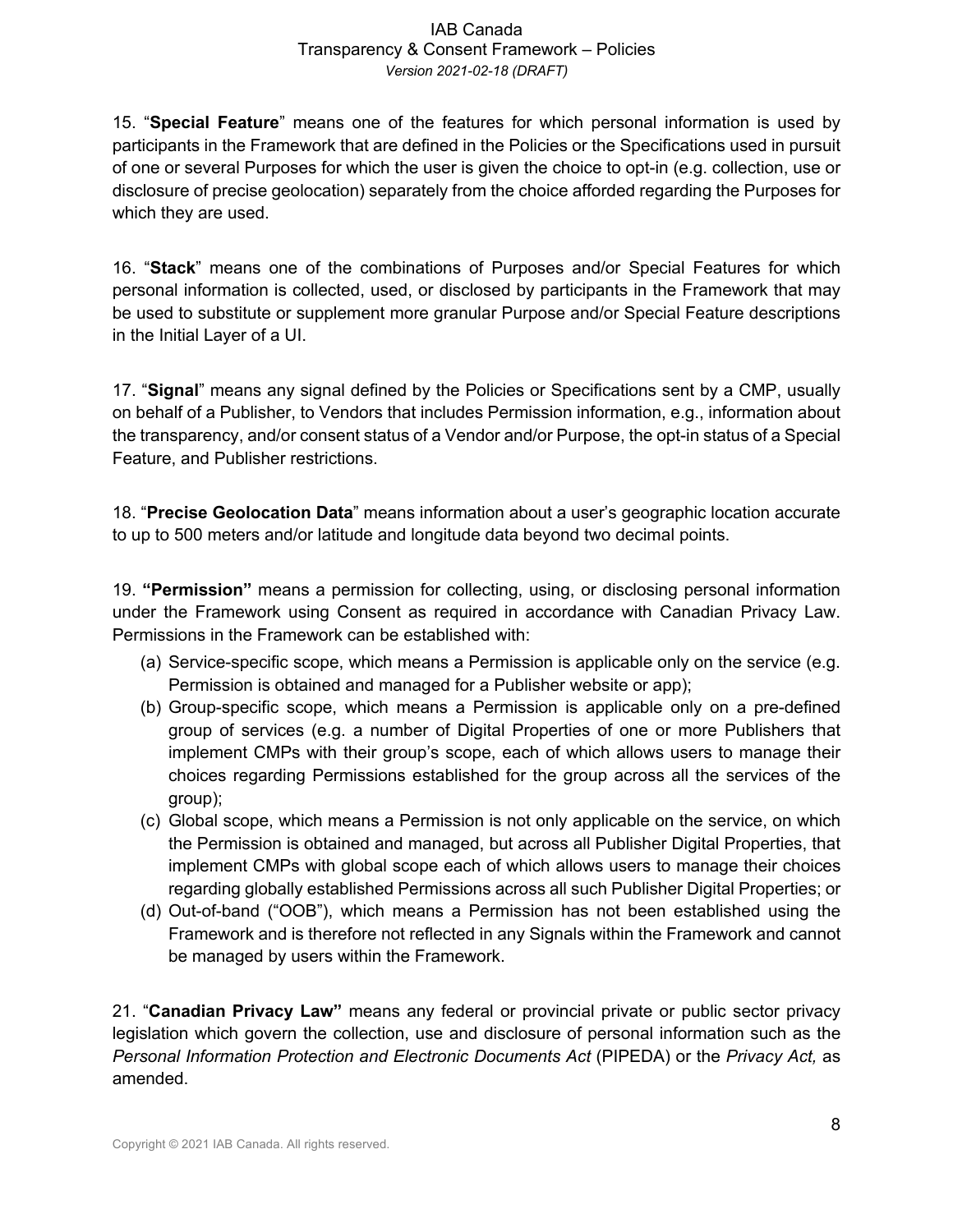22. **"Consent"** under the Framework means express consent unless the Policies or Specifications specify that implied consent is appropriate, as prescribed in accordance with Canadian Privacy Law.

23. "**Personal Information**" refers to any information that qualifies as personal information under Canadian Privacy Law.

# Chapter II: Policies for CMPs

## 2. Applying and Registering

1. CMPs must apply to IAB Canada for participation in the Framework. IAB Canada shall take reasonable steps to vet and approve a CMP's application according to procedures adopted, and updated from time to time, by the MO.

2. CMPs must provide all information requested by IAB Canada that is required to fulfil IAB Canada's CMP application and approval procedures.

3. IAB Canada shall not approve a CMP's application unless and until IAB Canada can verify to its satisfaction the identity of the party or parties controlling the CMP, as well as the CMP's ability to maintain its service and adhere to the Policies and Specifications.

### 3. Adherence to Framework Policies

1. A CMP must adhere to all Policies applicable to CMPs that are disseminated by the MO in the Policies or in documentation that implements the Policies, such as in operating policies and procedures, guidance, and enforcement decisions.

2. A CMP must make a public attestation of compliance with the Policies in a prominent disclosure, such as in a privacy policy. This attestation must at minimum include: (i) an affirmation of the CMP's participation in the IAB Canada Transparency & Consent Framework; (ii) an affirmation of its compliance with the Policies and Specifications of the Transparency & Consent Framework; (iii) the IAB Canada-assigned ID of the CMP. Example:

<*Organization> participates in the IAB Canada Transparency & Consent Framework and complies with its Specifications and Policies. <Organization> operates Consent Management Platform with the identification number <CMP ID>.*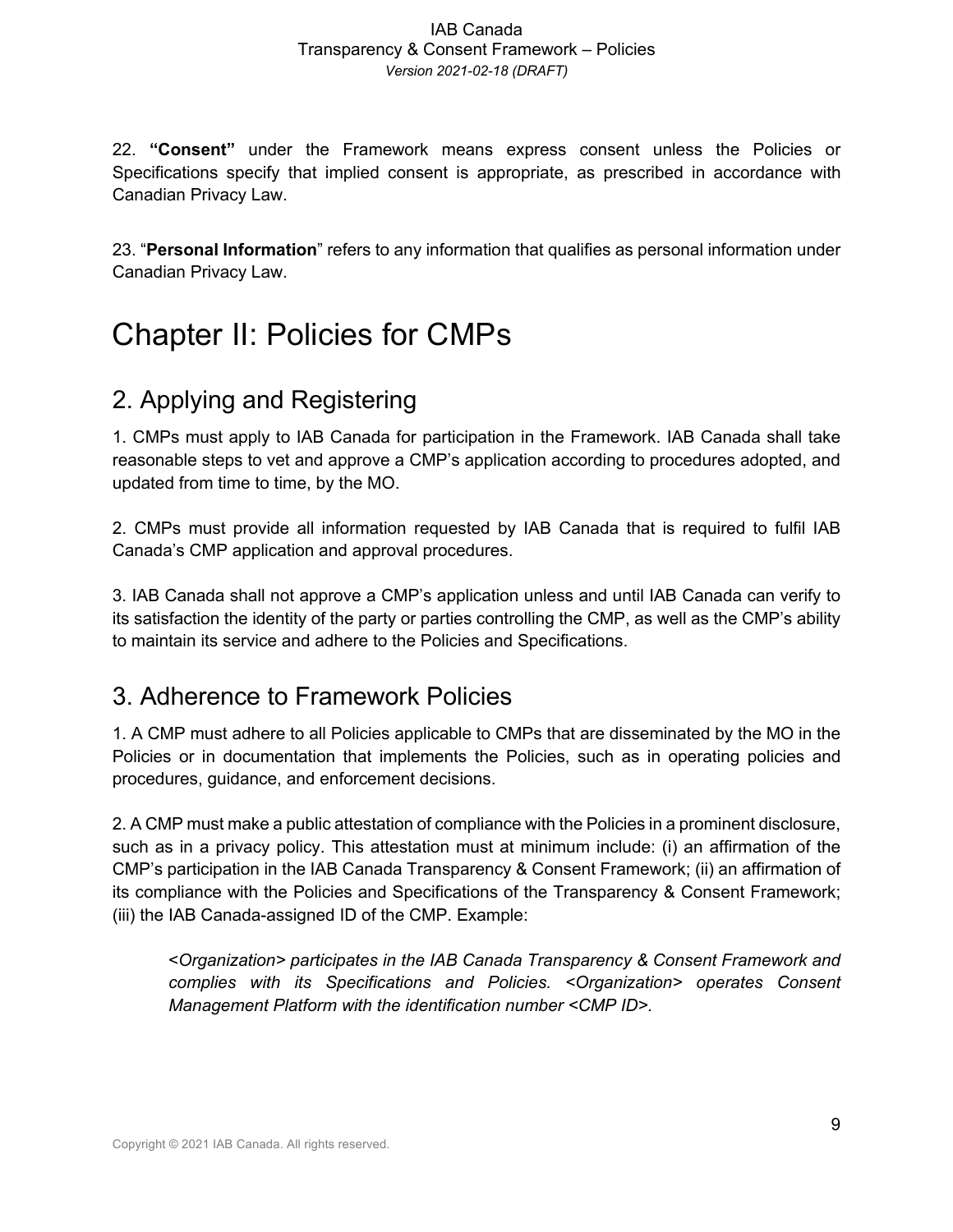# 4. Adherence to the Specifications

1. In addition to implementing the Framework according to the Specifications, a CMP must support the full Specifications, unless the Specifications expressly state that a feature is optional, in which case a CMP may choose to implement the optional feature but need not do so.

2. A private CMP need only implement the Specifications to the extent necessary to support the needs of the Vendors, Purposes, and Special Features selected by its Publisher owner.

3. A CMP must disclose Vendors' GVL information, including Permissions sought, as declared, and update Vendors' GVL information, including Permission status in the Framework, wherever stored, according to the Specifications, without extension, modification, or supplementation, except as expressly allowed for in the Specifications.

4. A CMP must not read, write, or communicate any Vendor's Permissions except according to and as provided for under the Specifications, and using the standard API.

## 5. Managing Purposes and Permissions

1. A CMP will remind the user of their right to withdraw consent for the collection, use, or disclosure of their personal information at least every 13 months with respect to any Vendor and Purpose.

2. A CMP must resolve conflicts in Signals or merge Signals before transmitting them (e.g. reconciliation between service-specific and global transparency and consent) in accordance with the Policies and Specifications.

3. A CMP must only generate a positive consent Signal on the basis of a clear affirmative action taken by a user that unambiguously signifies that user's agreement on the basis of appropriate information and in accordance with Canadian Privacy Law.

4. A CMP must only generate a positive Signal for implied consent on the basis of the provision of transparency by the CMP about collecting, using, or disclosing of personal information and a positive Signal must not persist if the user indicates an objection to such collection, use, or disclosure of personal information.

5. A CMP must only generate a positive Signal for Special Features with the consent of the user.

6. A CMP will establish Permissions only in accordance with the declarations made by Vendors in the GVL and using the definitions of the Purposes and/or their translations found in the GVL, without extension, modification, or supplementation, except as expressly allowed for in the Policies.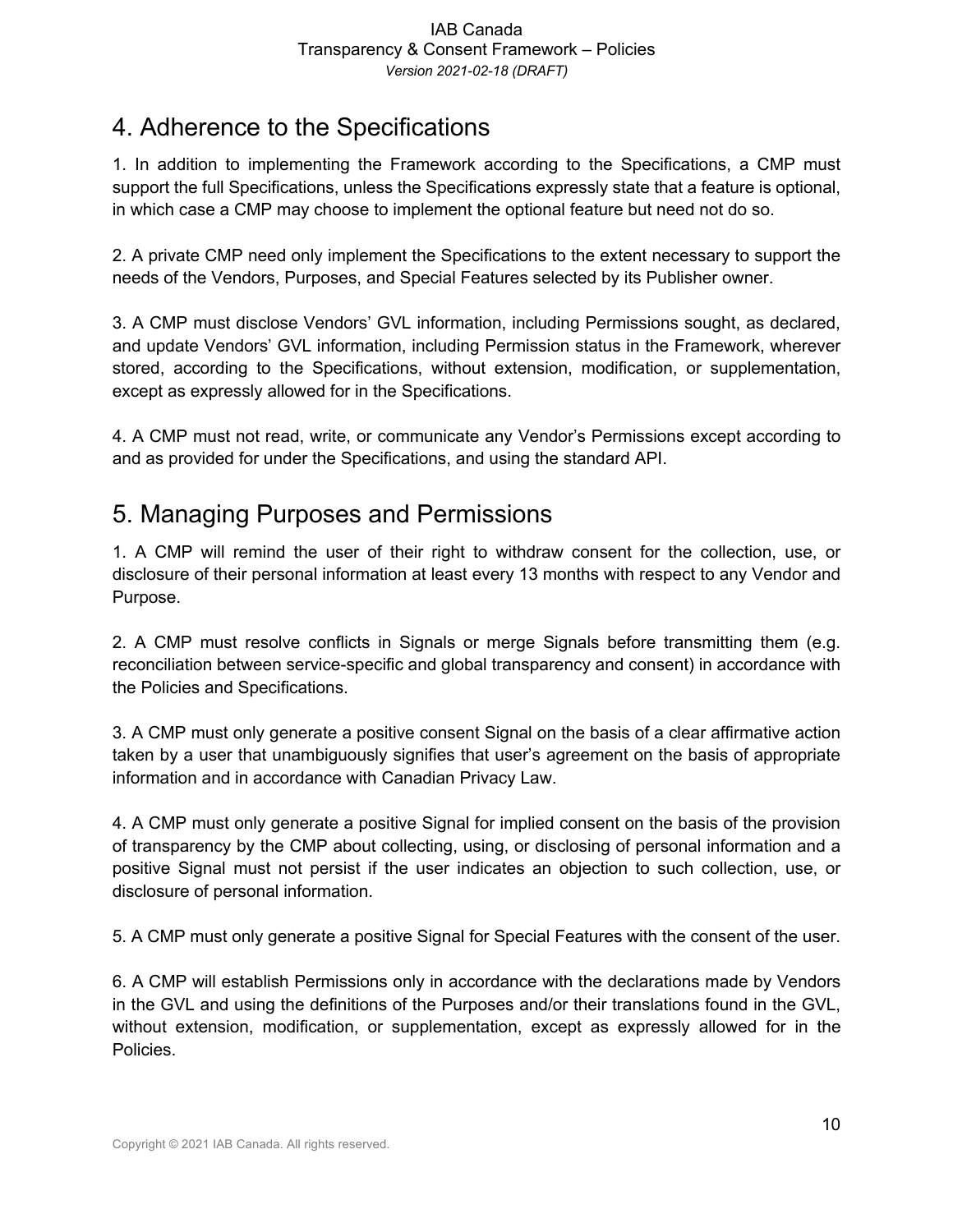7. A CMP must resurface the Framework UI if the MO indicates, in accordance with the Policies and Specifications, that changes to the Policies are of such a nature as to require re-establishing Permissions.

8. A CMP may be instructed by its Publisher which Purposes, Special Features, and/or Vendors to disclose. If a Publisher instructs a CMP not to disclose a Purpose, Special Feature, and/or a Vendor, the Signals the CMP generates must appropriately reflect in the Signal that no Permissions have been established for the respective Purposes, Special Features, and/or Vendors. For the avoidance of doubt: Special Purposes, and Features must always be disclosed if at least one of the Vendors disclosed has declared itself using them.

9. A CMP must implement any Publisher restrictions, such as a restriction of Purposes per Vendors, by making appropriate changes in the User Interface to reflect such restrictions, and by creating the appropriate Signals containing the Publisher restrictions in accordance with the Policies and Specifications.

11. A CMP may be instructed by its Publisher to establish, record and transmit information about its own Permissions (that is, Permissions for collecting, using, or disclosing personal information by the Publisher), including Permissions for purposes that are not supported by the Framework. A CMP is prohibited from implementing Publisher-specific custom Permission Signals for Purposes that the Framework covers, or for any vendors rather than purposes. Management of Permissions that the Framework covers shall only take place if the Vendor has registered with the MO in accordance with the Policies. A CMP may exclusively implement Publisher-specific custom Permission Signals in conjunction with the Publisher's own collection, use, or disclosure of personal information or for collecting, using, or disclosing personal information on its behalf by a Vendor who processes such personal information under applicable Canadian Privacy Law and only for purposes not standardized by the Framework.

# 6. Working with Vendors

1. If a CMP works with Vendors who are not participating in the Framework and who are not published on the GVL, the CMP must make it possible for users to distinguish between those Vendors who are participating in the Framework, on the one hand, and those who are not, on the other. CMPs must not misrepresent Vendors who are not registered with IAB Canada as participating in the Framework and being published on the GVL.

2. If a Publisher or Vendor operates a CMP, the Policies for CMPs shall apply only to the extent of that party's CMP operation. For example, if a Publisher operates a CMP, the prohibition against a CMP discriminating against Vendors shall apply to the Publisher's CMP only, while the Publisher remains free to make choices with respect to Vendors appearing on its Digital Properties.

3. In any interaction with the Framework, a CMP may not exclude, discriminate against, or give preferential treatment to a Vendor except pursuant to explicit instructions from the Publisher involved in that interaction and in accordance with the Specifications and the Policies. For the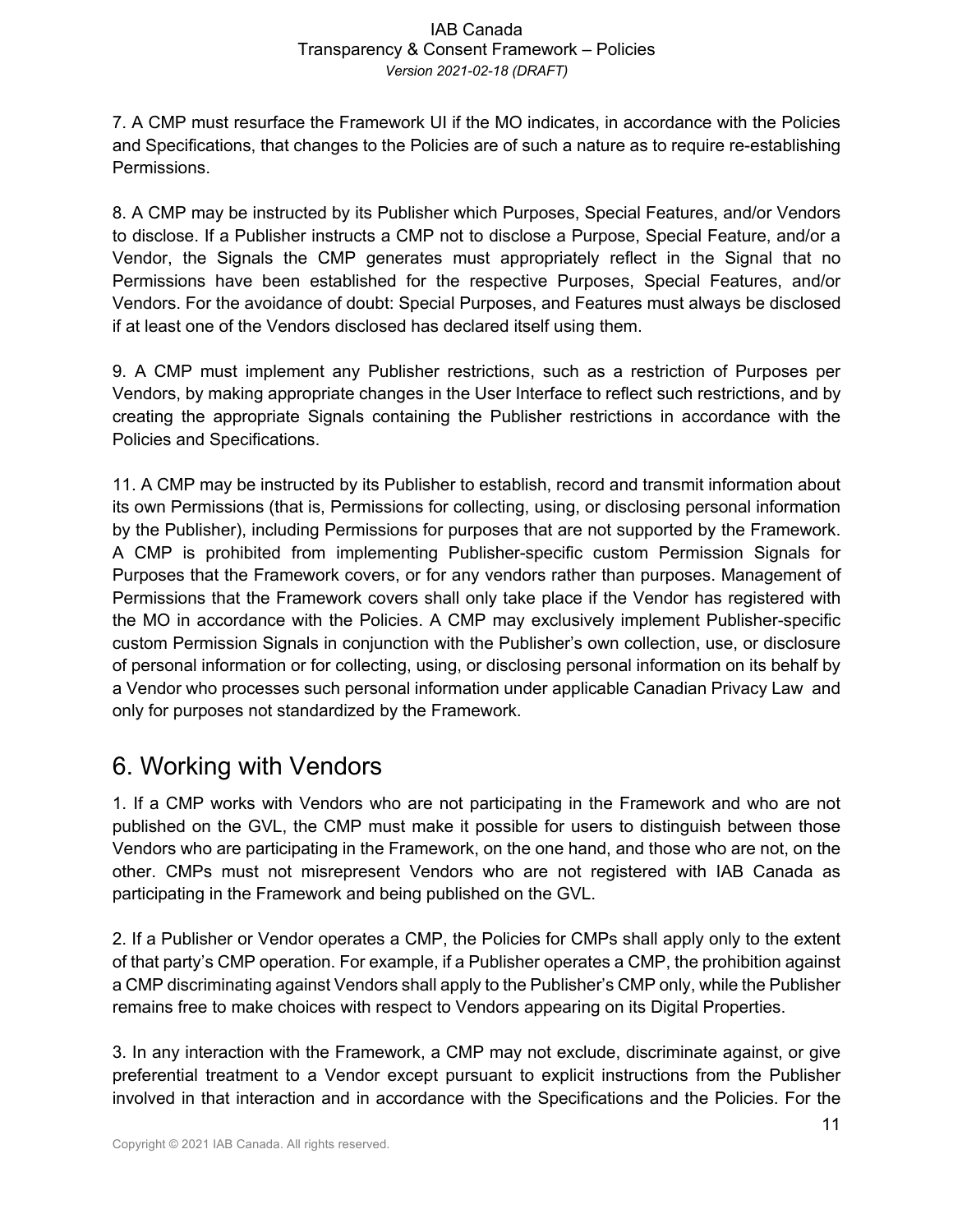avoidance of doubt, nothing in this paragraph prevents a private CMP from fully implementing instructions from its Publisher owner.

4. If a Vendor operates a CMP, it may require a Publisher to work with its Vendor-owner as part of the terms and conditions of using the CMP. Such a requirement shall not constitute preferential treatment in the meaning of Policy 6(3).

5. If a CMP reasonably believes that a Vendor is not in compliance with the Specifications and/or the Policies, it must promptly notify IAB Canada according to MO procedures and may, as provided for by MO procedures, pause working with the Vendor while the matter is addressed.

## 7. Working with Publishers

1. A CMP shall only work with Publishers within the Framework that are in full compliance with the Policies, including but not limited to the requirement to make an attestation of compliance in a prominent location, such as a privacy policy.

2. A CMP is responsible for ensuring that its UIs and Signals comply with the Policies and Specifications. Where a commercial CMP is not able to ensure such compliance, for example because it offers Publishers the option to customize aspects that may impact compliance, the Publisher using such customization options must assume responsibility for compliance with the Policies for CMPs, register a private CMP within the Framework, and use the commercial CMPs offering in association with the Publisher's assigned private CMP ID.

3. If a CMP reasonably believes that a Publisher using its CMP is not in compliance with the Specifications and/or the Policies, it must promptly notify IAB Canada according to MO procedures and may, as provided for by MO procedures, pause working with the Publisher while the matter is addressed. For the avoidance of doubt, where a commercial CMP receives an instruction from a Publisher that is in violation of these Policies, the CMP shall not act on the instruction.

4. The MO may prevent a Publisher from participation in the Framework for violations of Framework Policies that are willful and/or severe according to MO procedures. The MO may enact a suspension or block of a Publisher by notifying CMPs that the Publisher is not in full compliance.

## 8. Record Keeping

1. A CMP will maintain records of all Permissions and will provide the MO access to such records upon request without undue delay.

2. A CMP will retain a record of the UI that has been deployed on any given Publisher at any given time and make this record available to its Publisher client, Vendors, and/or the MO upon request.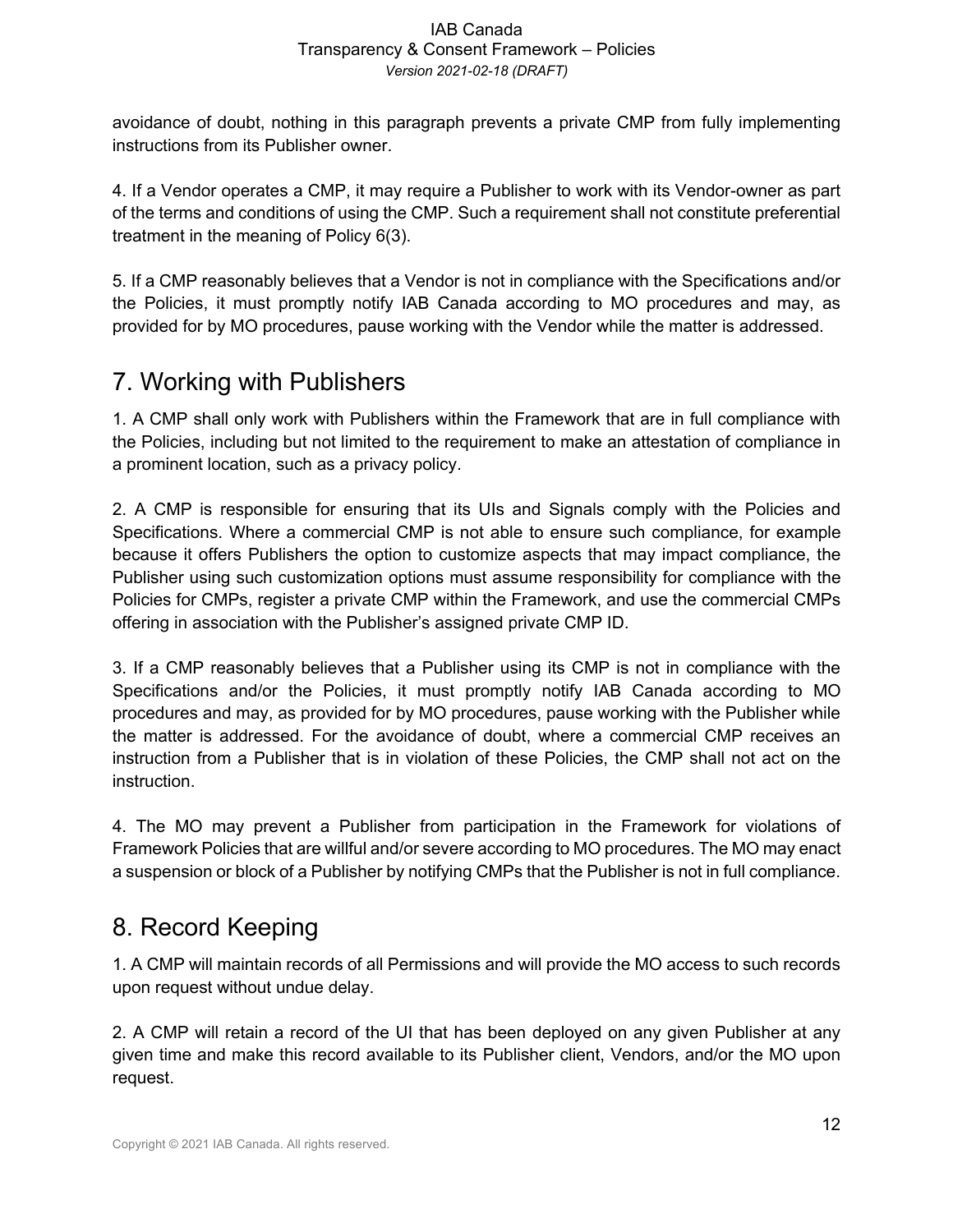## 9. Accountability

1. IAB Canada shall take reasonable steps to periodically review and verify a CMP's compliance with the Policies and/or the Specifications according to procedures adopted, and updated from time to time, by the MO. A CMP will provide, without undue delay, any information reasonably requested by IAB Canada to verify compliance.

2. IAB Canada may suspend a CMP from participation in the Framework for any failure to comply with the Policies and/or the Specifications until the CMP comes into full compliance and demonstrates its intention and ability to remain so to the MO's satisfaction. The MO may expel a CMP from participation in the Framework for violations of Policies that are willful and/or severe.

3. Additionally, IAB Canada may, at its discretion and according to MO procedures, take additional actions in response to a CMP's non-compliance, including publicly communicating the CMP's non-compliance and reporting the non-compliance to the federal or provincial Privacy Regulator's Office, as the case may be.

# Chapter III: Policies for Vendors

# 10. Applying and Registering

1. Vendors must apply to IAB Canada for participation in the Framework. IAB Canada shall take reasonable steps to vet and approve a Vendor's application according to procedures adopted, and updated from time to time, by the MO.

2. Vendors must provide all information requested by the MO that is reasonably required to fulfil the MO's application and approval procedures.

3. Vendors must have all legally required disclosures in a prominent, public-facing privacy policy on their websites.

4. The MO will not approve a Vendor's application unless or until the MO can verify to its satisfaction the identity of the party or parties controlling the Vendor, as well as the Vendor's ability to maintain its service and adhere to the Framework policies.

5. A Vendor will provide to the MO, and maintain as complete and accurate, all information required for inclusion in the GVL, according to the GVL Specifications. This includes the Purposes and Special Purposes for which it seeks Permission to collect, use, or disclose personal information, and the Features and Special Features it relies on in pursuit of such Purposes and Special Purposes. It will ensure its Purposes, Special Purposes, Features, and Special Features are completely and accurately included in the GVL. It will notify the MO of any changes in a timely manner.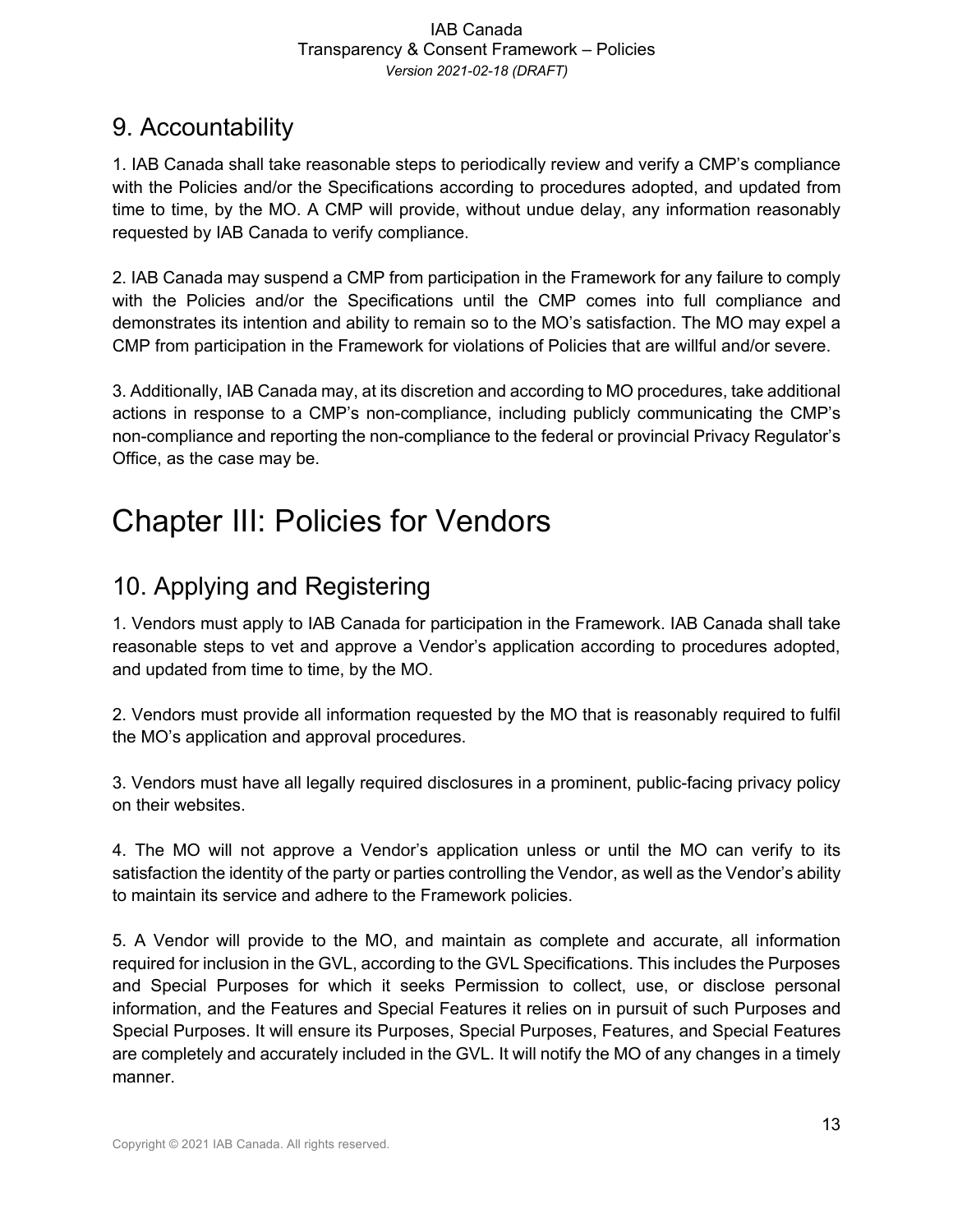## 11. Adherence to Framework Policies

1. A Vendor must adhere to all policies applicable to Vendors that are disseminated by the MO in this document or in documentation that implements the Policies, such as in operating policies and procedures, guidance, and enforcement decisions. See Accountability below regarding enforcement.

2. A Vendor must make a public attestation of compliance with the Policies in a prominent disclosure, such as in a privacy policy. This language must at a minimum include: (i) participation in the IAB Canada Transparency & Consent Framework; (ii) compliance with the Policies and Specifications with the Transparency & Consent Framework; (iii) the IAB Canada assigned ID that the Vendor uses. Example:

<*Organization> participates in the IAB Canada Transparency & Consent Framework and complies with its Specifications and Policies. <Organization>'s identification number within the framework is <Vendor ID>.*

# 12. Adherence to the Specifications

1. In addition to implementing the Framework only according to the Specifications, a Vendor must support the full Specifications, including being able to retrieve and/or pass on Signals in the technical formats required by the Specifications and in accordance with Policies, when available.

# 13. Working with CMPs

1. A Vendor shall work with a CMP within the Framework only if the CMP is in full compliance with the Policies, including but not limited to the requirements to register with IAB Canada, and to make a public attestation of compliance.

2. If a Vendor reasonably believes that a CMP is not in compliance with the Specifications and/or the Policies, it must promptly notify IAB Canada according to MO procedures and may, as provided for by MO procedures, pause working with the CMP while the matter is addressed.

3. A Vendor must respect Signals communicated by a CMP or received from a Vendor who forwarded the Signal originating from a CMP in accordance, with the Specifications and Policies, and act accordingly. A Vendor must respect Signals on an individual basis in real-time and must not rely on a stored version of a previously received Signal to process personal information for any Purpose and/or use any Special Feature where a more recent Signal has been received by that Vendor.

4. If a Vendor is unable to read or process the contents of a received Signal, the Vendor must assume that it does not have Permission to collect, use, or disclose personal information for any Purpose and/or Special Purpose.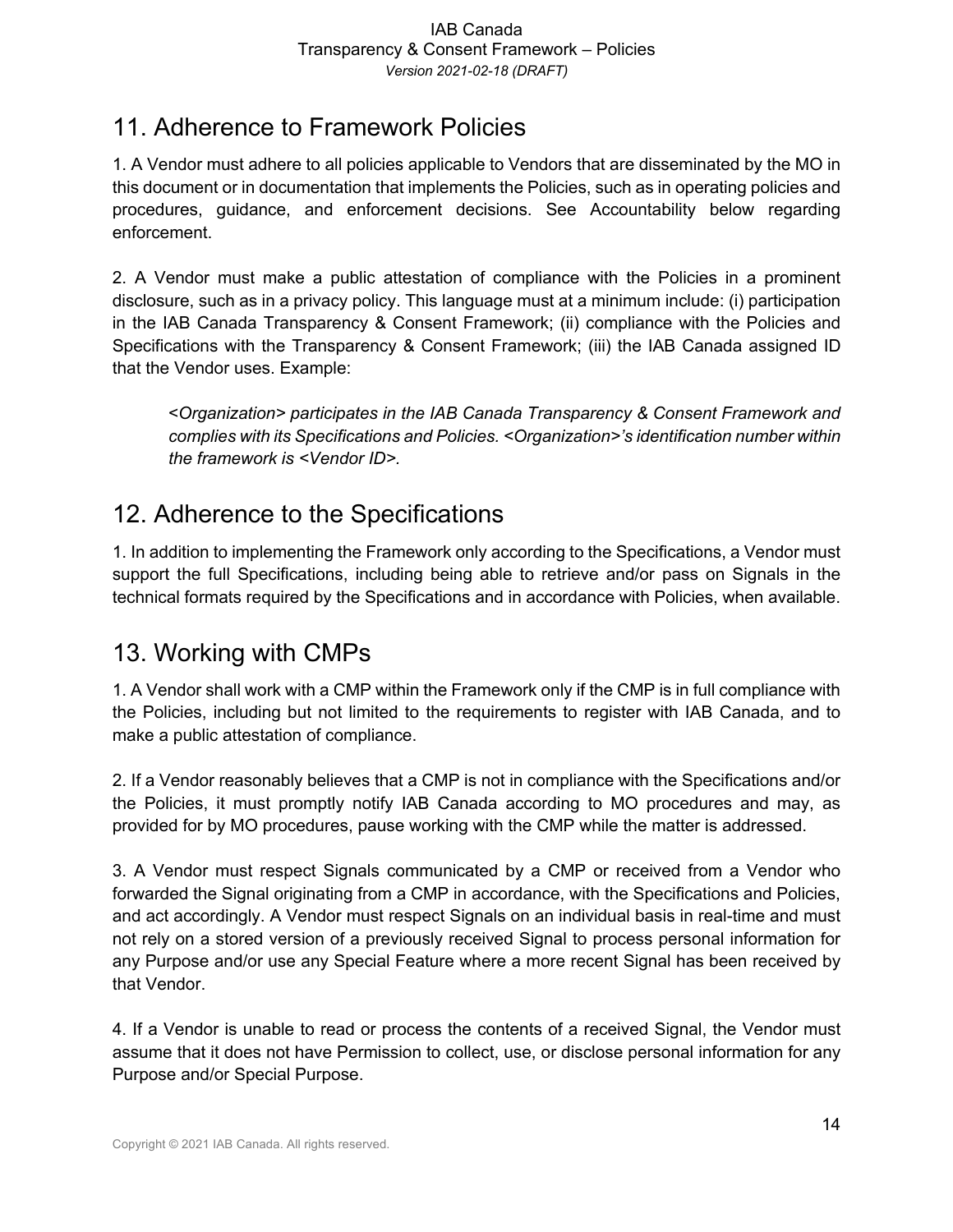5. If a Vendor is unable to act in accordance with the contents of a received Signal, the Vendor must not collect, use, or disclose personal information for any Purpose and/or Special Purpose.

6. A Vendor must not create Signals where no CMP has communicated a Signal, and shall only transmit Signals communicated by a CMP or received from a Vendor who forwarded a Signal originating from a CMP without extension, modification, or supplementation, except as expressly allowed for in the Policies and/or Specifications.

## 14. Working with Publishers

1. A Vendor shall work with a Publisher within the Framework only if the Publisher is in full compliance with the Policies, including but not limited to the requirement to make a public attestation of compliance.

2. If a Vendor reasonably believes that a Publisher is not in compliance with the Specifications and/or the Policies, it must promptly notify IAB Canada according to MO procedures and may, as provided for by MO procedures, pause working with the Publisher while the matter is addressed.

3. For the avoidance of doubt, contractual obligations that a Vendor is subject to with respect to the use of data override more permissive Signals for that Vendor about permissions to that data.

4. A Vendor must update its software for use by its Publisher and Vendor partners, such as scripts and tags that result in the collection, use, or disclosure of personal information to ensure compliance with the Specifications, and/or the Policies. In particular, the requirement to not collect, use, or disclose personal information prior to verifiably receiving a Permission for collection, use, or disclosure of personal information as communicated by the appropriate Signal in accordance with the Policies and Specifications.

5. A Vendor shall update software provided by its Vendor partners present on its services, such as scripts and tags that result in the collection, use, or disclosure of personal information, if the Vendor partner has provided updated software for the purpose of complying with the Specifications and/or the Policies.

## 15. Demonstrating Permissions

1. A Vendor must be able to demonstrate Permissions, either by maintaining records of Permissions granted by users, or an equivalent mechanism designed to demonstrate that Permissions have been obtained in a manner compliant with the Policies and the Specifications, and will provide the MO access to such records upon request without undue delay.

2. A Vendor can choose to maintain records of user identification, timestamps, and received Signals for the full duration of the relevant collection, use, or disclosure of personal information. A Vendor may additionally choose to maintain such records of user identification, timestamps, and Signals beyond the duration of the collection, use, or disclosure of personal information as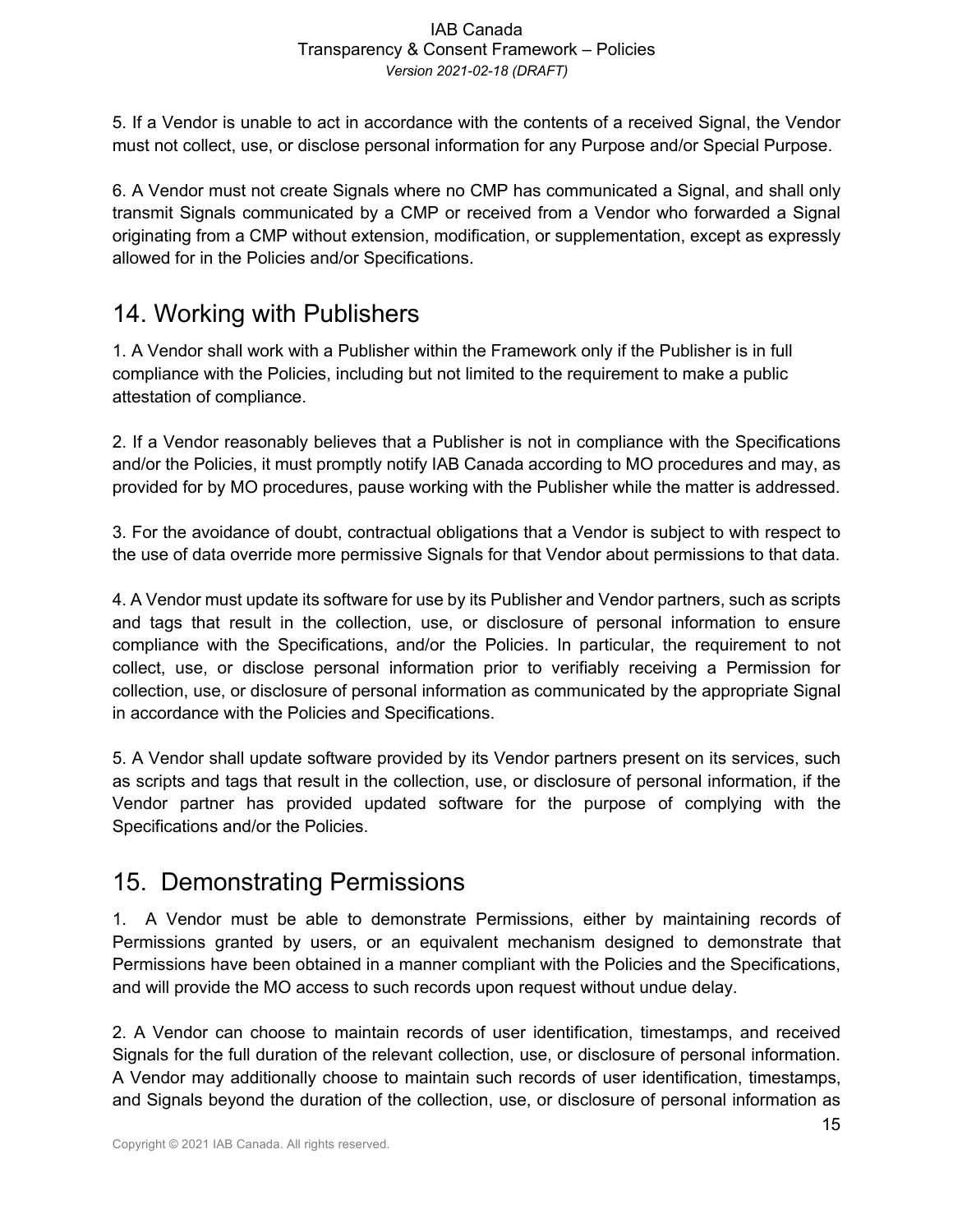required to comply with legal obligations or to reasonably defend or pursue legal claims, and/or for other collection, use, or disclosure allowed by law consistent with the purposes for which the data was originally collected or received.

3. Alternatively, a Vendor may choose to demonstrate Permissions through other means, such as providing a demonstration of the Vendor's received Signals workflow.

# 16. Purposes, Special Purposes, Special Features, and Opt-Ins

1. A Vendor must not collect, use, or disclose personal information relating to a user without a Permission to do so.

2. A Vendor shall indicate on the GVL that it seeks Permissions under the Framework to collect, use, or disclose personal information toward a Purpose and/or Special Purpose;

3. A Vendor shall indicate on the GVL that it will collect, use, or disclose personal information for a Special Purpose.

4. A Vendor shall indicate on the GVL the Features it relies on in support of one or more Purposes and/or Special Purposes.

5. A Vendor shall indicate on the GVL the Special Features it relies on in support of one or more Purposes and/or Special Purposes.

6. Where a situation falls within the Framework, in addition to complying with relevant Canadian Privacy Law, a Vendor wishing to rely on the user's consent for the collection, use, or disclosure of his or her personal information will only do so if it can verify by way of the appropriate Signal in accordance with the Specifications and Policies that the user has given his or her appropriate consent (implied or otherwise) for collection, use, or disclosure of his or her personal information before or at the moment any personal information is collected, used, or disclosed.

7. Where a situation falls within the Framework, in addition to complying with relevant Canadian Privacy Law, a Vendor wishing to make use of a Feature will only do so if it has indicated on the GVL its use of the Features it wishes to rely on in support of one or more Purposes and/or Special Purposes.

8. By way of derogation of Policy 16(7), a Vendor may receive and use automatically sent device characteristics for identification without having indicated on the GVL its use of the Feature to receive and use automatically sent device characteristics for identification to:

- (a) Collect, use, or disclose the identifiers obtained through automatically sent device characteristics for identification for the Special Purpose of ensuring security, preventing fraud, and debugging provided that
	- (i) the Vendor complies with relevant Canadian Privacy Law;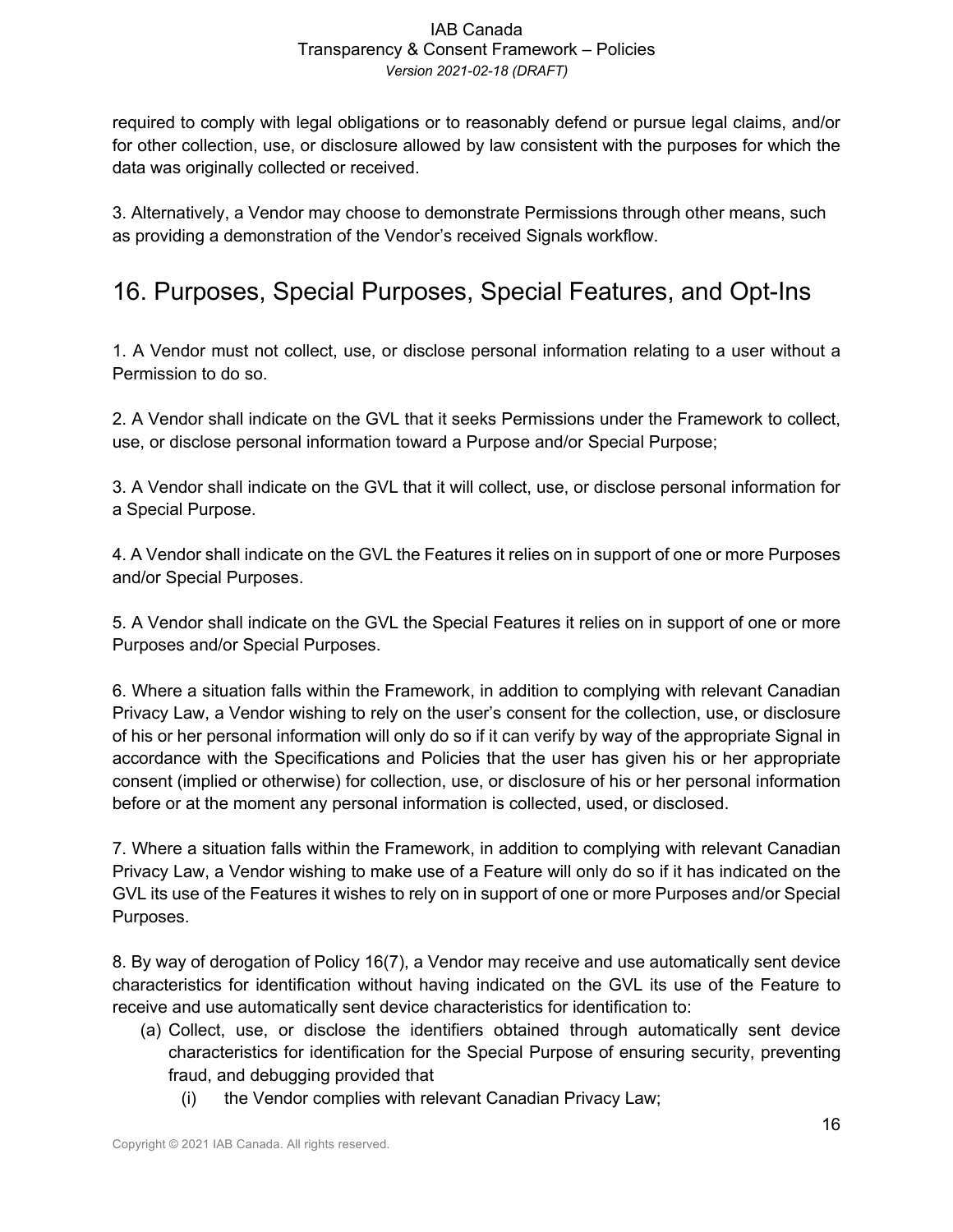- (ii) the Vendor has conducted a privacy impact assessment for the collection, use, or disclosure of identifiers obtained through automatically sent device characteristics for identification collected, used, or disclosed under this derogation;
- (iii) the Vendor actively minimizes collection, use, or disclosure of identifiers obtained through automatically sent device characteristics for identification collected, used, or disclosed under this derogation;
- (iv) the Vendor puts in place reasonable retention periods for the identifiers obtained through automatically sent device characteristics for identification collected, used, or disclosed under this derogation;
- (v) the Vendor only retains the identifiers obtained through automatically sent device characteristics for identification collected, used, or disclosed under this derogation in an identifiable state for as long as is necessary to fulfil the Special Purpose of ensuring security, preventing fraud, and debugging;
- (vi) the Vendor erases the personal information associated with identifiers obtained through automatically sent device characteristics for identification collected, used, and/or disclosed under this derogation as soon as possible; and
- (vii) the data associated with identifiers obtained through automatically sent device characteristics for identification collected, used, or disclosed under this derogation is never used for any other Purposes and/or Special Purposes. The prohibition of change of purpose of the collecting, using, or disclosing of data associated with identifiers obtained through automatically-sent device characteristics for identification under this derogation does not preclude a Vendor from indicating on the GVL its use of the Feature to use automatically-sent device characteristics for identification at a later time and associating data with such identifiers for other Purposes and/or Special Purposes after having made the indication. However, the prohibition does not permit using any data associated with the identifier for the Special Purpose of ensuring security, preventing fraud, and debugging that has occurred under this derogation for any other Purposes and/or Special Purposes and, for example, also precludes changing Purpose with the explicit consent of the user.

9. Where a situation falls within the Framework, in addition to complying with relevant Canadian Privacy Law, a Vendor wishing to make use of a Special Feature will only do so with the opt-in of the user and if it can verify by way of the appropriate Signal in accordance with the Specifications and Policies that the user has given his or her opt-in for the use of the Special Feature before any Special Feature is used by the Vendor, unless expressly provided for by, and subject to, the Policies and/or Specifications.

10. By way of derogation of Policy 16(9), a Vendor may process Precise Geolocation Data without the opt-in of the user to the Special Feature of using Precise Geolocation Data to:

(a) immediately render the Precise Geolocation Data into a non-precise state, for example by truncating decimals of latitude and longitude data, without collecting, using, or disclosing the Precise Geolocation Data in its precise state in any other way;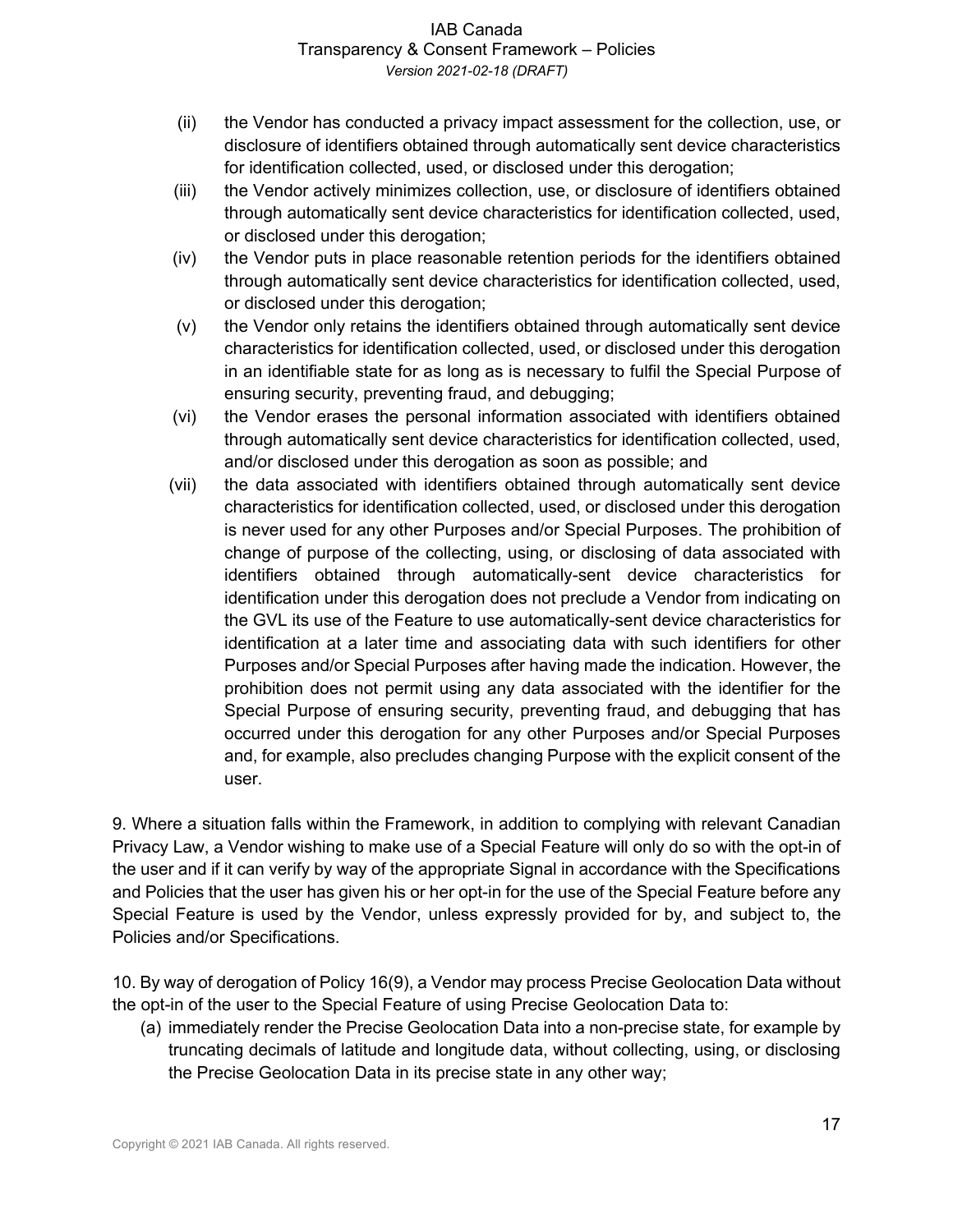- (b) process the Precise Geolocation Data for the Special Purpose of ensuring security, preventing fraud, and debugging, provided that
	- (i) the Vendor complies with relevant Canadian Privacy Law;
	- (ii) the Vendor has conducted a privacy impact assessment for the collection, use, or disclosure of Precise Geolocation Data collected, used, or disclosed under this derogation;
	- (iii) the Vendor actively minimizes collection, use, or disclosure of Precise Geolocation Data collected, used, or disclosed under this derogation;
	- (iv) the Vendor puts in place reasonable retention periods for the Precise Geolocation Data collected, used, or disclosed under this derogation;
	- (v) only retains the Precise Geolocation Data collected, used, or disclosed under this derogation in an identifiable and/or precise state for as long as is necessary to fulfill the Special Purpose of ensuring security, preventing fraud, and debugging;
	- (vi) erases the Precise Geolocation Data collected, used, or disclosed under this derogation as soon as possible; and
	- (vii) the Precise Geolocation Data collected, used, or disclosed under this derogation is never used for any other Purposes and/or Special Purposes. The prohibition of change of purpose of the collection, use, or disclosure of Precise Geolocation Data collected under this derogation is absolute, and, for example, also precludes changing Purpose with the explicit consent of the user.

11. By way of derogation of Policy 16(9), a Vendor may actively scan device characteristics for identification without the opt-in of the user to the Special Feature of actively scanning device characteristics for identification to:

- (a) Collect, use, or disclose the identifiers obtained through actively scanning device characteristics for identification for the Special Purpose of ensuring security, preventing fraud, and debugging provided that
	- (i) the Vendor complies with relevant Canadian Privacy Law;
	- (ii) the Vendor has conducted a privacy impact assessment for the collection, use, or disclosure of identifiers obtained through actively scanning device characteristics for identification collected, used, or disclosed under this derogation;
	- (iii) the Vendor actively minimizes collection, use, or disclosure of identifiers obtained through actively scanning device characteristics for identification collected, used, or disclosed under this derogation;
	- (iv) the Vendor puts in place reasonable retention periods for the identifiers obtained through actively scanning device characteristics for identification collected, used, or disclosed under this derogation;
	- (v) only retains the identifiers obtained through actively scanning device characteristics for identification collected, used, or disclosed under this derogation in an identifiable state for as long as is necessary to fulfil the Special Purpose of ensuring security, preventing fraud, and debugging;
	- (vi) the Vendor erases the data associated with identifiers obtained through actively scanning device characteristics for identification collected, used, or disclosed under this derogation as soon as possible;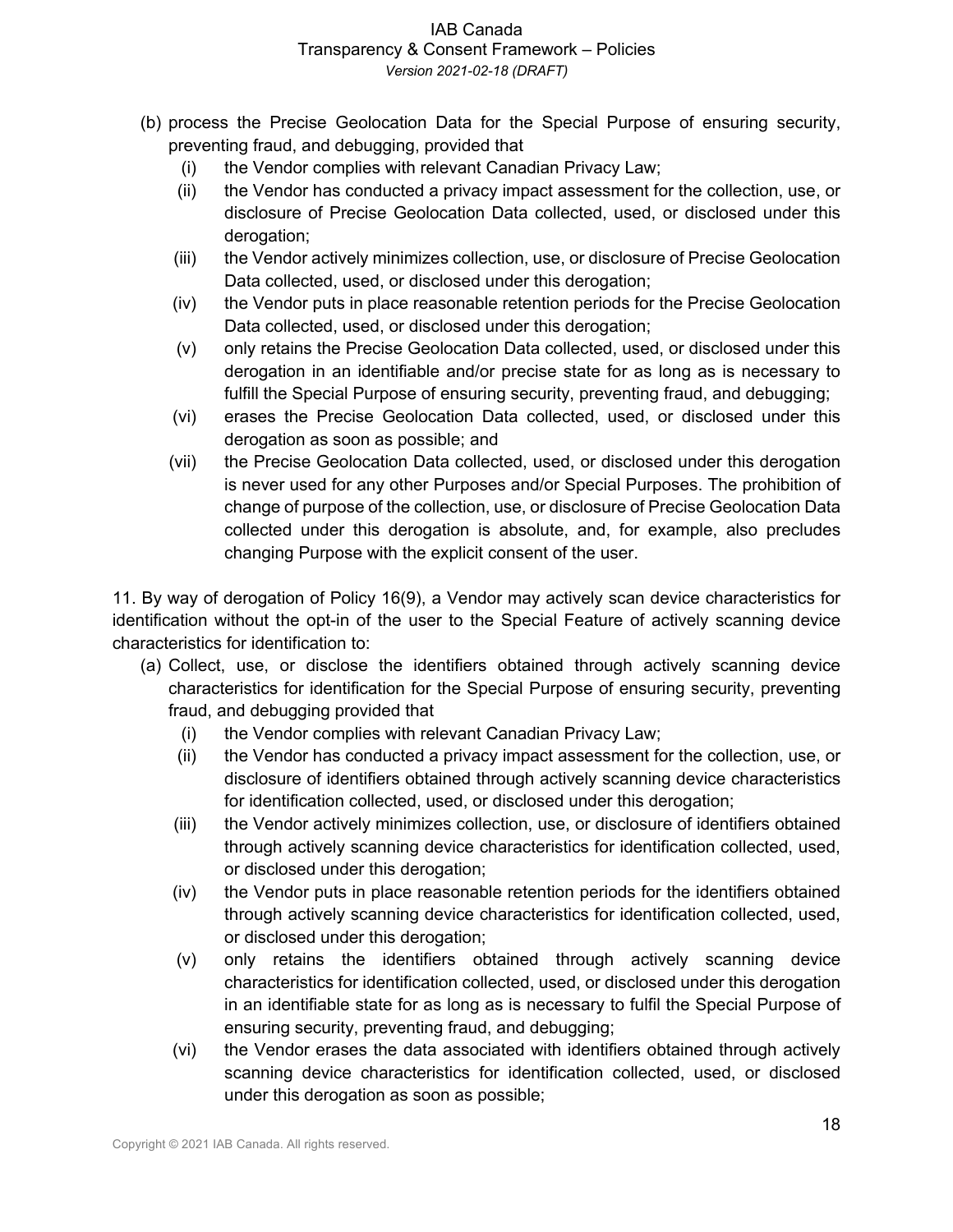(vii) the data obtained through actively scanning device characteristics for identification collected, used, or disclosed and any data associated with this identifier under this derogation are never used for any other Purposes and/or Special Purposes. The prohibition of change of purpose of the collection, use, or disclosure of identifiers obtained through actively scanning device characteristics for identification and data associated with this identifier under this derogation does not preclude obtaining an opt-in for actively scanning device characteristics for identification at a later time and associating data with such identifiers for other Purposes and/or Special Purposes after having obtained such an opt-in. However, the prohibition does not permit using any data associated with the identifier for the Special Purpose of ensuring security, preventing fraud, and debugging that has occurred under this derogation for any other Purposes and/or Special Purposes and, for example, also precludes changing Purpose with the explicit consent of the user.

12. By way of derogation of Policy 16(6), 16(7), and Policy 16(9), Vendors may obtain Permissions to collect, use, or disclose personal information for one or more Purposes and/or Special Purposes outside of the Framework, or establish express consent for making use of Special Features outside of the Framework, for collecting, using, or disclosing personal information in association with a user's visit to a Publisher that participates in the Framework, so long as the OOB Permissions for collecting, using, or disclosing personal information for one or more Purposes and/or Special Purposes, and/or the OOB opt-ins for making use of one or more Special Features, are sufficient for such collection, use or disclosure. Use within the Framework of such OOB Permissions and/or opt-ins established outside of the Framework is subject to Policy 16(13).

13. Where a situation falls within the Framework, a Vendor must not process personal information for any Purpose and/or Special Purpose in reliance on Permissions obtained outside of the Framework, nor make use of Special Features in reliance on Permissions established outside of the Framework, for any collection, use, or disclosure in association with a user's visit to a Publisher that participates in the Framework, unless

- (a) the Publisher's CMP is configured to make use of the global Permission scope;
- (b) the Publisher informs users of the possibility that Vendors, whom the Publisher does not disclose directly, may process their personal information for one or more Purpose, Special Purposes, and/or use one or more Special Feature disclosed by the Publisher in line with an OOB Permission and/or OOB opt-in established in previous interactions with those Vendors in other contexts;
- (c) the user has not interacted with and/or made a choice about the Vendor, for example by giving or refusing consent, and the Vendor does not process any data on the basis of an OOB Permission for any
	- (i) Purpose for which the user has refused or withdrawn consent within the Framework;
	- (ii) Special Feature for which the user has refused to opt-in, or opted-out, within the Framework;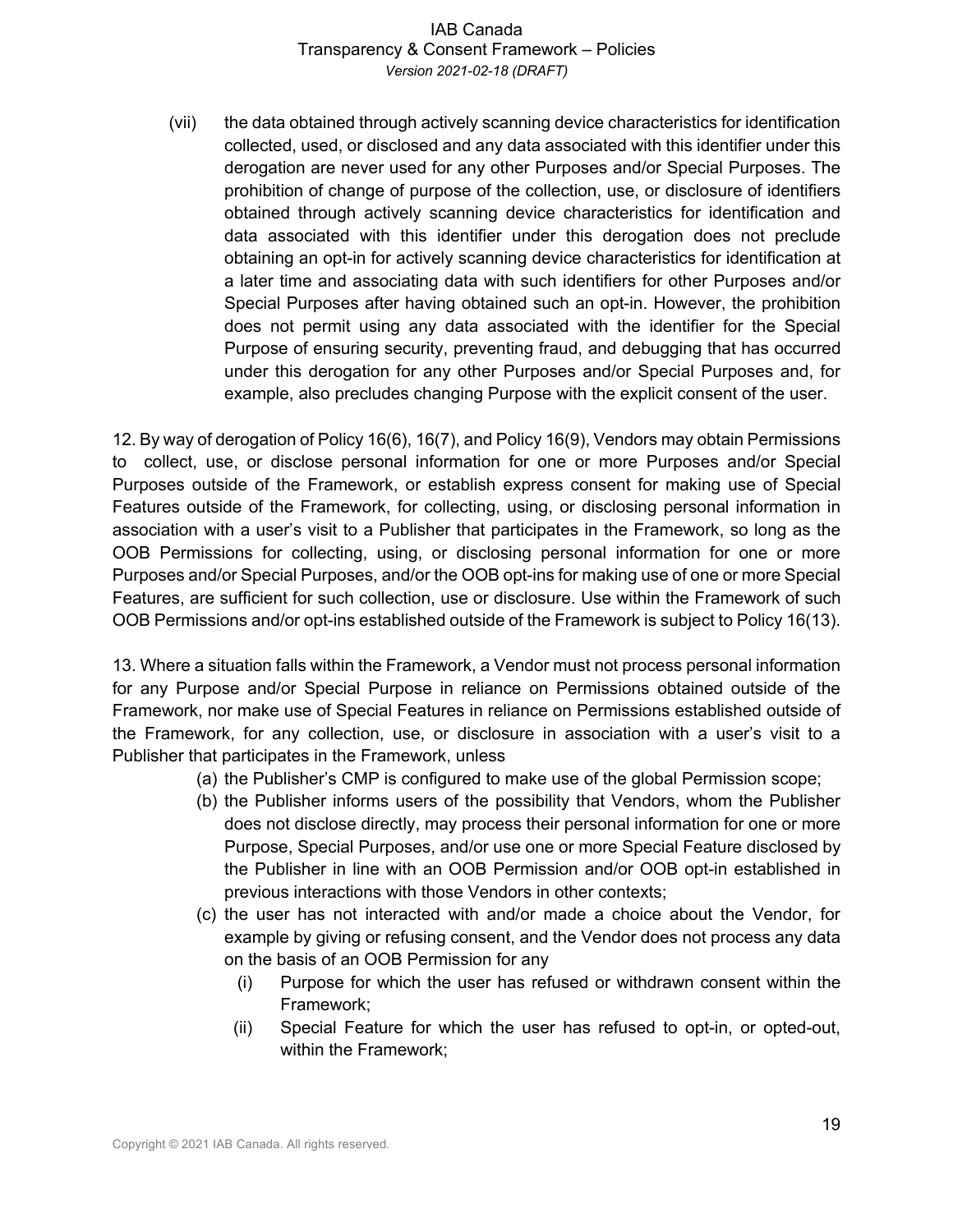- (d) the Vendor is able to verify by way of the appropriate Signal, in accordance with the Specifications and Policies, that the requirements of Policy 16(13)(a)-(c) for relying on OOB Permissions are met; and
- (e) the Vendor is able to demonstrate that it has obtained Permission outside of the Framework for use in the Framework by keeping appropriate records other than a mere contractual obligation requiring a third party to organize valid Permissions on its behalf, and will make such records available to the MO without undue delay upon request.

17. A Vendor must not transmit personal information to another Vendor unless the Framework's Signals show that the receiving Vendor has a Permission for the disclosure of the personal information. For the avoidance of doubt, a Vendor may in addition choose not to transmit any data to another Vendor for any reason.

18. By way of derogation of Policy 16(17), a Vendor may transmit personal information to another Vendor if it can verify by way of the appropriate Signal in accordance with the Specifications and Policies that the receiving Vendor may process personal information on the basis of a Permission established outside of the Framework under Policy 16(12) and 16(13), and it has a justified basis for relying on the recipient Vendor's having a Permission to collect, use, or disclose the personal information in question.

19. A Vendor must not transmit a user's personal information to an entity outside of the Framework unless it has a justified basis for relying on that entity's having a Permission to collect, use, or disclose the personal information in question or is compelled to do so by way of statute, government regulation or judicial order.

20. If a Vendor receives a user's personal information without having a Permission for the collection, use, or disclosure of that personal information, the Vendor must quickly cease collecting, using, or disclosing the personal information and must not further transmit the personal information to any other party, even if that party has a Permission to collect, use, or disclose the personal information in question.

## 17. Accountability

1. The MO may adopt procedures for periodically reviewing and verifying a Vendor's compliance with the Policies. A Vendor will provide, without undue delay, any information reasonably requested by the MO to verify compliance.

2. The MO may suspend a Vendor from participation in the Framework for its failure to comply with the Policies until the Vendor comes into full compliance and demonstrates its intention and ability to remain so. The MO may expel a Vendor from participation in the Framework for violations of the Policies that are willful and/or severe.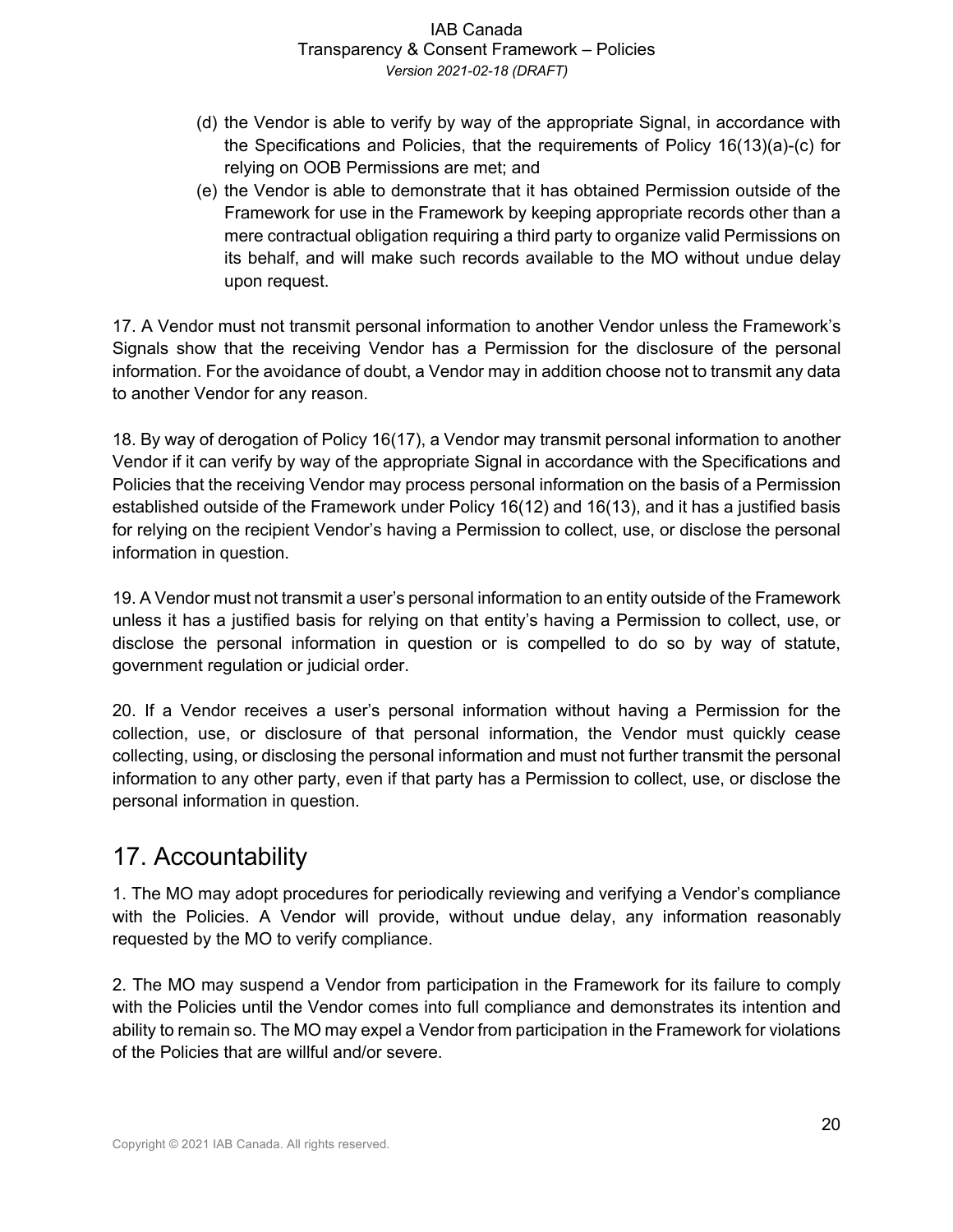3. Additionally, the MO may, at its discretion and according to MO procedures, take additional actions in response to a Vendor's non-compliance, including publicly communicating the Vendor's non-compliance and reporting the non-compliance to data protection authorities.

# Chapter IV: Policies for Publishers

## 18. Participation

1. A Publisher may adopt and use the Framework in association with its content as long as it adheres to the Policies and the Specifications.

2. Publishers must have and maintain all legally required disclosures in a public-facing privacy policy prominently linked to from the content in association with which they are using the Framework.

### 19. Adherence to Framework Policies

1. In addition to implementing the Framework only according to the Specifications, a Publisher must adhere to all policies applicable to Publishers that are disseminated by the MO in this document or in documentation that implements the Policies, such as in operating policies and procedures, guidance, and enforcement decisions. See Accountability below regarding enforcement.

2. A Publisher must make a public attestation of compliance with the Policies in a prominent disclosure, such as in a privacy policy. This language must at a minimum include: (i) an affirmation of its participation in the IAB Canada Transparency & Consent Framework; (ii) an affirmation of its compliance with the Policies and Specifications with the Transparency & Consent Framework; (iii) the IAB Canada assigned ID of the CMP that the publisher uses. Example:

<*Organization> participates in the IAB Canada Transparency & Consent Framework and complies with its Specifications and Policies. <Organization> [operates|uses] the Consent Management Platform with the identification number <CMP ID>.*

# 20. Adherence to the Specifications

1. A Publisher must support and adhere to the full Specifications, without extension, modification, or supplementation except as expressly allowed for in the Specifications.

2. A Publisher must not read, write, or communicate any Vendor's Permissions except according to and as provided for under the Specifications, and using the standard API.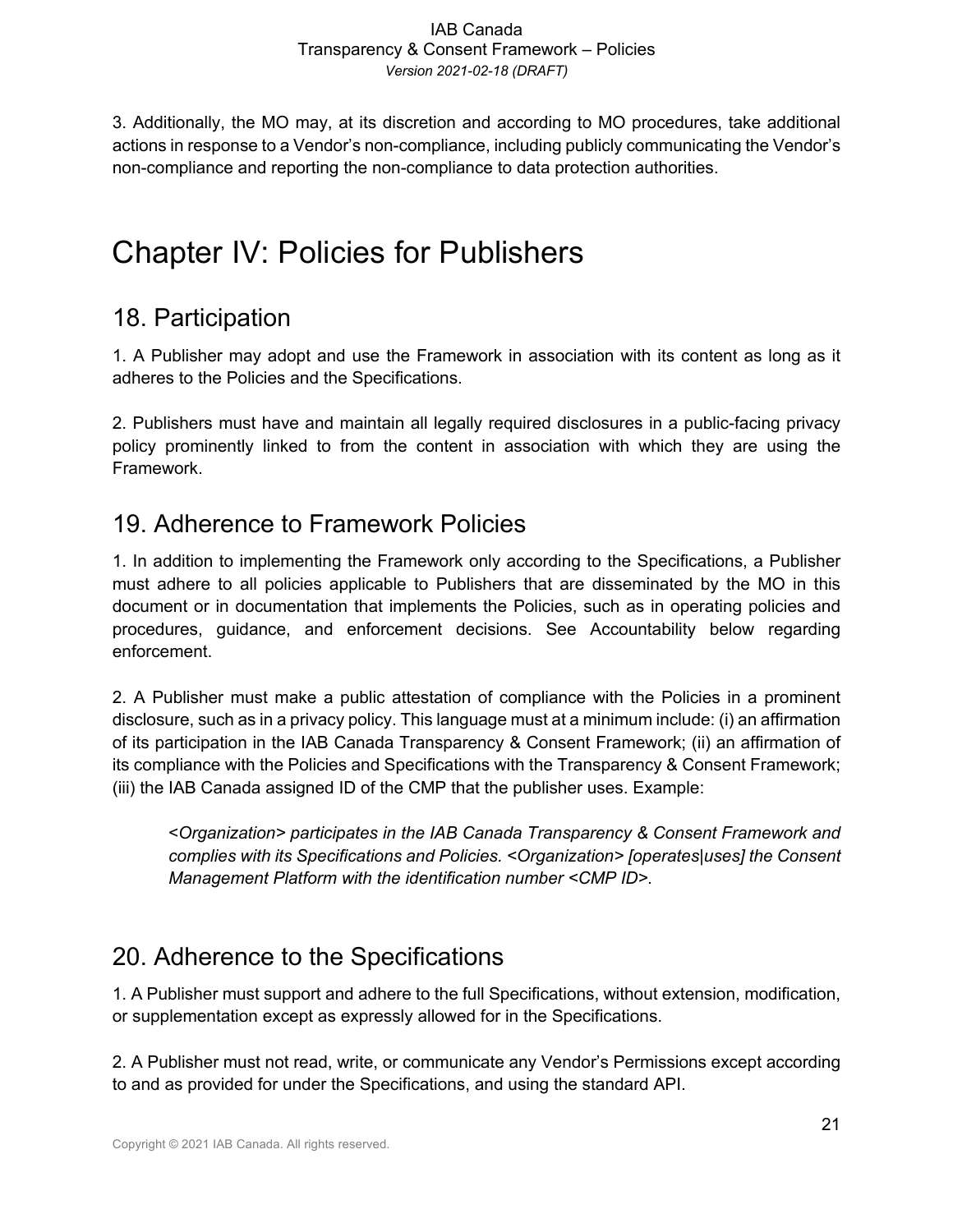### 21. Working with CMPs

1. A Publisher will work with a CMP within the Framework only if the CMP is in full compliance with the Policies and the Specifications, including but not limited to the requirement for the CMP to register with the MO.

2. If a Publisher reasonably believes that a CMP is not in compliance with the Specifications and/or the Policies, it must promptly notify the MO according to MO procedures and may, as provided for by MO procedures, pause working with the CMP while the matter is addressed.

3. A Publisher may operate a private CMP. A Publisher's private CMP is subject to the Policies for CMPs just as a commercial CMP is, unless expressly stated otherwise in the Framework Policies or the Specifications.

### 22. Working with Vendors

1. A Publisher may choose the Vendors for which it wishes to provide transparency and help establish Permissions within the Framework. A Publisher may further specify the individual Purposes for which it wishes to help establish Permissions for each Vendor. The Publisher communicates, or instructs its CMP to communicate, its preferences to Vendors in accordance with the Specifications and Policies

2. A Publisher will, in accordance with the Specifications and Policies, and considering and respecting each Vendor's declarations on the GVL, signal to Vendors which Permission it has established on behalf of each Vendor.

3. For the avoidance of doubt, contractual obligations that a Publisher is subject to with respect to the Permissions of a Vendor to use of data must be reflected in the Signals to align with those contractual obligations.

4. A Publisher may work with Vendors that are not in the GVL but must be careful not to confuse or mislead users as to which Vendors are operating within the Policies.

5. For the avoidance of doubt, contractual obligations that a Vendor is subject to with respect to the use of data override more permissive Signals for that Vendor about Permissions to that personal information.

6. If a Publisher reasonably believes that a Vendor is not in compliance with the Specifications and/or the Policies, it must promptly notify the MO according to MO procedures and may, as provided for by those procedures, pause working with the Vendor while the matter is addressed.

7. A Publisher will undertake to update software present on its services of its Vendor-partners, such as scripts and tags that result in the collection, use, or disclosure of personal information, if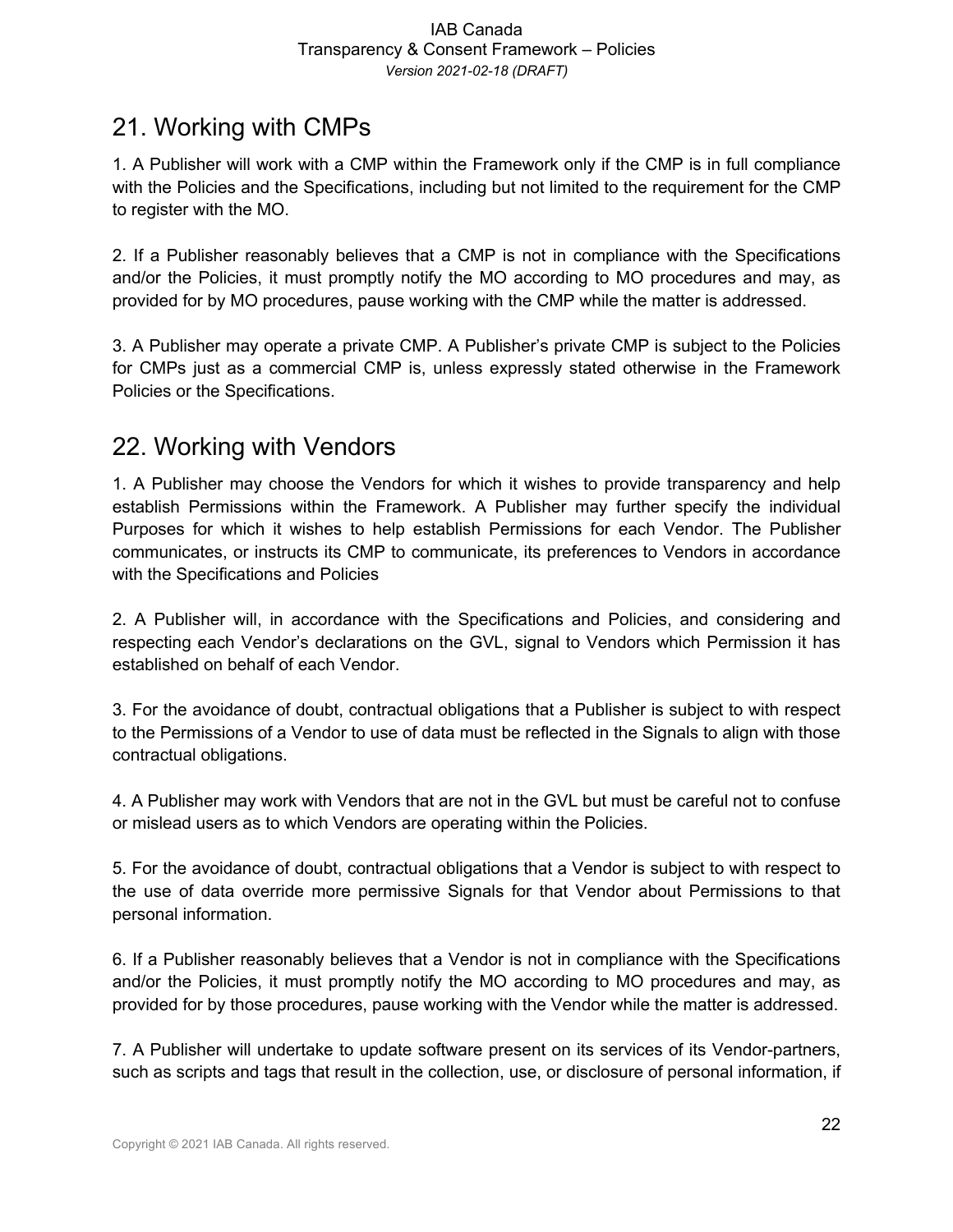the Vendor has provided updated software for the purpose of complying with the Specifications and/or the Policies.

## 23. Managing Purposes and Permissions

1. The Framework does not dictate how Publishers respond to a user's acceptance or rejection of Purposes, Special Features, and/or Vendors.

2. A Publisher using the Framework is required to help establish transparency and Permissions in accordance with the Policies and Specifications.

3. A Publisher may choose which Purposes, Special Features, and/or Vendors to disclose. If a Publisher chooses not to disclose a Purpose, Special Feature, and/or a Vendor, the Signals must appropriately reflect in the Signal that no Permissions have been established for the respective Purposes, Special Features, and/or Vendors. For the avoidance of doubt: Special Purposes, and Features must always be disclosed if at least one of the Vendors disclosed has declared to be using them.

4. A Publisher may restrict certain Purposes for specific Vendors, these restrictions must be implemented by the CMP, which shall reflect Publisher restrictions in both the User Interface and the Signals in accordance with the Policies and Specifications.

5. A Publisher must not modify, or instruct its CMP to modify the Purpose, Special Purpose, Feature, or Special Feature names, definitions and/or their translations, or Stack names or their translations.

6. A Publisher must not modify, or instruct its CMP to modify, Stack descriptions and/or their translations unless

- (a) the Publisher has registered a private CMP with the Framework, or its commercial CMP is using a CMP ID assigned to the Publisher for use with a private CMP;
- (b) the modified Stack descriptions cover the substance of standard Stack descriptions, such as accurately and fully covering all Purposes that form part of the Stack;
- (c) Vendors are alerted to the fact of a Publisher using custom Stack descriptions through the appropriate Signal in accordance with the Specification.

**WARNING: MODIFYING STACK DESCRIPTIONS EVEN WHEN PERMITTED IS DISCOURAGED AS IT MAY INCREASE PUBLISHER AND VENDOR LEGAL RISKS AND MAY THEREFORE RESULT IN VENDORS REFUSING TO WORK WITH PUBLISHERS USING MODIFIED STACK DESCRIPTIONS. THIS COULD NEGATIVELY IMPACT PUBLISHER AD REVENUE.**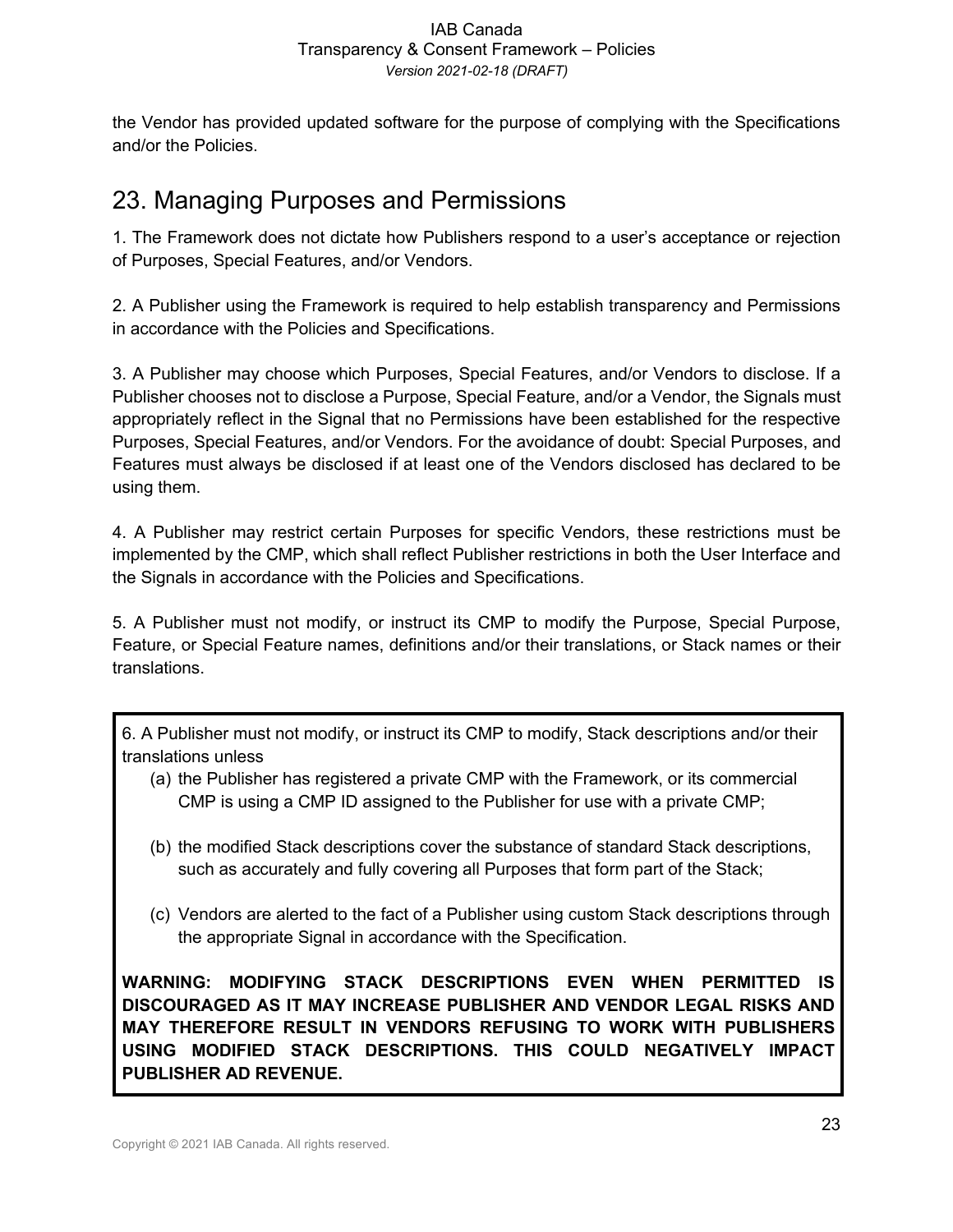7. If a Vendor that was not included in a prior use of the Framework UI is added by the Publisher, the Publisher must resurface or instruct its CMP to resurface the Framework UI to establish that Vendor's Permissions before signaling that the Vendor's Permissions have been established. It also means resurfacing the UI, for example, when a previously surfaced Vendor claims a previously undisclosed Purpose before signaling that the Vendor's Permissions have been established. $1$ 

8. Publishers should remind users, or instruct their CMPs to do so, of their right to withdraw consent, as applicable, at least every 13 months.

9. A Publisher will not be required to resurface the Framework UI, or instruct its CMP to do so, if it has disclosed a Vendor's Purposes and established a Vendor's Permissions in accordance with the Policies prior to a Vendor joining the GVL.

10. A Publisher must resurface the Framework UI, or instruct its CMP to do so, if the GVL indicates in accordance with the Specifications that changes to the Framework are of such a nature as to require re-establishing Permissions.

11. A Publisher may use the Specification to manage and store, or instruct its CMP to do so, its own Permissions, including Permissions for purposes that are not supported by the Framework. A Publisher must not use Publisher-specific custom Permissions Signals to formally or informally agree signaling with any Vendor for Purposes that the Framework covers. Such management of Permissions shall only take place if the Vendor has registered with the MO in accordance with the Policies. A Publisher may only use Publisher-specific custom Permissions Signals in conjunction with its own collection, use, or disclosure of personal information.

## 24. Accountability

1. The MO may adopt procedures for periodically reviewing and verifying a Publisher's compliance with Framework Policies. A Publisher will provide, without undue delay, any information reasonably requested by the MO to verify compliance.

2. The MO may suspend a Publisher from participation in the Framework for its failure to comply with Framework Policies until the Publisher comes into full compliance and demonstrates its intention and ability to remain so. The MO may block a Publisher from participation in the Framework for violations of Framework Policies that are willful and/or severe. The MO may enact a suspension or block of a Publisher by notifying CMPs that the Publisher is not in full compliance.

 $1$  This can be done by comparing current vs prior version of the GVL and then comparing to the Publisher's list.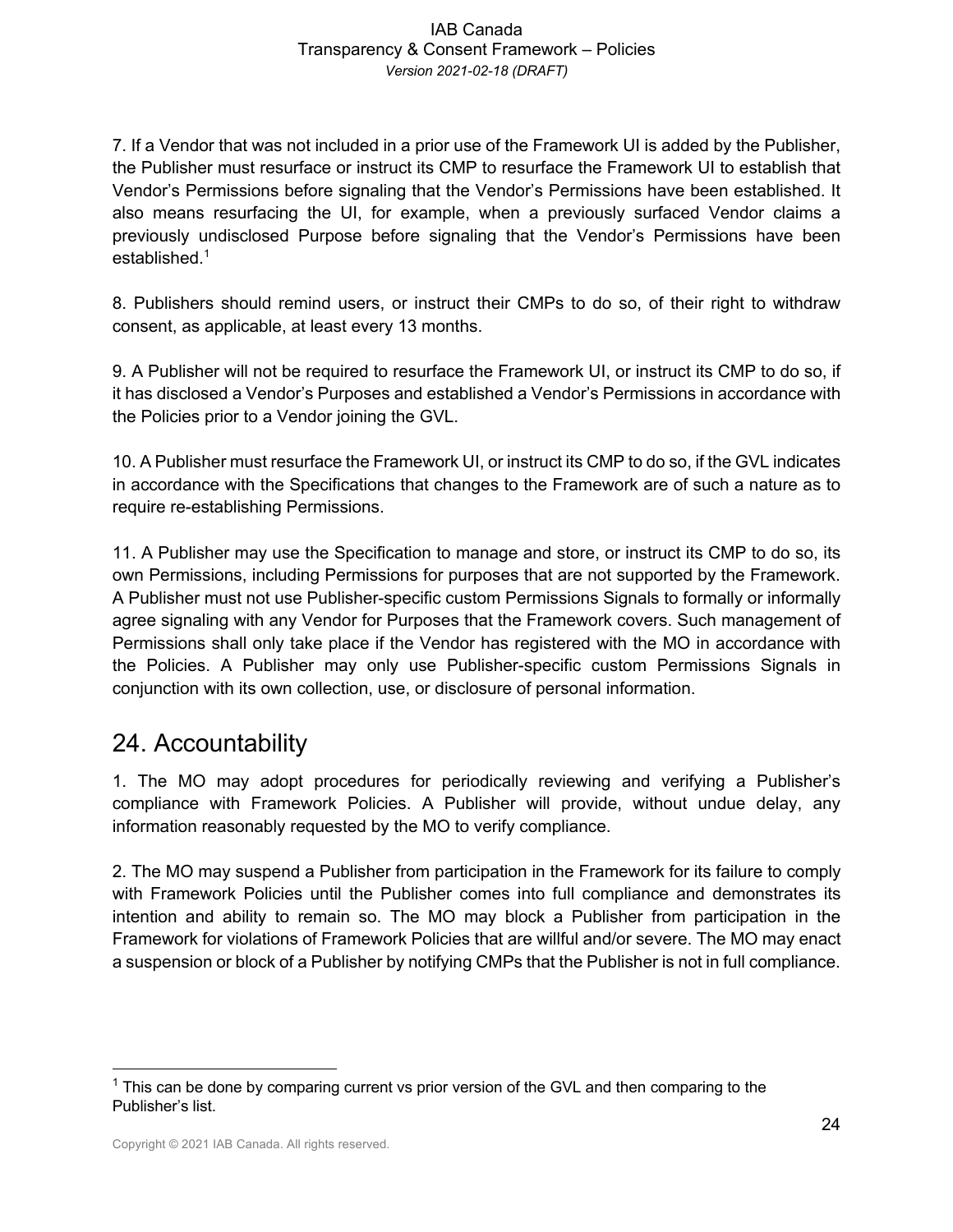3. Additionally, the MO may, at its discretion and according to MO procedures, take additional actions in response to a Publisher's non-compliance, including publicly communicating the Publisher's non-compliance and reporting the non-compliance to data protection authorities.

# Chapter V: Interacting with Users

1. Chapter II (Policies for CMPs), Chapter IV (Policies for Publishers), Appendix A (Purposes and Features Definitions), and Appendix B (User Interface Requirements) set out requirements for interacting with users. CMPs and/or Publishers are responsible for interacting with users in accordance with these Policies and the Specifications.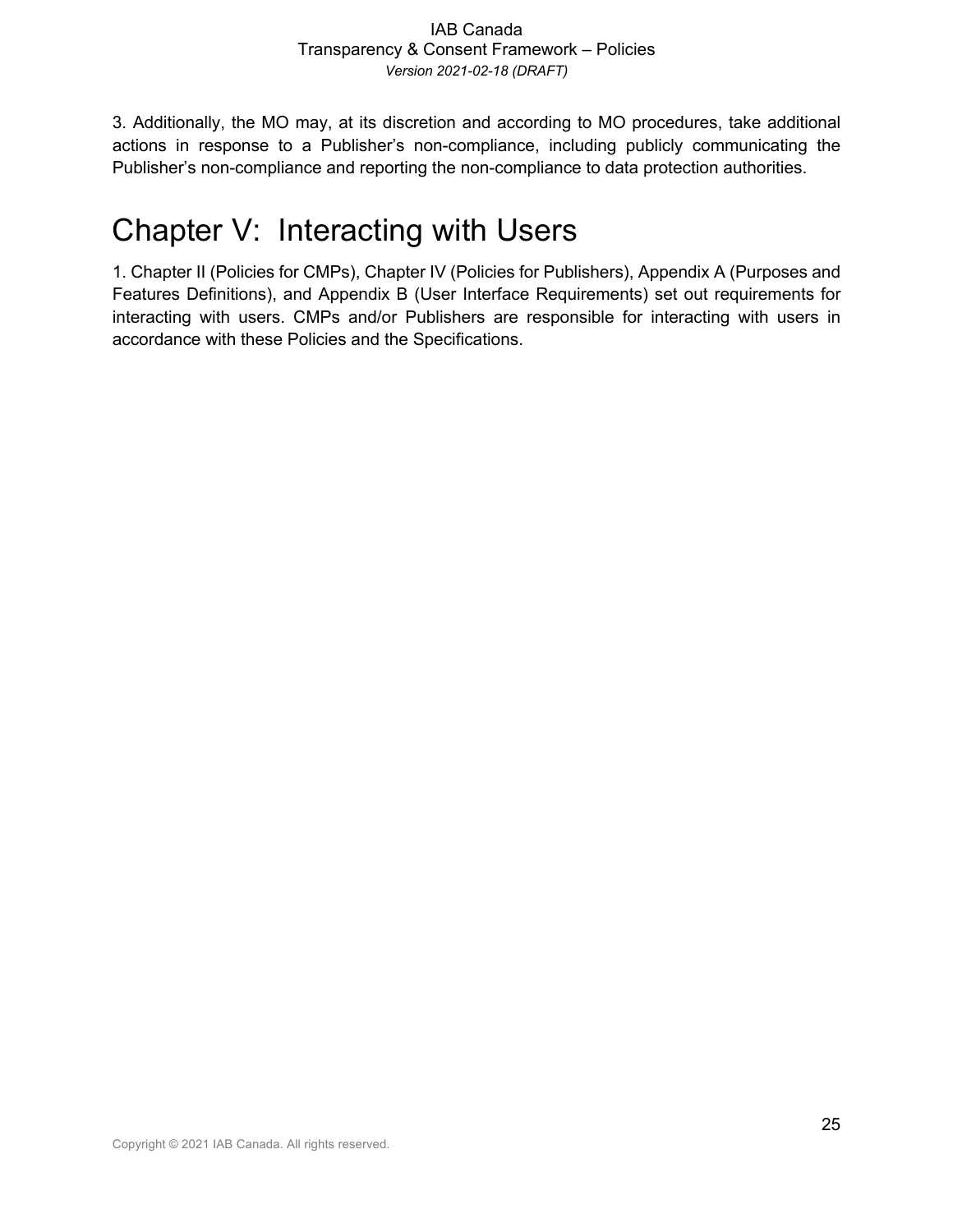# Appendix A: Purposes and Features Definitions

# A. Purposes

### **Purpose 2 - Select basic ads**

| <b>Number</b>                | $\overline{2}$                                                                                                                                                                                                                                                                                                                                                                                                                                                                                                                                                                                                                                                                                                                                                                                                                                                           |
|------------------------------|--------------------------------------------------------------------------------------------------------------------------------------------------------------------------------------------------------------------------------------------------------------------------------------------------------------------------------------------------------------------------------------------------------------------------------------------------------------------------------------------------------------------------------------------------------------------------------------------------------------------------------------------------------------------------------------------------------------------------------------------------------------------------------------------------------------------------------------------------------------------------|
| <b>Name</b>                  | Select basic ads                                                                                                                                                                                                                                                                                                                                                                                                                                                                                                                                                                                                                                                                                                                                                                                                                                                         |
| <b>Legal text</b>            | To select basic ads vendors can:<br>Use real-time information about the context in which the ad will be<br>shown, to show the ad, including information about the content and<br>the device, such as: device type and capabilities, user agent, URL,<br>IP address<br>Use a user's non-precise geolocation data<br>$\bullet$<br>Control the frequency of ads shown to a user<br>$\bullet$<br>Sequence the order in which ads are shown to a user<br>$\bullet$<br>Prevent an ad from serving in an unsuitable editorial (brand-unsafe)<br>context<br>Vendors cannot:<br>Create a personalized ads profile using this information for the<br>$\bullet$<br>selection of future ads without a separate Permission to create a<br>personalized ads profile.<br>N.B. Non-precise means only an approximate location involving at least a<br>radius of 500 meters is permitted. |
| <b>User-friendly</b><br>text | Ads can be shown to you based on the content you're viewing, the app<br>you're using, your approximate location, or your device type.                                                                                                                                                                                                                                                                                                                                                                                                                                                                                                                                                                                                                                                                                                                                    |
| Vendor<br>guidance           | Vendors cannot:<br>Create an advertising profile about a user (including a user's prior<br>activity, interests, visits to sites or apps, location, or demographic<br>information) without having obtained consent or met requirements for<br>collecting, using, or disclosing the user's personal information under a<br>legitimate interest for Purpose 3.<br>Use an advertising profile to select future ads about a user (including<br>a user's prior activity, interests, visits to sites or apps, location, or                                                                                                                                                                                                                                                                                                                                                      |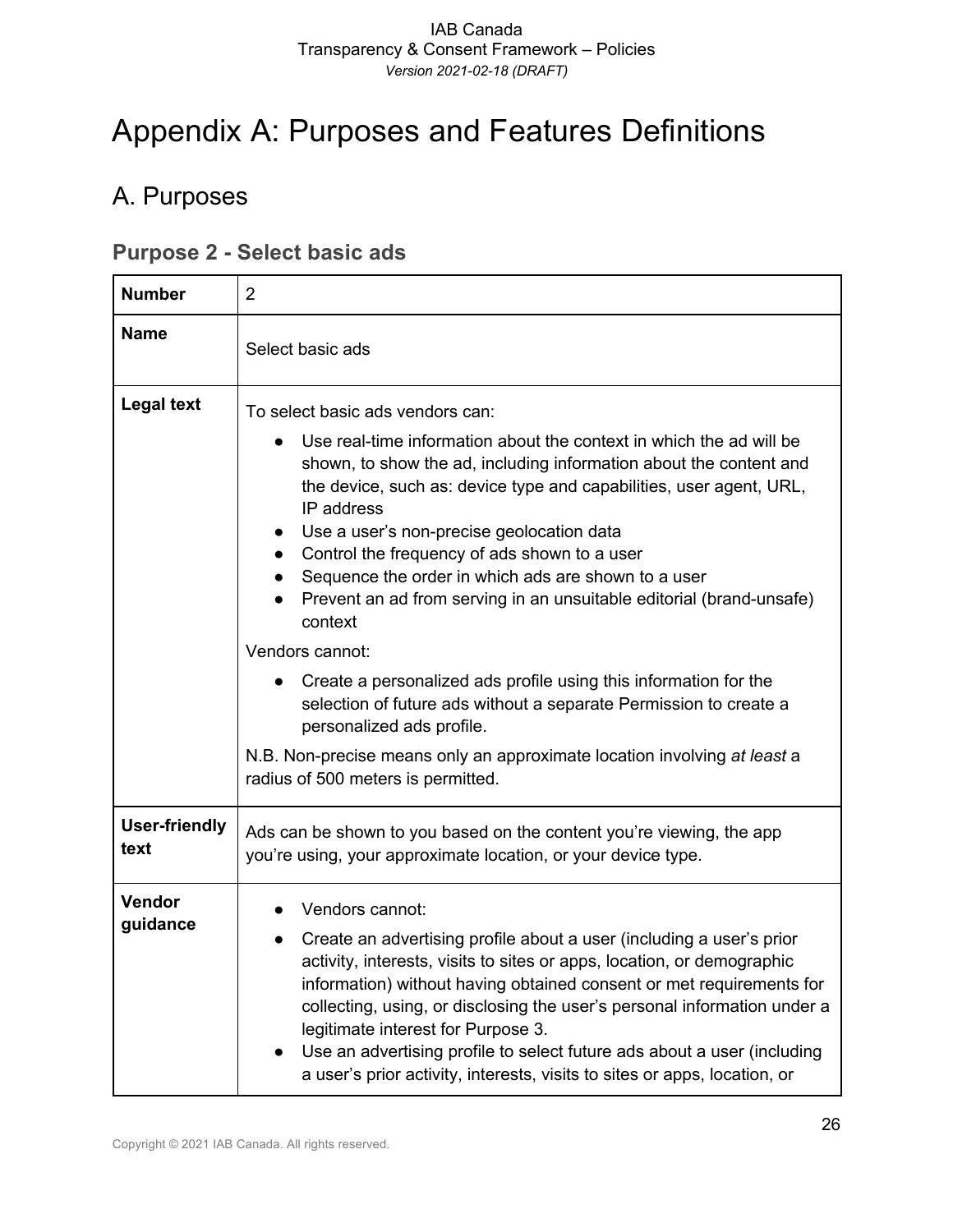| demographic information) without having obtained consent or met<br>requirements for collecting, using, or disclosing the user's personal<br>information under a legitimate interest for Purpose 4.<br>Selection and delivery of an ad based on real-time data (e.g.<br>information about the page content, app type, device type and<br>capabilities, user agent, URL, IP address etc.)<br>Real time data, as referenced above, may be used for positive or<br>$\bullet$<br>negative targeting<br>Note: This purpose allows collection, use, or disclosure of non-<br>precise geolocation data to select and deliver an ad. However,<br>collecting, using, or disclosing precise geolocation data for this<br>purpose requires the user's opt-in (i.e. express consent) to Special<br>Feature 1 in addition to having obtained consent or met requirements<br>for collecting, using, or disclosing under a legitimate interest for this<br>Purpose.<br>[with Feature 1] Combine data obtained offline with data available in<br>the moment, about the user, to select an ad.<br>[with Feature 2] Link different devices in order to select an ad.<br>$\bullet$<br>[with Feature 3] Identify a device by receiving and using<br>$\bullet$<br>automatically sent device characteristics in order to select an ad in<br>the moment.<br>[with opt-in for Special Feature 1] Use precise geolocation data to<br>select and deliver an ad in the moment, without storing it.<br>[with opt-in for Special Feature 2] Identify a device by actively<br>scanning device characteristics in order to select an ad in the<br>moment. |
|---------------------------------------------------------------------------------------------------------------------------------------------------------------------------------------------------------------------------------------------------------------------------------------------------------------------------------------------------------------------------------------------------------------------------------------------------------------------------------------------------------------------------------------------------------------------------------------------------------------------------------------------------------------------------------------------------------------------------------------------------------------------------------------------------------------------------------------------------------------------------------------------------------------------------------------------------------------------------------------------------------------------------------------------------------------------------------------------------------------------------------------------------------------------------------------------------------------------------------------------------------------------------------------------------------------------------------------------------------------------------------------------------------------------------------------------------------------------------------------------------------------------------------------------------------------------------------------------------------------------------|
|                                                                                                                                                                                                                                                                                                                                                                                                                                                                                                                                                                                                                                                                                                                                                                                                                                                                                                                                                                                                                                                                                                                                                                                                                                                                                                                                                                                                                                                                                                                                                                                                                           |

### **Purpose 3 - Create a personalized ads profile**

| <b>Number</b> | 3                                                                                                                                                                                                                                                                                                                                                                                                                                                                                      |
|---------------|----------------------------------------------------------------------------------------------------------------------------------------------------------------------------------------------------------------------------------------------------------------------------------------------------------------------------------------------------------------------------------------------------------------------------------------------------------------------------------------|
| <b>Name</b>   | Create a personalized ads profile                                                                                                                                                                                                                                                                                                                                                                                                                                                      |
| Legal text    | To create a personalized ads profile vendors can:<br>Collect information about a user, including a user's activity, interests,<br>$\bullet$<br>visits to sites or apps, demographic information, or location, to create<br>or edit a user profile for use in personalized advertising.<br>• Combine this information with other information previously collected,<br>including from across websites and apps, to create or edit a user<br>profile for use in personalized advertising. |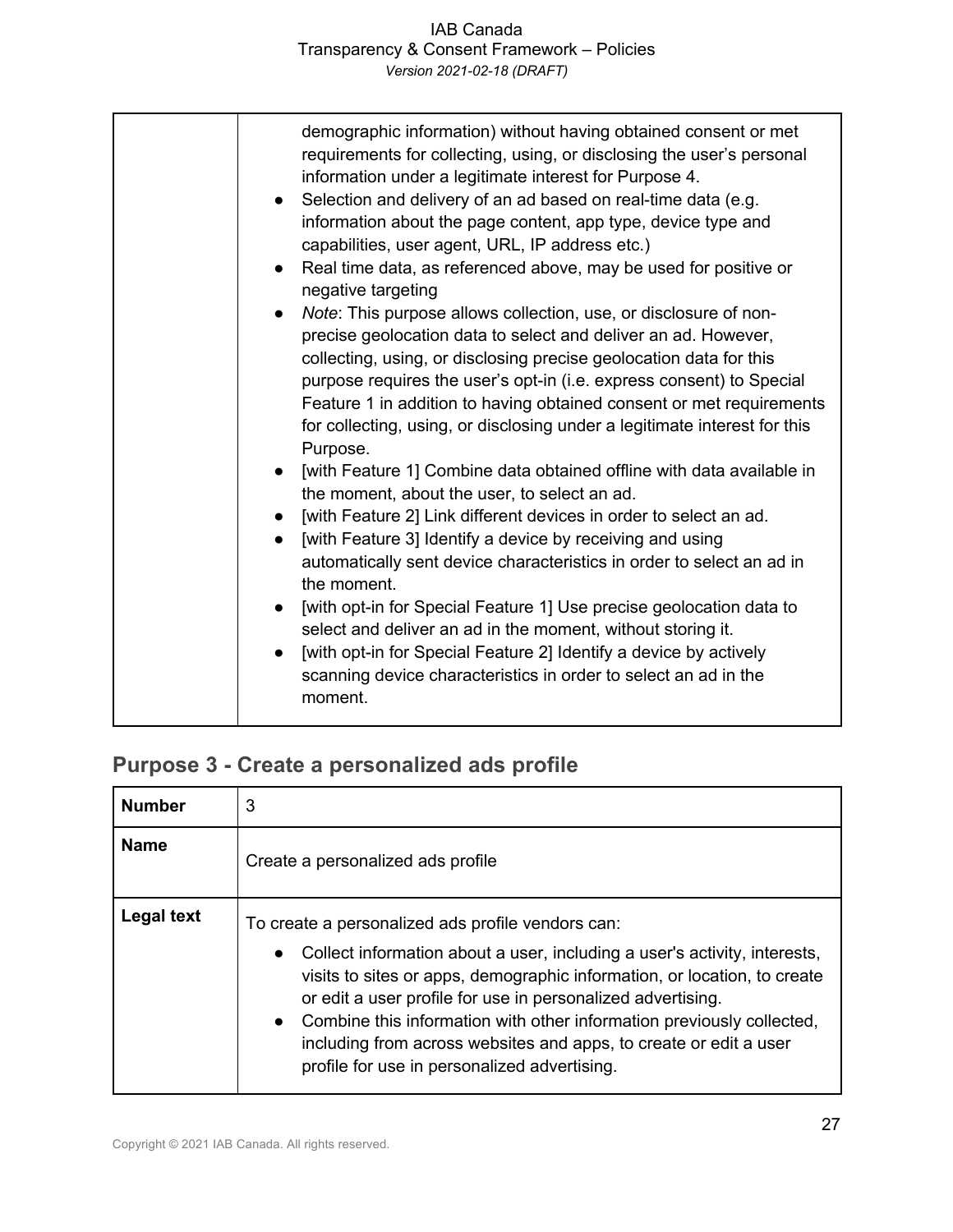| <b>User-friendly</b> | A profile can be built about you and your interests to show you personalized                                                                                                                                                                                                                                                                                                                                                                                                                                                                                                                                                                                                                                                                                                                                                                                                                                                                                                                                                                                                                                                                                                                                                                                                                                                                                                                                                                                                                                                                                                                                                                                                                                                                                                                                                                                                                                                                                                                                                                                                                                                                                                                                                                                                       |
|----------------------|------------------------------------------------------------------------------------------------------------------------------------------------------------------------------------------------------------------------------------------------------------------------------------------------------------------------------------------------------------------------------------------------------------------------------------------------------------------------------------------------------------------------------------------------------------------------------------------------------------------------------------------------------------------------------------------------------------------------------------------------------------------------------------------------------------------------------------------------------------------------------------------------------------------------------------------------------------------------------------------------------------------------------------------------------------------------------------------------------------------------------------------------------------------------------------------------------------------------------------------------------------------------------------------------------------------------------------------------------------------------------------------------------------------------------------------------------------------------------------------------------------------------------------------------------------------------------------------------------------------------------------------------------------------------------------------------------------------------------------------------------------------------------------------------------------------------------------------------------------------------------------------------------------------------------------------------------------------------------------------------------------------------------------------------------------------------------------------------------------------------------------------------------------------------------------------------------------------------------------------------------------------------------------|
| text                 | ads that are relevant to you.                                                                                                                                                                                                                                                                                                                                                                                                                                                                                                                                                                                                                                                                                                                                                                                                                                                                                                                                                                                                                                                                                                                                                                                                                                                                                                                                                                                                                                                                                                                                                                                                                                                                                                                                                                                                                                                                                                                                                                                                                                                                                                                                                                                                                                                      |
| Vendor<br>guidance   | Associate data collected, including information about the content and<br>the device, such as: device type and capabilities, user agent, URL,<br>IP address with a new or existing ad profile based on user interests<br>or personal characteristics of the user.<br>When combining information collected under this purpose with other<br>information previously collected, the latter must have been collected<br>with an appropriate Permission.<br>Establish retargeting criteria<br>$\bullet$<br>Establish negative targeting criteria<br>$\bullet$<br>For offline data collection, a Permission for Purpose 3 (Create a<br>$\bullet$<br>personalized profile) needs to be achieved out of band - the TCF<br>signal will take precedence for collection of data online (see Policies)<br>Feature 2: Collecting data for deterministic cross-device mapping<br>(e.g. if a user logs into an account on one device and then on<br>another) may be done on the basis of an out of band Permission<br>Keeping track of ad frequency and ad sequence may be done on the<br>basis of Purpose 2, and do not require Purpose 3.<br>Other purposes, including ad measurement, are not included in this<br>purpose<br>If a vendor uses a shared profile for personalized ads and<br>personalized content, the vendor should only create and/or update<br>that profile with the appropriate established Permissions for both<br>Purpose 3 and 5.<br>[with Feature 1] Associate data obtained offline with an online user to<br>create or edit a user profile for use in advertising.<br>[with Feature 2] Store a user identifier, obtained by actively scanning<br>device characteristics, in a profile for use in advertising.<br>[with Feature 3] Associate an identifier obtained by receiving and<br>using automatically sent device characteristics, with a profile for use<br>in advertising<br>[with opt-in for Special Feature 1] Select a personalized ad, based on<br>a personalized ads profile, by collecting, using, or disclosing precise<br>geolocation previously stored or made available in the moment.<br>[with opt-in for Special Feature 2] Associate an identifier obtained by<br>actively scanning device characteristics with a profile for use in<br>advertising |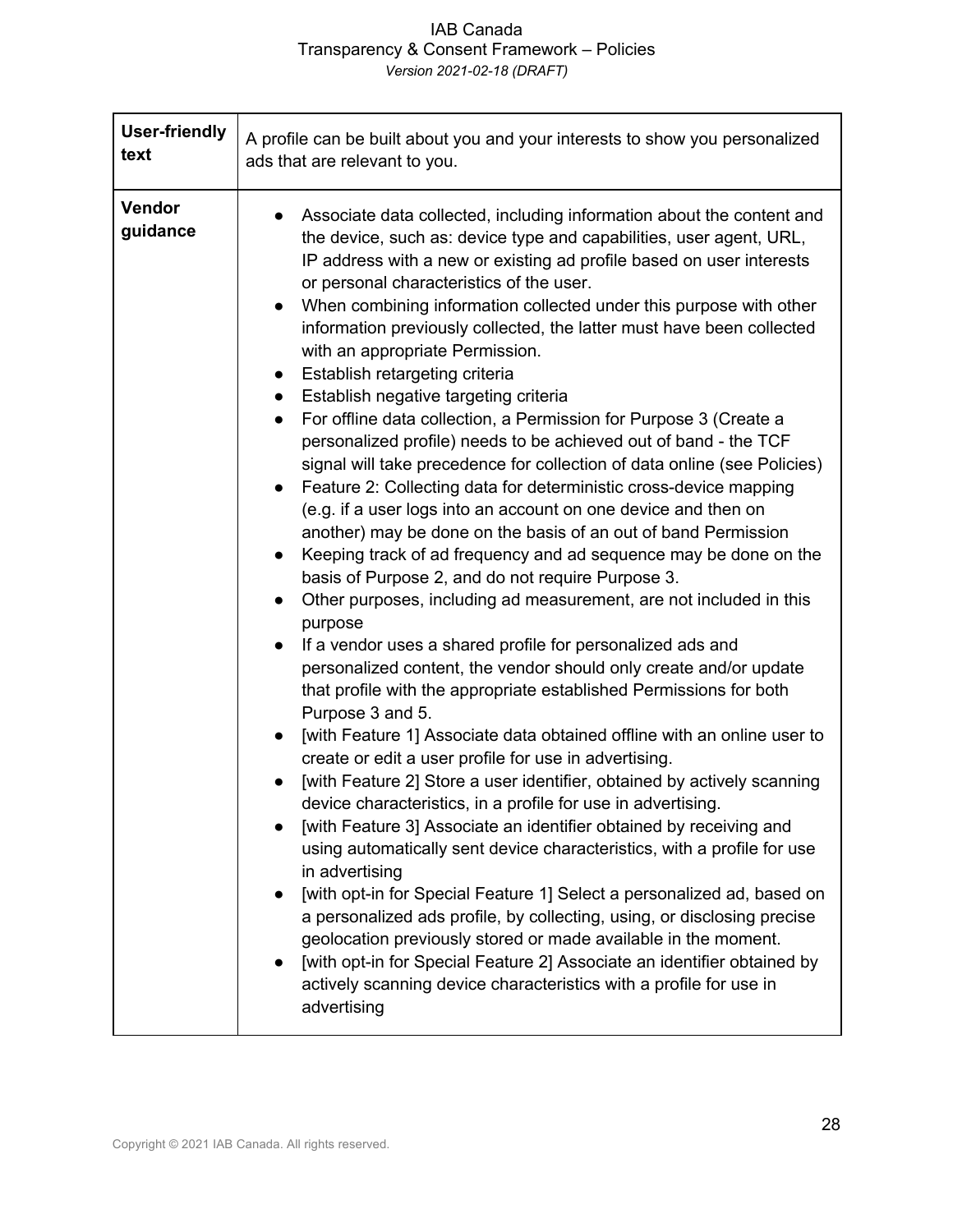# **Purpose 4 - Select personalized ads**

| <b>Number</b>                | 4                                                                                                                                                                                                                                                                                                                                                                                                                                                                                                                                                                                                                                                                                                                                                                                                                                                                                                                                                                                                                                                                                                                                                                                                                                                                                                                                                                                                                                                                                                           |
|------------------------------|-------------------------------------------------------------------------------------------------------------------------------------------------------------------------------------------------------------------------------------------------------------------------------------------------------------------------------------------------------------------------------------------------------------------------------------------------------------------------------------------------------------------------------------------------------------------------------------------------------------------------------------------------------------------------------------------------------------------------------------------------------------------------------------------------------------------------------------------------------------------------------------------------------------------------------------------------------------------------------------------------------------------------------------------------------------------------------------------------------------------------------------------------------------------------------------------------------------------------------------------------------------------------------------------------------------------------------------------------------------------------------------------------------------------------------------------------------------------------------------------------------------|
| <b>Name</b>                  | Select personalized ads                                                                                                                                                                                                                                                                                                                                                                                                                                                                                                                                                                                                                                                                                                                                                                                                                                                                                                                                                                                                                                                                                                                                                                                                                                                                                                                                                                                                                                                                                     |
| <b>Legal text</b>            | To select personalized ads vendors can:<br>Select personalized ads based on a user profile or other historical<br>user data, including a user's prior activity, interests, visits to sites or<br>apps, location, or demographic information.                                                                                                                                                                                                                                                                                                                                                                                                                                                                                                                                                                                                                                                                                                                                                                                                                                                                                                                                                                                                                                                                                                                                                                                                                                                                |
| <b>User-friendly</b><br>text | Personalized ads can be shown to you based on a profile about you.                                                                                                                                                                                                                                                                                                                                                                                                                                                                                                                                                                                                                                                                                                                                                                                                                                                                                                                                                                                                                                                                                                                                                                                                                                                                                                                                                                                                                                          |
| Vendor<br>guidance           | Requires having obtained consent or met requirements for collecting,<br>using, or disclosing under a legitimate interest for Purpose 2 (Basic<br>ads) to be used<br>This purpose is intended to enable the following collection, use or<br>$\bullet$<br>disclosure activities:<br>Select ads based on a personalized ads profile<br>$\circ$<br>Select an ad based on retargeting criteria<br>$\circ$<br>Select an ad based on negative targeting criteria tied to a<br>$\circ$<br>profile<br>Select dynamic creative based on an ad profile, or other<br>$\circ$<br>historical information<br>Selecting and/or ads based on ad frequency and ad sequence may<br>be done on the basis of Purpose 2, and do not require Purpose 4.<br>[with Feature 1] Select a personalized ad, based on a personalized<br>ads profile, by matching and combining data obtained offline with the<br>data stored in an online profile.<br>[with Feature 2] Select a personalized ad, based on a personalized<br>ads profile, by linking different devices.<br>[with Feature 3] Select an ad based on a personalized profile<br>associated with an identifier obtained by receiving and using<br>automatically sent device characteristics<br>[with opt-in for Special Feature 1] Select an ad based on precise<br>geolocation previously stored<br>[with opt-in for Special Feature 2] Select an ad based on a<br>personalized profile associated with an identifier obtained by actively<br>scanning device characteristics. |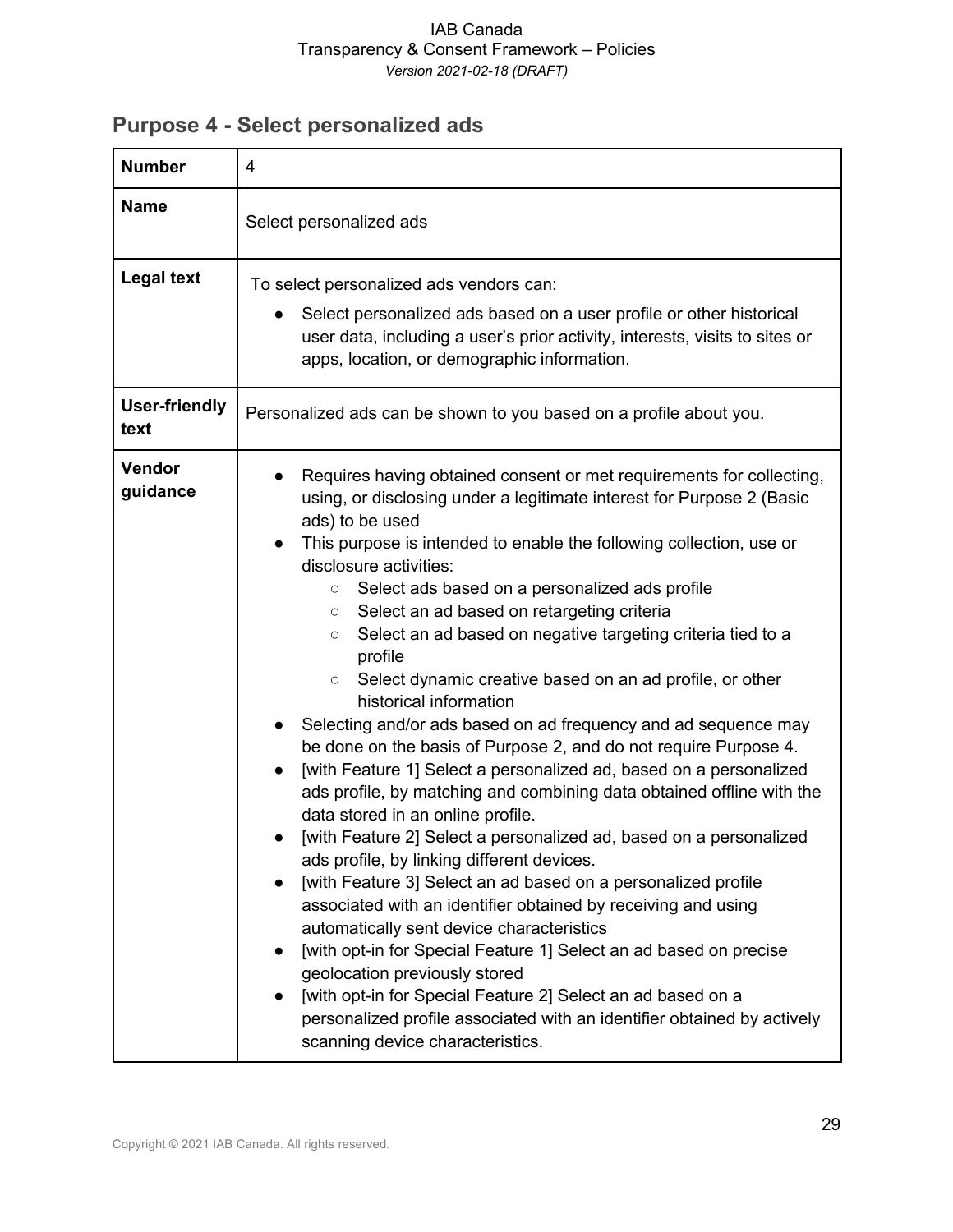| • If you use a single profile for <b>both</b> personalized ads and<br>personalized content, users will need to grant the appropriate<br>Permissions for <b>both</b> purpose 4 and purpose 6. |  |
|----------------------------------------------------------------------------------------------------------------------------------------------------------------------------------------------|--|
|----------------------------------------------------------------------------------------------------------------------------------------------------------------------------------------------|--|

## **Purpose 5 - Create a personalized content profile**

| <b>Number</b>                | 5                                                                                                                                                                                                                                                                                                                                                                                                                                                                                                                                                                                                                                                                                                                                                                                                                                                                                                                                                                                                                                                                                                                                                                                                                                     |
|------------------------------|---------------------------------------------------------------------------------------------------------------------------------------------------------------------------------------------------------------------------------------------------------------------------------------------------------------------------------------------------------------------------------------------------------------------------------------------------------------------------------------------------------------------------------------------------------------------------------------------------------------------------------------------------------------------------------------------------------------------------------------------------------------------------------------------------------------------------------------------------------------------------------------------------------------------------------------------------------------------------------------------------------------------------------------------------------------------------------------------------------------------------------------------------------------------------------------------------------------------------------------|
| <b>Name</b>                  | Create a personalized content profile                                                                                                                                                                                                                                                                                                                                                                                                                                                                                                                                                                                                                                                                                                                                                                                                                                                                                                                                                                                                                                                                                                                                                                                                 |
| <b>Legal text</b>            | To create a personalized content profile vendors can:<br>Collect information about a user, including a user's activity, interests,<br>visits to sites or apps, demographic information, or location, to create<br>or edit a user profile for personalizing content.<br>Combine this information with other information previously collected,<br>$\bullet$<br>including from across websites and apps, to create or edit a user<br>profile for use in personalizing content.                                                                                                                                                                                                                                                                                                                                                                                                                                                                                                                                                                                                                                                                                                                                                           |
| <b>User-friendly</b><br>text | A profile can be built about you and your interests to show you personalized<br>content that is relevant to you.                                                                                                                                                                                                                                                                                                                                                                                                                                                                                                                                                                                                                                                                                                                                                                                                                                                                                                                                                                                                                                                                                                                      |
| Vendor<br>guidance           | <b>Content</b> refers to non-advertising content. Creating a profile for<br>advertising personalization, such as, paid cross-site content<br>promotion and native advertising is not included in Purpose 5, but the<br>corresponding ad-related Purpose 3<br>When combining information collected under this purpose with other<br>information previously collected, the latter must have been collected<br>with an appropriate Permission.<br>This purpose is intended to enable the following collection, use or<br>disclosure activities:<br>Associate data collected, including information about the<br>$\circlearrowright$<br>content and the device, such as: device type and capabilities,<br>user agent, URL, IP address with a new or existing content<br>profile based on user interests or personal characteristics of<br>the user. When combining information collected under this<br>purpose with other information previously collected, the latter<br>must have been collected with an appropriate Permission.<br>Establish negative targeting criteria<br>$\circlearrowright$<br>If a vendor uses a shared profile for personalized ads and<br>$\circ$<br>personalized content, the vendor should only create and/or |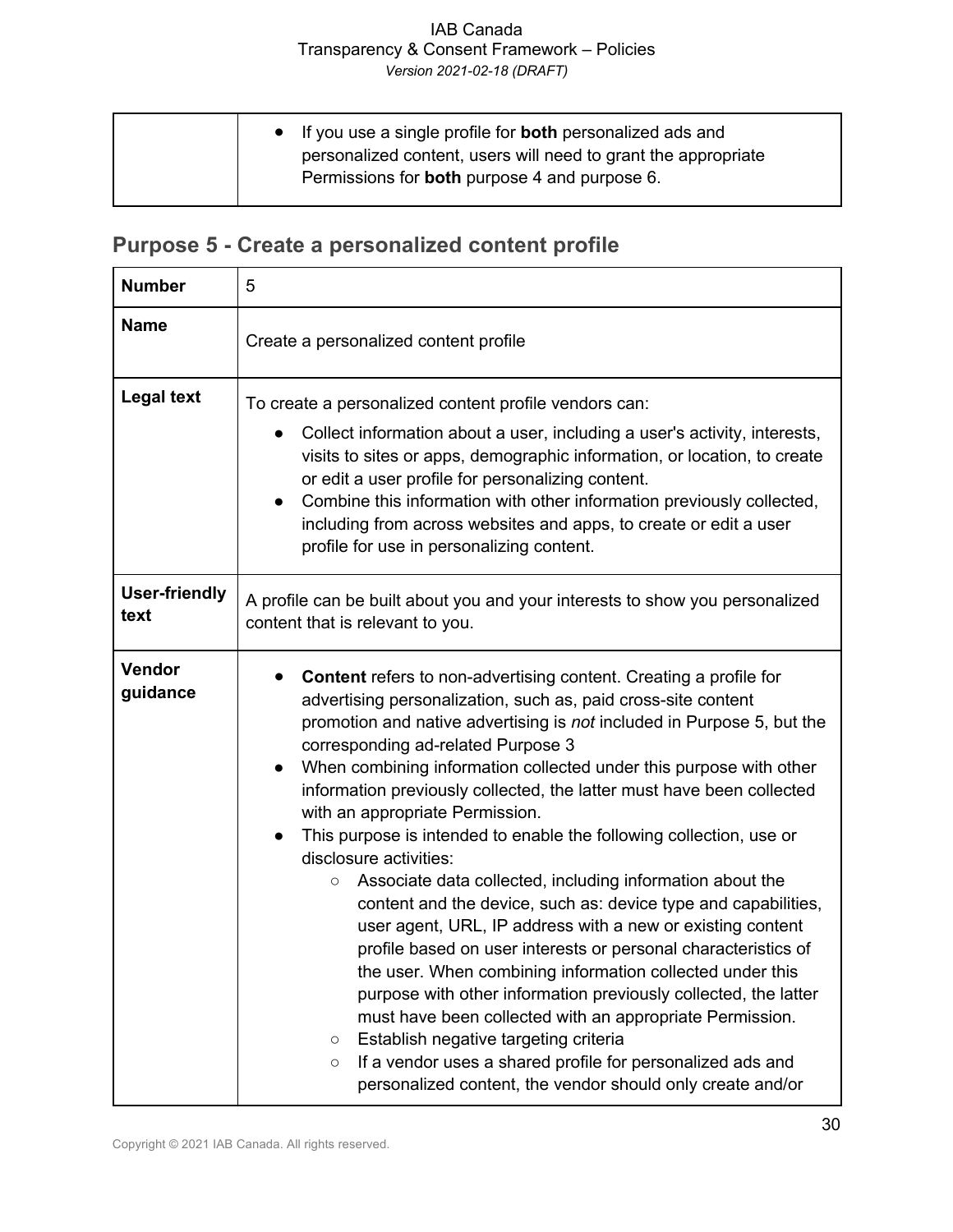| update that profile with the appropriate established<br>Permissions for both purpose 3 and 5.<br>• [with Feature 1] Associate offline data with an online user to create or<br>edit a user profile for use in content personalization<br>[with Feature 2] Link different devices and store that data point in a<br>$\bullet$<br>profile for use in content personalization.<br>• [with Feature 3] Associate an identifier obtained by receiving and<br>using automatically sent device characteristics, with a profile for use<br>in content personalization<br>[with opt-in for Special Feature 1] Store precise geolocation data in a<br>$\bullet$<br>profile for use in content personalization.<br>[with opt-in for Special Feature 2] Associate an identifier obtained by<br>$\bullet$<br>actively scanning device characteristics with a profile for use in<br>content personalization |
|----------------------------------------------------------------------------------------------------------------------------------------------------------------------------------------------------------------------------------------------------------------------------------------------------------------------------------------------------------------------------------------------------------------------------------------------------------------------------------------------------------------------------------------------------------------------------------------------------------------------------------------------------------------------------------------------------------------------------------------------------------------------------------------------------------------------------------------------------------------------------------------------|
|----------------------------------------------------------------------------------------------------------------------------------------------------------------------------------------------------------------------------------------------------------------------------------------------------------------------------------------------------------------------------------------------------------------------------------------------------------------------------------------------------------------------------------------------------------------------------------------------------------------------------------------------------------------------------------------------------------------------------------------------------------------------------------------------------------------------------------------------------------------------------------------------|

## **Purpose 6 - Select personalized content**

| <b>Number</b>                | 6                                                                                                                                                                                                                                                                                                                                                                                                                                                                                                                                                                                                                                                                                                                                                                   |
|------------------------------|---------------------------------------------------------------------------------------------------------------------------------------------------------------------------------------------------------------------------------------------------------------------------------------------------------------------------------------------------------------------------------------------------------------------------------------------------------------------------------------------------------------------------------------------------------------------------------------------------------------------------------------------------------------------------------------------------------------------------------------------------------------------|
| <b>Name</b>                  | Select personalized content                                                                                                                                                                                                                                                                                                                                                                                                                                                                                                                                                                                                                                                                                                                                         |
| <b>Legal text</b>            | To select personalized content vendors can:<br>Select personalized content based on a user profile or other<br>historical user data, including a user's prior activity, interests, visits to<br>sites or apps, location, or demographic information.                                                                                                                                                                                                                                                                                                                                                                                                                                                                                                                |
| <b>User-friendly</b><br>text | Personalized content can be shown to you based on a profile about you.                                                                                                                                                                                                                                                                                                                                                                                                                                                                                                                                                                                                                                                                                              |
| Vendor<br>guidance           | <b>Content</b> refers to non-advertising content. Personalizing advertising<br>content, such as, paid cross-site content promotion and native<br>advertising is <i>not</i> included in Purpose 6, but the corresponding ad-<br>related Purpose 4.<br>This purpose is intended to enable the following collection, use or<br>disclosure activities:<br>Select content based on a personalized content profile<br>$\circ$<br>[with Feature 1] Select personalized content, based on a<br>$\circ$<br>personalized content profile, by matching and combining data<br>obtained offline with the data stored in an online profile.<br>[with Feature 2] Select personalized content, based on a<br>$\circ$<br>personalized content profile, by linking different devices. |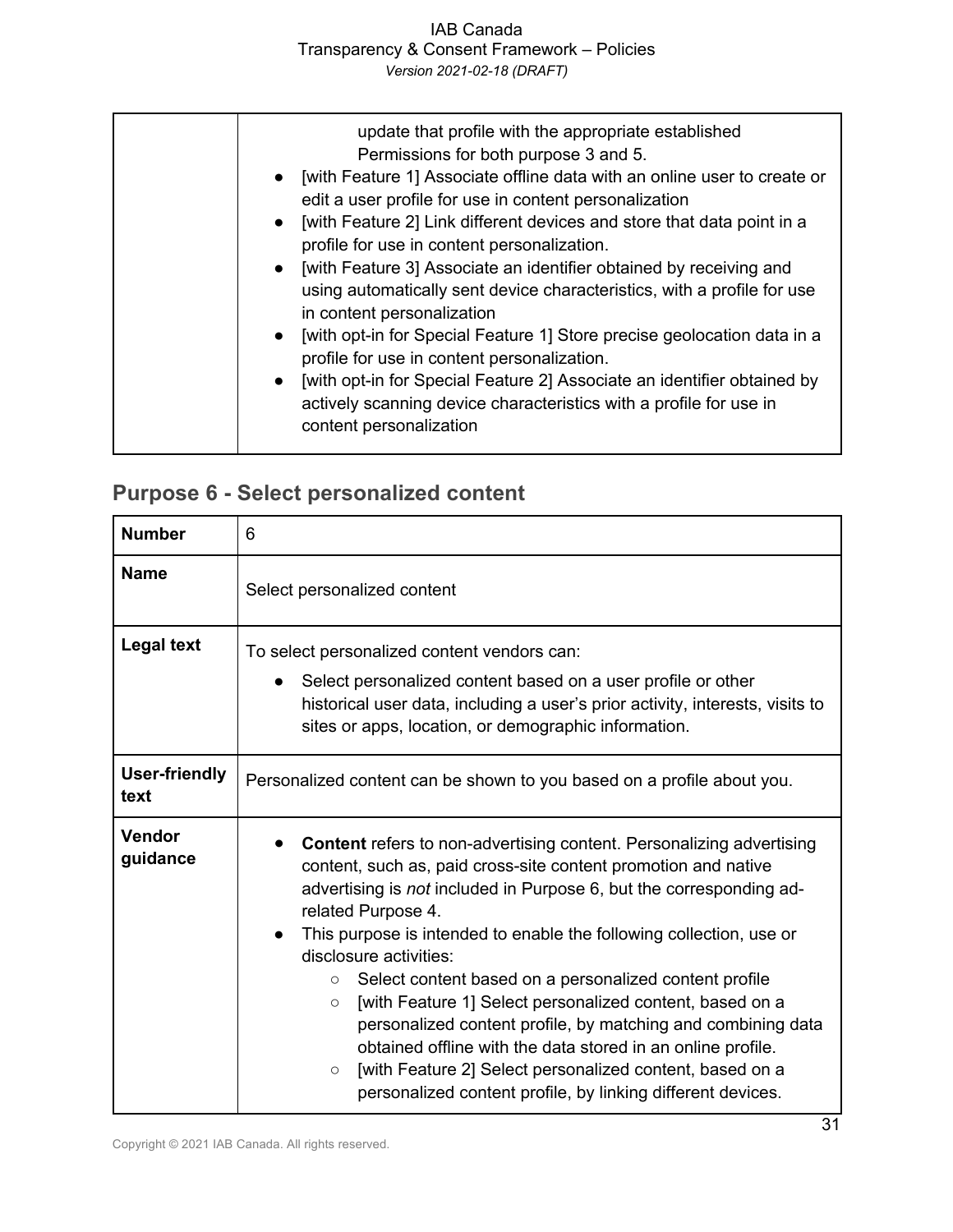### IAB Canada Transparency & Consent Framework – Policies

*Version 2021-02-18 (DRAFT)*

| [with Feature 3] Select personalized content based on a<br>$\circ$<br>personalized profile associated with an identifier obtained by<br>receiving and using automatically sent device characteristics<br>[with opt-in for Special Feature 1] Select personalized<br>$\circ$<br>content, based on a content profile, by collecting, using, or<br>disclosing precise geolocation previously stored or made<br>available in the moment. |
|--------------------------------------------------------------------------------------------------------------------------------------------------------------------------------------------------------------------------------------------------------------------------------------------------------------------------------------------------------------------------------------------------------------------------------------|
| [with opt-in for Special Feature 2] Select personalized<br>$\circ$<br>content, based on a personalized content profile by using an<br>identifier obtained by actively scanning device characteristics.<br>If you use a single profile for <b>both</b> personalized ads and<br>$\circ$<br>personalized content, users will need to grant the appropriate<br>Permissions for <b>both</b> purpose 4 and purpose 6.                      |

## **Purpose 7 - Measure ad performance**

| <b>Number</b>     | $\overline{7}$                                                                                                                                                                                                                                                                                                                                                                                                                                                                                                                                                                                                                                                                                                                                                                                                                                                                                                                                                                                                   |
|-------------------|------------------------------------------------------------------------------------------------------------------------------------------------------------------------------------------------------------------------------------------------------------------------------------------------------------------------------------------------------------------------------------------------------------------------------------------------------------------------------------------------------------------------------------------------------------------------------------------------------------------------------------------------------------------------------------------------------------------------------------------------------------------------------------------------------------------------------------------------------------------------------------------------------------------------------------------------------------------------------------------------------------------|
| <b>Name</b>       | Measure ad performance                                                                                                                                                                                                                                                                                                                                                                                                                                                                                                                                                                                                                                                                                                                                                                                                                                                                                                                                                                                           |
| <b>Legal text</b> | To measure ad performance vendors can:<br>Measure whether and how ads were delivered to and interacted with<br>by a user<br>Provide reporting about ads including their effectiveness and<br>$\bullet$<br>performance<br>Provide reporting about users who interacted with ads using data<br>$\bullet$<br>observed during the course of the user's interaction with that ad<br>Provide reporting to publishers about the ads displayed on their<br>$\bullet$<br>property<br>Measure whether an ad is serving in a suitable editorial environment<br>(brand-safe) context<br>Determine the percentage of the ad that had the opportunity to be<br>seen and the duration of that opportunity<br>Combine this information with other information previously collected,<br>including from across websites and apps<br>Vendors cannot:<br>Apply panel- or similarly derived audience insights data to ad<br>measurement data without a separate Permission to apply market<br>research to generate audience insights. |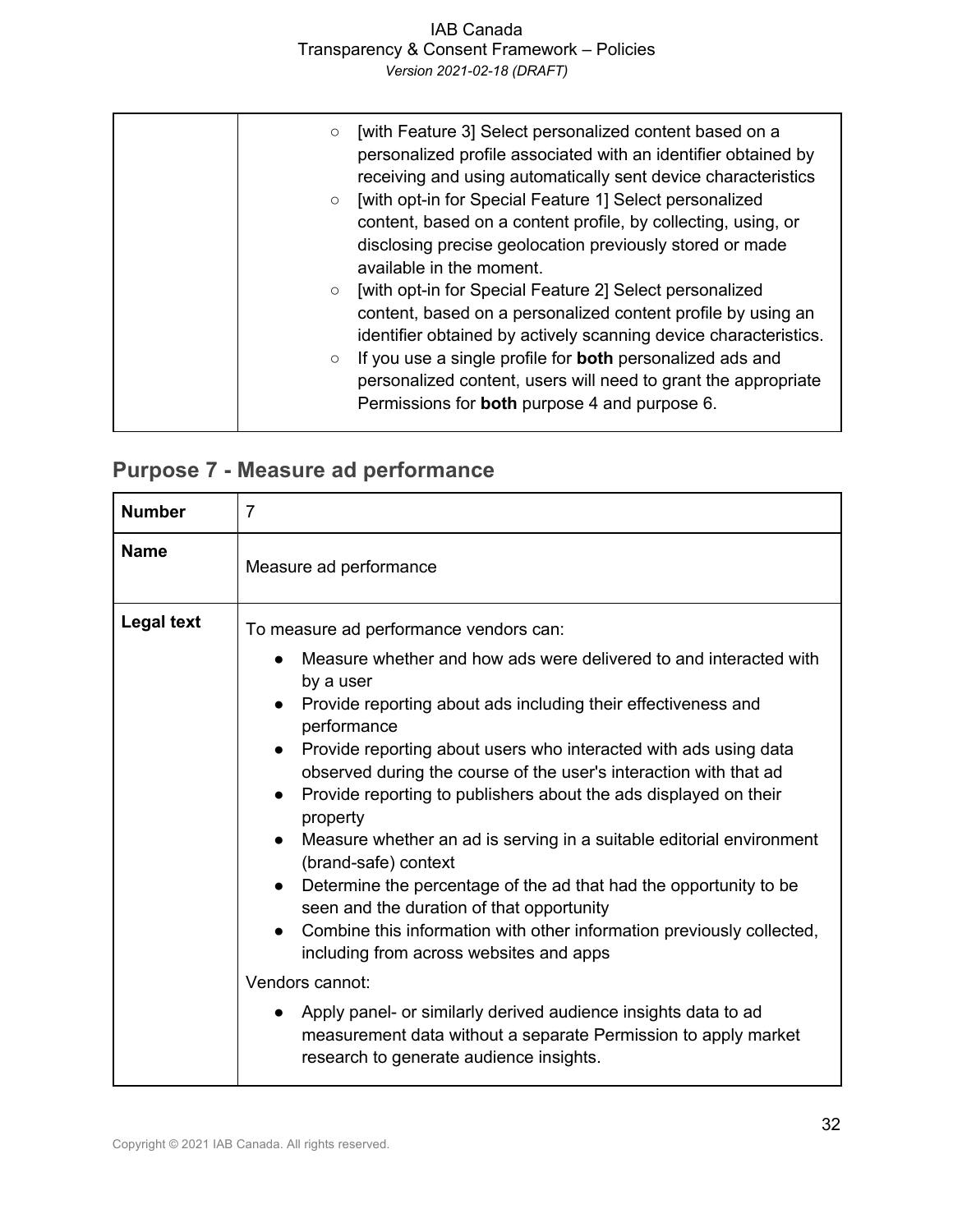| <b>User-friendly</b> | The performance and effectiveness of ads that you see or interact with can                                                                                                                                                                                                                                                                                                                                                                                                                                                                                                                                                                                                                                                                                                                                                                                                                                                                                                                                                                                                                                                                                                                                                                                                                                                                                                                                                                                                                                                                                                                                                                                                                                                                                                                                                                                                                                                                                                                                                                                                                                                                                                                       |
|----------------------|--------------------------------------------------------------------------------------------------------------------------------------------------------------------------------------------------------------------------------------------------------------------------------------------------------------------------------------------------------------------------------------------------------------------------------------------------------------------------------------------------------------------------------------------------------------------------------------------------------------------------------------------------------------------------------------------------------------------------------------------------------------------------------------------------------------------------------------------------------------------------------------------------------------------------------------------------------------------------------------------------------------------------------------------------------------------------------------------------------------------------------------------------------------------------------------------------------------------------------------------------------------------------------------------------------------------------------------------------------------------------------------------------------------------------------------------------------------------------------------------------------------------------------------------------------------------------------------------------------------------------------------------------------------------------------------------------------------------------------------------------------------------------------------------------------------------------------------------------------------------------------------------------------------------------------------------------------------------------------------------------------------------------------------------------------------------------------------------------------------------------------------------------------------------------------------------------|
| text                 | be measured.                                                                                                                                                                                                                                                                                                                                                                                                                                                                                                                                                                                                                                                                                                                                                                                                                                                                                                                                                                                                                                                                                                                                                                                                                                                                                                                                                                                                                                                                                                                                                                                                                                                                                                                                                                                                                                                                                                                                                                                                                                                                                                                                                                                     |
| Vendor<br>guidance   | This purpose is intended to enable the following collection, use or<br>disclosure activities:<br>Measure how brand suitable or safe the content of the digital<br>property where the ad was served was<br>Measure the percentage of the ad that had the opportunity to be<br>seen and for how long<br>Measure how many users engaged with an ad, for how long and<br>$\bullet$<br>what was the nature of that engagement (click, tap, hover, scroll etc.)<br>Determine how many unique users or devices an ad was served to<br>$\bullet$<br>Measure the time when users saw the ad<br>$\bullet$<br>Measure/analyze the characteristics of the device the ad was served<br>$\bullet$<br>to (non-precise location, type of device, screen size, language of the<br>device, operating system/browser, mobile carrier)<br>Measure ad attribution, conversions, sales lift<br>$\bullet$<br>Data collected, used, or disclosed for ad measurement must not be<br>used to improve individual profile or segment data for other purposes<br>When combining information collected under this purpose with other<br>information previously collected, the latter must have been collected<br>with an appropriate Permission.<br>This purpose permits reporting on an individual and aggregate level<br>This purpose does not permit applying panel-derived demographic<br>$\bullet$<br>information to the measurement data unless the user has also<br>granted the appropriate Permission for Purpose 9.<br>[with Feature 1] Measure ad performance by matching and<br>combining data obtained offline with the data obtained online.<br>[with Feature 2] Measure ad performance by linking different devices.<br>[with Feature 3] Measure ad performance by using an identifier<br>obtained by receiving and using automatically sent device<br>characteristics<br>[with opt-in for Special Feature 1] Measure ad performance by<br>$\bullet$<br>collecting, using, or disclosing precise geolocation previously stored<br>or made available in the moment.<br>[with opt-in for Special Feature 2] Measure ad performance by using<br>an identifier obtained by actively scanning device characteristics. |

### **Purpose 8 - Measure content performance**

| <b>Number</b> |  |
|---------------|--|
|---------------|--|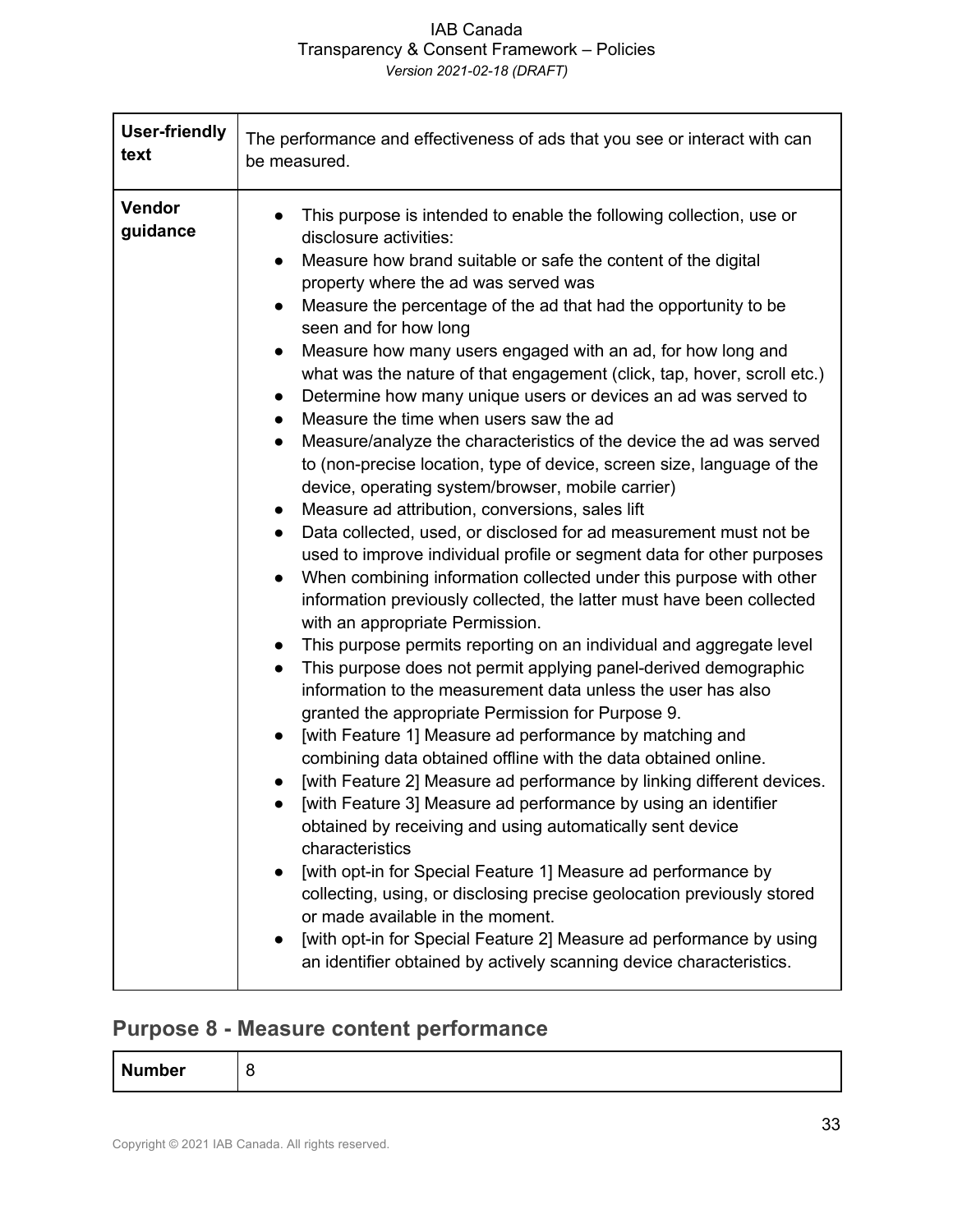| <b>Name</b>                  | Measure content performance                                                                                                                                                                                                                                                                                                                                                                                                                                                                                                                                                                                                                                                                                                                                                                                                                                                                                                                                                                                                                                                                                                                                                       |
|------------------------------|-----------------------------------------------------------------------------------------------------------------------------------------------------------------------------------------------------------------------------------------------------------------------------------------------------------------------------------------------------------------------------------------------------------------------------------------------------------------------------------------------------------------------------------------------------------------------------------------------------------------------------------------------------------------------------------------------------------------------------------------------------------------------------------------------------------------------------------------------------------------------------------------------------------------------------------------------------------------------------------------------------------------------------------------------------------------------------------------------------------------------------------------------------------------------------------|
| <b>Legal text</b>            | To measure content performance vendors can:<br>Measure and report on how content was delivered to and interacted<br>$\bullet$<br>with by users.<br>Provide reporting, using directly measurable or known information<br>about users who interacted with the content.<br>Combine this information with other information previously collected,<br>including from across websites and apps.<br>Vendors cannot:<br>Measure whether and how ads (including native ads) were delivered<br>to and interacted with by a user without a separate Permission.<br>Apply panel- or similarly derived audience insights data to ad<br>measurement data without a separate Permissions to apply market<br>research to generate audience insights.                                                                                                                                                                                                                                                                                                                                                                                                                                              |
| <b>User-friendly</b><br>text | The performance and effectiveness of content that you see or interact with<br>can be measured.                                                                                                                                                                                                                                                                                                                                                                                                                                                                                                                                                                                                                                                                                                                                                                                                                                                                                                                                                                                                                                                                                    |
| <b>Vendor</b><br>guidance    | Content refers to non-advertising content. Ad measurement should<br>be conducted under Purpose 7.<br>This purpose does not permit applying panel-derived demographic<br>information to the measurement data, this requires Purpose 9.<br>This purpose is intended to enable the following collection, use or<br>$\bullet$<br>disclosure activities:<br>Measure how many users engaged with content, for how long<br>$\circlearrowright$<br>and what was the nature of that engagement (click, tap,<br>hover, scroll etc.)<br>Determine how many unique users or devices content was<br>$\circlearrowright$<br>served to<br>Measure the time when users saw content<br>$\circ$<br>Measure/analyze the characteristics of the device content<br>$\circ$<br>was served to (non-precise location, type of device, screen<br>size, language of the device, operating system/browser,<br>mobile carrier)<br>Measure user referrals<br>$\circ$<br>When combining information collected under this purpose with other<br>information previously collected, the latter must have been collected<br>with an appropriate Permission without an appropriate Permission for<br>these purposes. |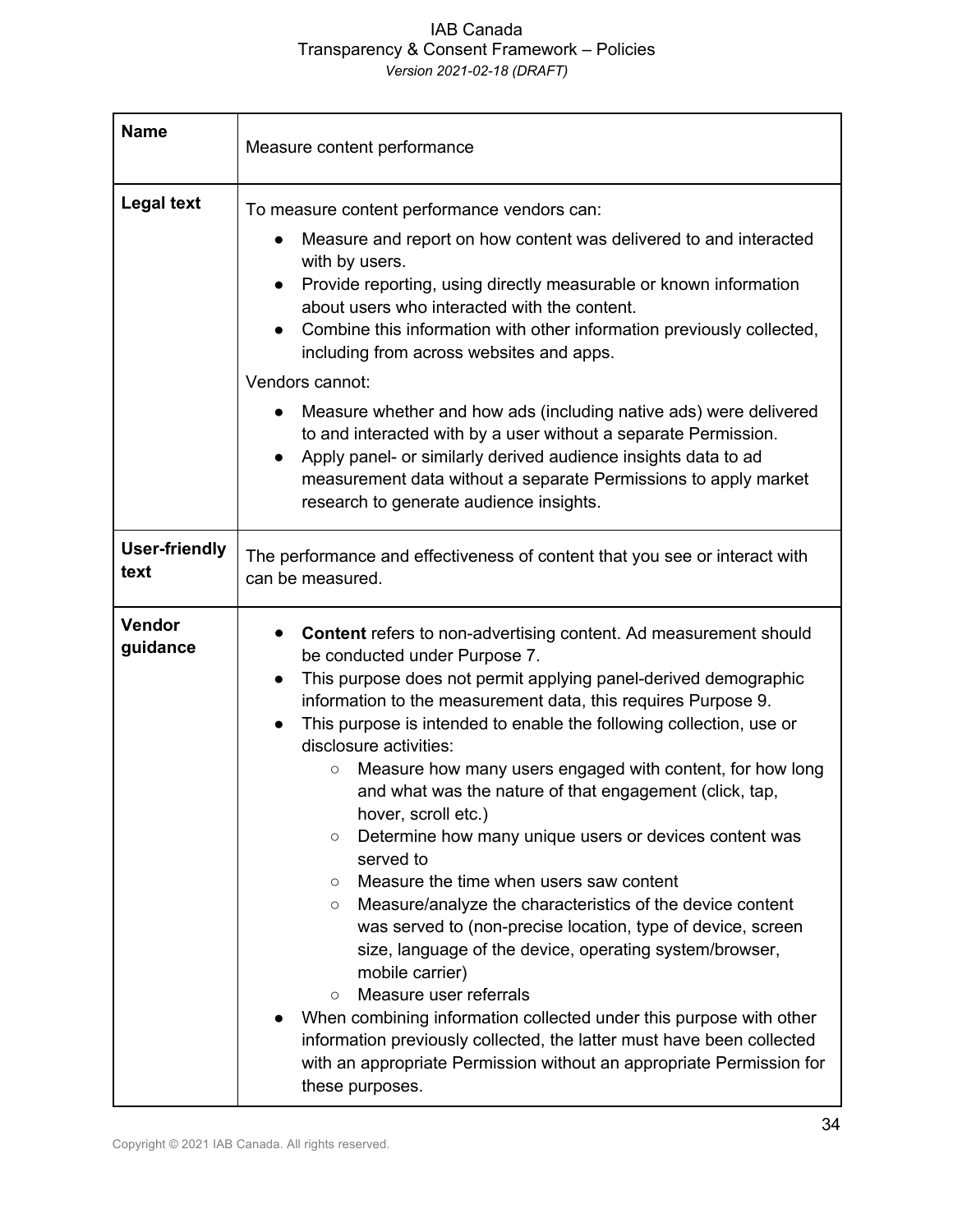IAB Canada Transparency & Consent Framework – Policies

*Version 2021-02-18 (DRAFT)*

| • Data collected, used, or disclosed for measuring content must not be<br>used to improve individual profiles and segment data for other<br>purposes<br>• [with Feature 1] Measure content performance by matching and<br>combining data obtained offline with the data obtained online.<br>[with Feature 2] Measure content performance by linking different<br>$\bullet$<br>devices.<br>[with Feature 3] Measure content performance by using an identifier<br>$\bullet$<br>obtained by receiving and using automatically sent device<br>characteristics.<br>• [with opt-in for Special Feature 1] Measure content performance by<br>collecting, using, or disclosing precise geolocation previously stored<br>or made available in the moment.<br>[with opt-in for Special Feature 2] Measure content performance by<br>$\bullet$<br>using an identifier obtained by actively scanning device |
|--------------------------------------------------------------------------------------------------------------------------------------------------------------------------------------------------------------------------------------------------------------------------------------------------------------------------------------------------------------------------------------------------------------------------------------------------------------------------------------------------------------------------------------------------------------------------------------------------------------------------------------------------------------------------------------------------------------------------------------------------------------------------------------------------------------------------------------------------------------------------------------------------|
| characteristics.                                                                                                                                                                                                                                                                                                                                                                                                                                                                                                                                                                                                                                                                                                                                                                                                                                                                                 |

### **Purpose 9 - Apply market research to generate audience insights**

| <b>Number</b>     | 9                                                                                                                                                                                                                                                                                                                                                                                                                                                                                                                                                                                                                                                                                                                                                                                                                                                                                                                                                                 |
|-------------------|-------------------------------------------------------------------------------------------------------------------------------------------------------------------------------------------------------------------------------------------------------------------------------------------------------------------------------------------------------------------------------------------------------------------------------------------------------------------------------------------------------------------------------------------------------------------------------------------------------------------------------------------------------------------------------------------------------------------------------------------------------------------------------------------------------------------------------------------------------------------------------------------------------------------------------------------------------------------|
| <b>Name</b>       | Apply market research to generate audience insights                                                                                                                                                                                                                                                                                                                                                                                                                                                                                                                                                                                                                                                                                                                                                                                                                                                                                                               |
| <b>Legal text</b> | To apply market research to generate audience insights vendors can:<br>Provide aggregate reporting to advertisers or their representatives<br>about the audiences reached by their ads, through panel-based and<br>similarly derived insights.<br>Provide aggregate reporting to publishers about the audiences that<br>were served or interacted with content and/or ads on their property<br>by applying panel-based and similarly derived insights.<br>• Associate offline data with an online user for the purposes of market<br>research to generate audience insights if vendors have declared to<br>match and combine offline data sources<br>• Combine this information with other information previously collected,<br>including from across websites and apps<br>Vendors cannot:<br>Measure the performance and effectiveness of ads that a specific<br>user was served or interacted with, without a separate Permission to<br>measure ad performance. |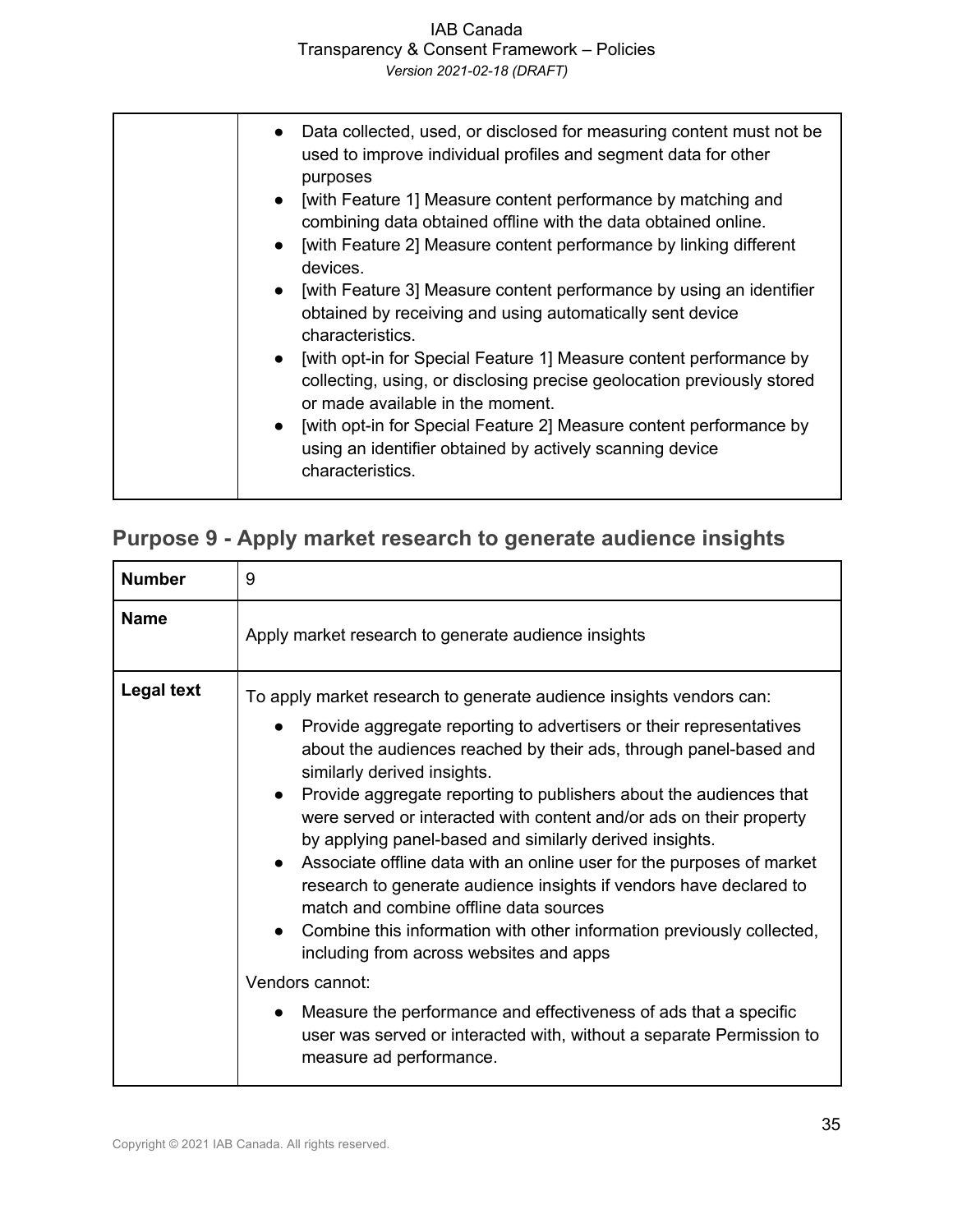| <b>User-friendly</b><br>Market research can be used to learn more about the audiences who visit<br>text<br>sites/apps and view ads.<br>Vendor<br>Unique Reach<br>guidance<br>Audience segmentation (Demographic attributes of the users)<br>Website/Apps KPIs across ads and contents<br>$\circ$<br>usually panel-derived:<br>$\bigcirc$                                                                                                                                                                                                                                                                                                                                                                                                                                                                                                                                                                                                                                                                                                                                                                                                                                                                                                                                                                                                                                                                                                                                                                                                                                                      | Measure which content a specific user was served and how they<br>interacted with it, without a separate Permission to measure content<br>performance. |
|-----------------------------------------------------------------------------------------------------------------------------------------------------------------------------------------------------------------------------------------------------------------------------------------------------------------------------------------------------------------------------------------------------------------------------------------------------------------------------------------------------------------------------------------------------------------------------------------------------------------------------------------------------------------------------------------------------------------------------------------------------------------------------------------------------------------------------------------------------------------------------------------------------------------------------------------------------------------------------------------------------------------------------------------------------------------------------------------------------------------------------------------------------------------------------------------------------------------------------------------------------------------------------------------------------------------------------------------------------------------------------------------------------------------------------------------------------------------------------------------------------------------------------------------------------------------------------------------------|-------------------------------------------------------------------------------------------------------------------------------------------------------|
|                                                                                                                                                                                                                                                                                                                                                                                                                                                                                                                                                                                                                                                                                                                                                                                                                                                                                                                                                                                                                                                                                                                                                                                                                                                                                                                                                                                                                                                                                                                                                                                               |                                                                                                                                                       |
| Age<br>$\bigcirc$<br>Gender<br>$\circ$<br>interests / affinity / in-market categories: what else are users<br>$\bigcirc$<br>interested in<br>When combining information collected under this purpose with other<br>information previously collected, the latter must have been collected<br>with an appropriate Permission.<br>Data collected, used, or disclosed for audience measurement must<br>$\bullet$<br>not be used to improve individual profiles for Purposes 3 and 5<br>without an appropriate Permissions for these purposes<br>Audience Measurement reports include only aggregate data<br>Those are data related to market research and "currency" data e.g.:<br>$\bullet$<br>Syndicated data from JICs, Ad Audience certifications, etc.<br>Vendors cannot provide reporting about the audiences using<br>$\bullet$<br>methods covered in Purposes 7 and 8.<br>[with Feature 1] This purpose serves to match offline obtained data<br>(panel data) to online obtained data (through Purpose 7 or 8).<br>[with Feature 2] Apply market research to generate audience insights<br>$\bullet$<br>by linking different devices.<br>[with Feature 3] Use identifiers generated by receiving and using<br>automatically sent device characteristics.<br>[with opt-in for Special Feature 1] Use precise geolocation data to<br>apply market research data in order to generate audience insights.<br>[with opt-in for Special Feature 2] Use identifiers generated by<br>actively scanning device characteristics to apply market research<br>data in order to generate audience data |                                                                                                                                                       |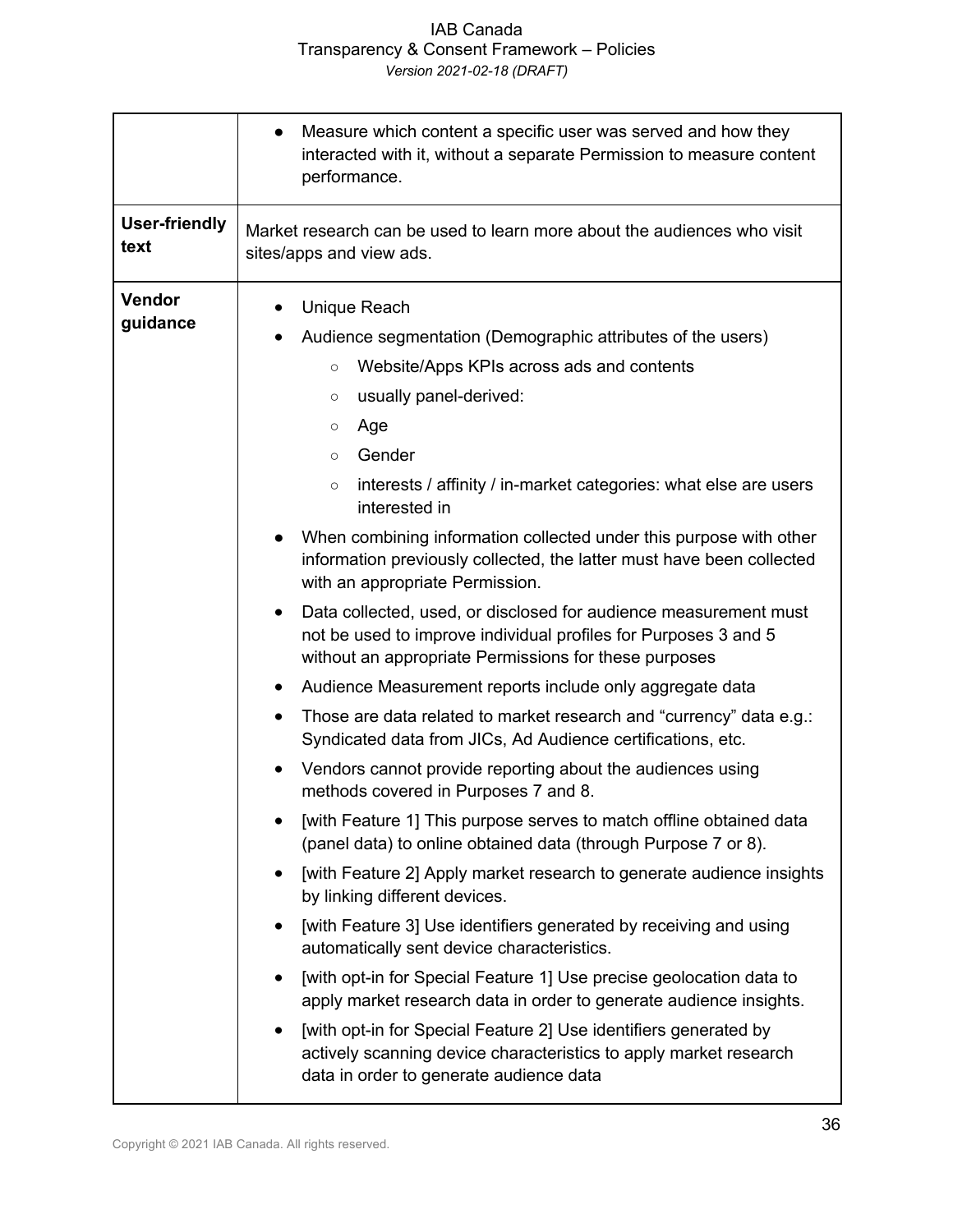| • This purpose does not permit applying measurement data to the<br>panel-derived demographic information unless the user has also<br>granted the appropriate Permission for Purpose 7. |
|----------------------------------------------------------------------------------------------------------------------------------------------------------------------------------------|
|----------------------------------------------------------------------------------------------------------------------------------------------------------------------------------------|

## **Purpose 10 - Develop and improve products**

| <b>Number</b>                | 10                                                                                                                                                                                                                                                                                                                                                                                                                                                                                                                                                                                                                                                                                                                                                                                                                                                                                                                 |
|------------------------------|--------------------------------------------------------------------------------------------------------------------------------------------------------------------------------------------------------------------------------------------------------------------------------------------------------------------------------------------------------------------------------------------------------------------------------------------------------------------------------------------------------------------------------------------------------------------------------------------------------------------------------------------------------------------------------------------------------------------------------------------------------------------------------------------------------------------------------------------------------------------------------------------------------------------|
| <b>Name</b>                  | Develop and improve products                                                                                                                                                                                                                                                                                                                                                                                                                                                                                                                                                                                                                                                                                                                                                                                                                                                                                       |
| <b>Legal text</b>            | To develop new products and improve products vendors can:<br>• Use information to improve their existing products with new features<br>and to develop new products<br>Create new models and algorithms through machine learning<br>Vendors cannot:<br>• Collect, use, or disclose any other personal information which is<br>allowed under a different purpose for this purpose                                                                                                                                                                                                                                                                                                                                                                                                                                                                                                                                    |
| <b>User-friendly</b><br>text | Your data can be used to improve existing systems and software, and to<br>develop new products.                                                                                                                                                                                                                                                                                                                                                                                                                                                                                                                                                                                                                                                                                                                                                                                                                    |
| Vendor<br>guidance           | You may only process information here for the explicit purpose of<br>product improvement or new product development.<br>Do not collect, use or disclose any other personal information, such<br>as improving individual user profiles, allowed under a different<br>purpose under this purpose, unless you have Permission for this<br>purpose.<br>[with Feature 1] Develop and improve products by matching and<br>combining data obtained offline with the data obtained online.<br>[with Feature 2] Develop and improve products by linking different<br>devices.<br>[with Feature 3] Develop and improve products by using an identifier<br>obtained by receiving and using automatically sent device<br>characteristics.<br>[with opt-in for Special Feature 1] Develop and improve products by<br>collecting, using, or disclosing precise geolocation previously stored<br>or made available in the moment. |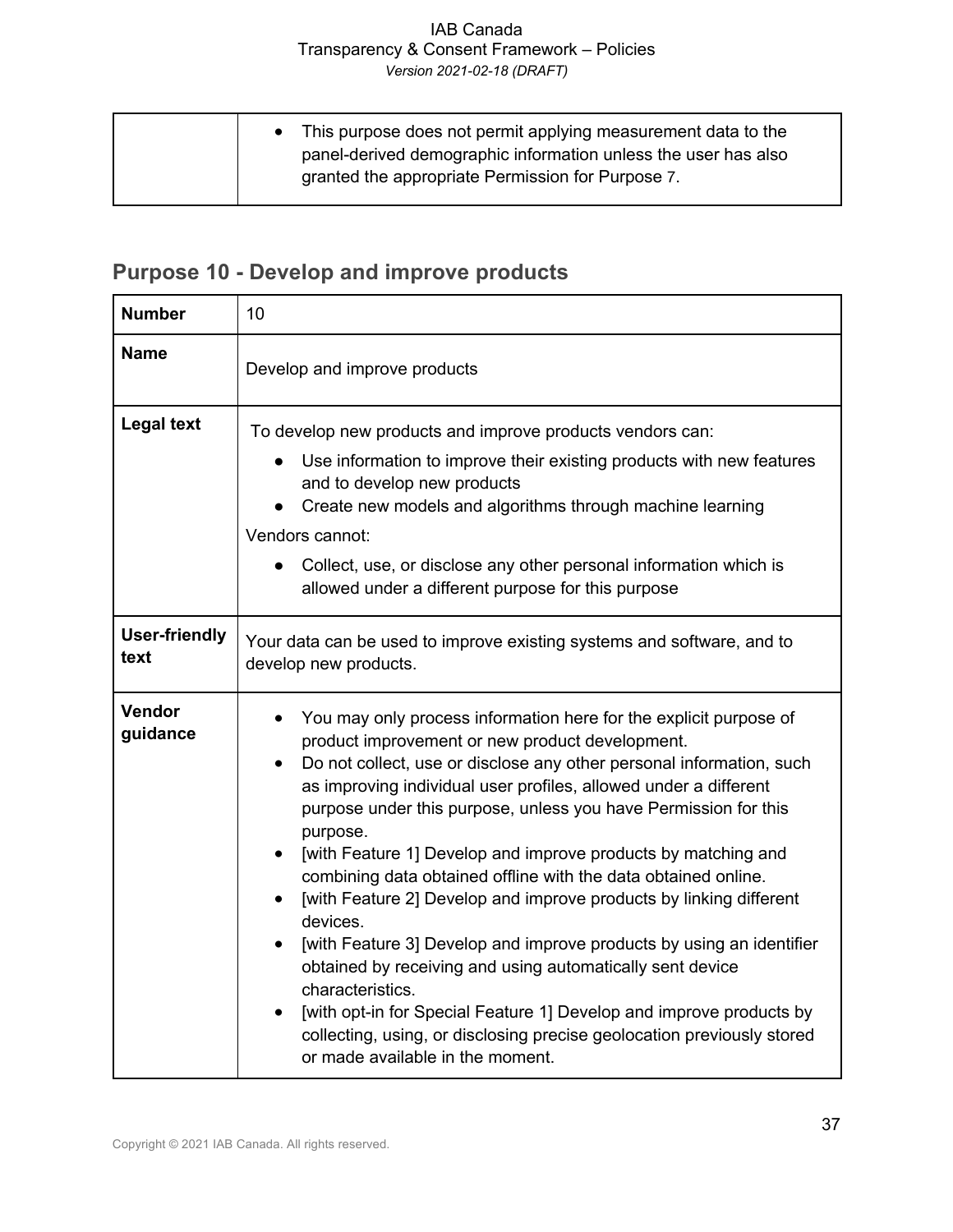# B. Special Purposes

## **Special Purpose 1 - Ensure security, prevent fraud, and debug**

| <b>Number</b>                | 1                                                                                                                                                                                                                                                                                                                                                                                                                                                                                                                                                                                                                                                                                                                                                                                                                                                                                            |
|------------------------------|----------------------------------------------------------------------------------------------------------------------------------------------------------------------------------------------------------------------------------------------------------------------------------------------------------------------------------------------------------------------------------------------------------------------------------------------------------------------------------------------------------------------------------------------------------------------------------------------------------------------------------------------------------------------------------------------------------------------------------------------------------------------------------------------------------------------------------------------------------------------------------------------|
| <b>Name</b>                  | Ensure security, prevent fraud, and debug                                                                                                                                                                                                                                                                                                                                                                                                                                                                                                                                                                                                                                                                                                                                                                                                                                                    |
| <b>Legal text</b>            | To ensure security, prevent fraud and debug vendors can:<br>Ensure data are securely transmitted<br>Detect and prevent malicious, fraudulent, invalid, or illegal activity.<br>Ensure correct and efficient collection, use, or disclosure operations<br>$\bullet$<br>of systems, including monitoring and enhancing the performance of<br>systems and collection, use, or disclosure engaged in permitted<br>purposes<br>Vendors cannot:<br>Collect, use, or disclose any other personal information which is<br>allowed under a different purpose for this purpose.<br>Note: Data collected and used to ensure security, prevent fraud, and debug<br>may include automatically sent device characteristics for identification,<br>precise geolocation data, and data obtained by actively scanning device<br>characteristics for identification without separate disclosure and/or opt-in. |
| <b>User-friendly</b><br>text | Your data can be used to monitor for and prevent fraudulent activity, and<br>ensure systems that collect, use or disclose your personal information work<br>properly and securely.                                                                                                                                                                                                                                                                                                                                                                                                                                                                                                                                                                                                                                                                                                           |
| Vendor<br>guidance           | Special Purpose: No right-to-object to the collection, use, or<br>disclosure via the Framework.<br>This purpose is to be used by 3rd parties operating on digital<br>$\bullet$<br>property, and it does not affect publishers' ability to run fraud checks<br>outside of the TCF and independently.<br>This purpose is intended to enable collection, use, or disclosure<br>activities such as:                                                                                                                                                                                                                                                                                                                                                                                                                                                                                              |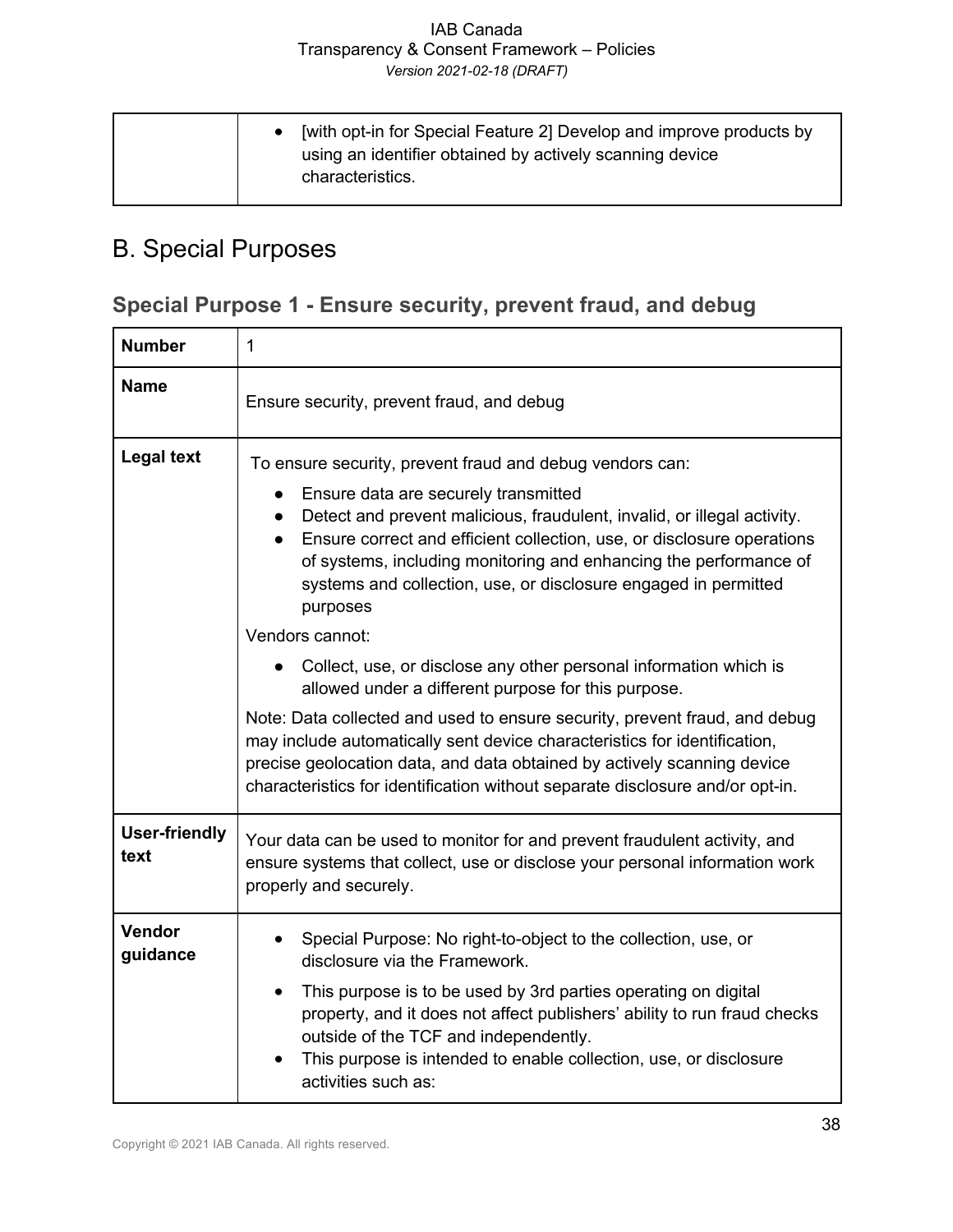### IAB Canada Transparency & Consent Framework – Policies

*Version 2021-02-18 (DRAFT)*

| $\circ$             | Monitoring, preventing ex and post ante:<br><b>General Invalid Traffic Detection and Blocking</b><br>Sophisticated Invalid Traffic Detection and Blocking<br>$\blacksquare$<br>Automated Browsing, Dedicated Device<br>Automated Browsing, Non-Dedicated Device<br><b>Incentivized Human Activity</b><br>Manipulated Human activity<br><b>Falsified Measurement Events</b> |
|---------------------|----------------------------------------------------------------------------------------------------------------------------------------------------------------------------------------------------------------------------------------------------------------------------------------------------------------------------------------------------------------------------|
|                     | Domain Misrepresentation                                                                                                                                                                                                                                                                                                                                                   |
|                     | Hidden Ads<br>$\bullet$                                                                                                                                                                                                                                                                                                                                                    |
| $\circlearrowright$ | Process of identifying product errors - making products work                                                                                                                                                                                                                                                                                                               |
|                     | (not improving them)                                                                                                                                                                                                                                                                                                                                                       |
| $\circ$             | Ensuring operability of the system/platform                                                                                                                                                                                                                                                                                                                                |

### **Special Purpose 2 - Technically deliver ads or content**

| <b>Number</b>                | $\overline{2}$                                                                                                                                                                                                                                                                                                                                                                                                                                                                                                                                                                                               |
|------------------------------|--------------------------------------------------------------------------------------------------------------------------------------------------------------------------------------------------------------------------------------------------------------------------------------------------------------------------------------------------------------------------------------------------------------------------------------------------------------------------------------------------------------------------------------------------------------------------------------------------------------|
| <b>Name</b>                  | Technically deliver ads or content                                                                                                                                                                                                                                                                                                                                                                                                                                                                                                                                                                           |
| <b>Legal text</b>            | To deliver information and respond to technical requests vendors can:<br>Use a user's IP address to deliver an ad over the internet<br>Respond to a user's interaction with an ad by sending the user to a<br>landing page<br>Use a user's IP address to deliver content over the internet<br>Respond to a user's interaction with content by sending the user to a<br>landing page<br>• Use information about the device type and capabilities for delivering<br>ads or content, for example, to deliver the right size ad creative or<br>video file in a format supported by the device<br>Vendors cannot: |
|                              | Collect, use, or disclose any other personal information which is<br>allowed under a different purpose for this purpose.                                                                                                                                                                                                                                                                                                                                                                                                                                                                                     |
| <b>User-friendly</b><br>text | Your device can receive and send information that allows you to see and<br>interact with ads and content.                                                                                                                                                                                                                                                                                                                                                                                                                                                                                                    |
| Vendor<br>guidance           | Special Purpose: No right-to-object to the collection, use, or<br>disclosure via the Framework.                                                                                                                                                                                                                                                                                                                                                                                                                                                                                                              |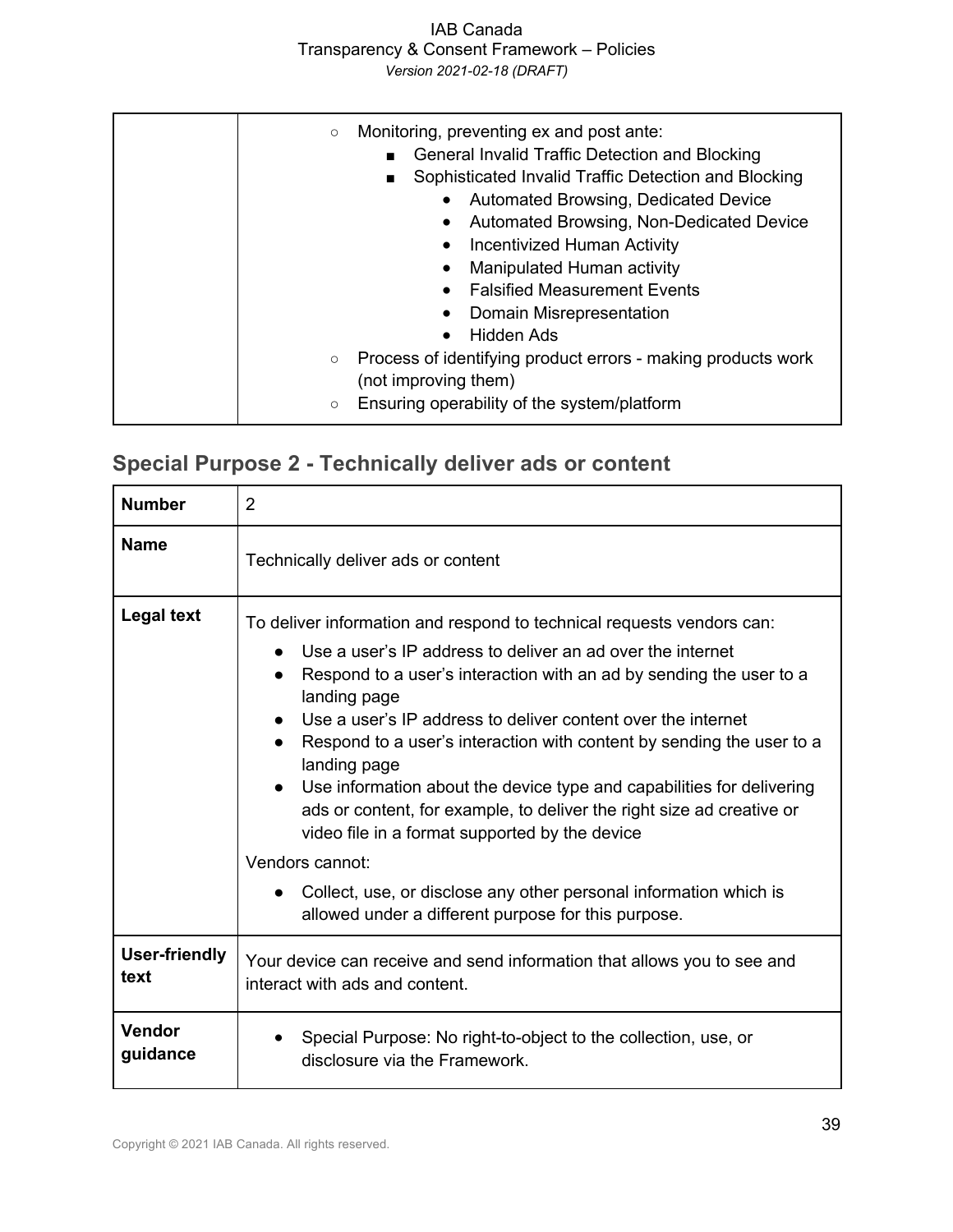### IAB Canada Transparency & Consent Framework – Policies

*Version 2021-02-18 (DRAFT)*

| This purpose covers both ads and content<br>$\bullet$                                                      |
|------------------------------------------------------------------------------------------------------------|
| This purpose is intended to enable the following collection, use or<br>$\bullet$<br>disclosure activities: |
| Receiving and responding to ad requests<br>О                                                               |
| Delivery of ad-files to an IP address<br>О                                                                 |
| Receiving and responding to content requests<br>О                                                          |
| Delivery of content files to an IP address<br>$\circ$                                                      |
| Logging that an ad was delivered, without recording any<br>$\circ$                                         |
| personal information about the user                                                                        |
| Logging that content was delivered, without recording any<br>$\circ$                                       |
| personal information about the user                                                                        |

## C. Features

### **Feature 1 - Match and combine offline data sources**

| <b>Number</b>         |                                                                                                                                                                                                                                                                                                        |
|-----------------------|--------------------------------------------------------------------------------------------------------------------------------------------------------------------------------------------------------------------------------------------------------------------------------------------------------|
| <b>Name</b>           | Match and combine offline data sources                                                                                                                                                                                                                                                                 |
| <b>Legal text</b>     | Vendors can:<br>Combine data obtained offline with data collected online in support of<br>one or more Purposes or Special Purposes.                                                                                                                                                                    |
| User-friendly<br>text | Data from offline data sources can be combined with your online activity in<br>support of one or more purposes.                                                                                                                                                                                        |
| Vendor<br>guidance    | Use offline data matching for one or more Purposes or Special<br>Purposes, for which you have established appropriate Permissions.<br>As the TCF only works online, "appropriate Permissions" in the<br>preceding bullet refers to Permissions established offline at the point<br>of data collection. |

### **Feature 2 - Link different devices**

| N<br>ımber | . .<br>- |
|------------|----------|
|            |          |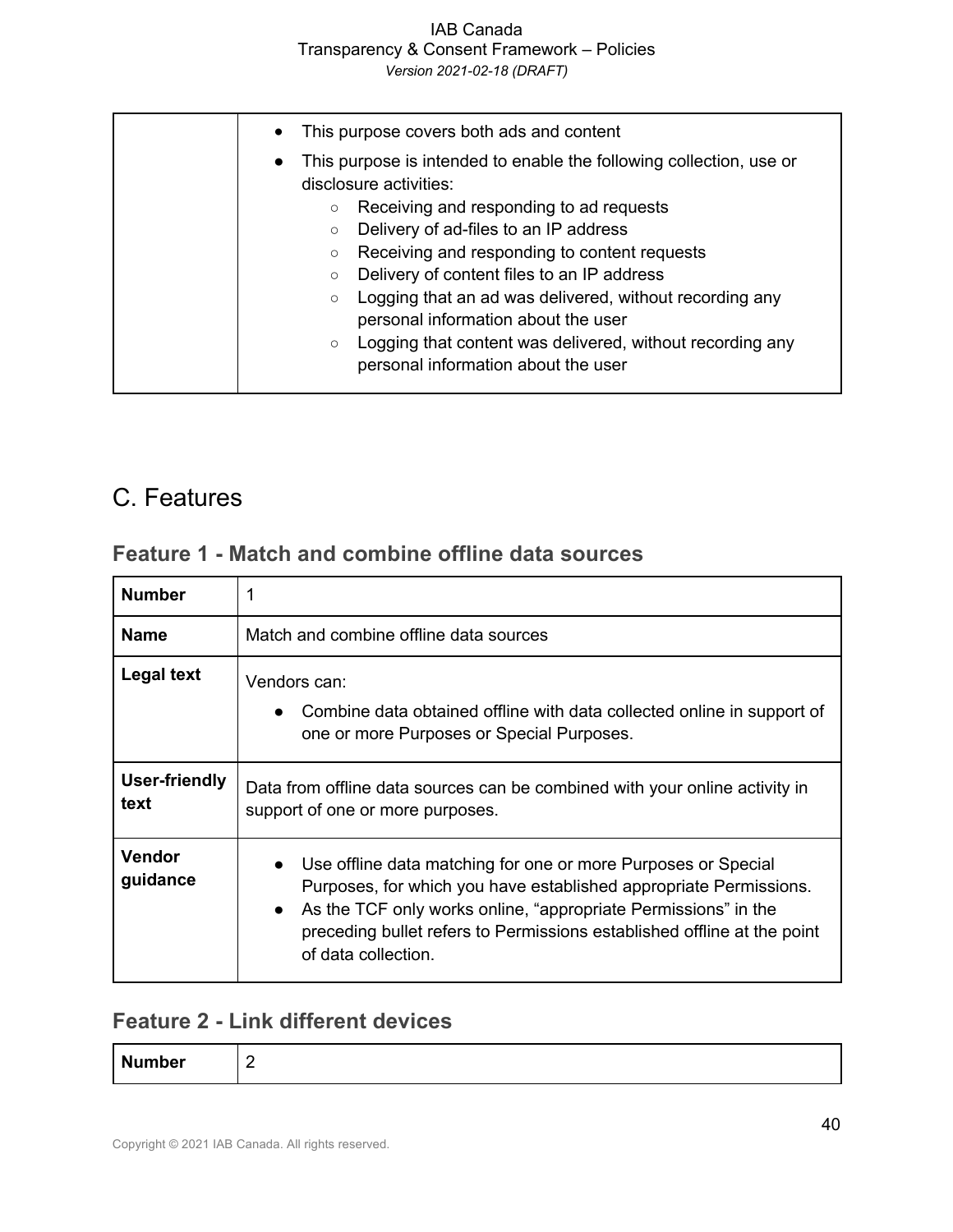| <b>Name</b>          | Link different devices                                                                                                                                                                                                                                                                                                                                                                                                      |
|----------------------|-----------------------------------------------------------------------------------------------------------------------------------------------------------------------------------------------------------------------------------------------------------------------------------------------------------------------------------------------------------------------------------------------------------------------------|
| <b>Legal text</b>    | Vendors can:<br>Deterministically determine that two or more devices belong to the<br>same user or household<br>Probabilistically determine that two or more devices belong to the<br>same user or household<br>Actively scan device characteristics for identification for probabilistic<br>identification if users have allowed vendors to actively scan device<br>characteristics for identification (Special Feature 2) |
| <b>User-friendly</b> | Different devices can be determined as belonging to you or your household                                                                                                                                                                                                                                                                                                                                                   |
| text                 | in support of one or more purposes.                                                                                                                                                                                                                                                                                                                                                                                         |
| Vendor               | Use cross-device matching for one or more Purposes or Special                                                                                                                                                                                                                                                                                                                                                               |
| guidance             | Purposes, for which you have established appropriate Permissions.                                                                                                                                                                                                                                                                                                                                                           |

### **Feature 3 - Receive and use automatically sent device characteristics for identification**

| <b>Number</b> | 3                                                                                                                                                                                                                                                                                                                                                                                                                                                                                                                                                                                   |
|---------------|-------------------------------------------------------------------------------------------------------------------------------------------------------------------------------------------------------------------------------------------------------------------------------------------------------------------------------------------------------------------------------------------------------------------------------------------------------------------------------------------------------------------------------------------------------------------------------------|
| <b>Name</b>   | Receive and use automatically sent device characteristics for identification                                                                                                                                                                                                                                                                                                                                                                                                                                                                                                        |
| Legal text    | Vendors can:<br>Create an identifier using data collected automatically from a device<br>for specific characteristics, e.g. IP address, user-agent string.<br>Use such an identifier to attempt to re-identify a device.<br>Vendors cannot:<br>Create an identifier using data collected via actively scanning a<br>$\bullet$<br>device for specific characteristics, e.g. installed font or screen<br>resolution without users' separate opt-in to actively scanning device<br>characteristics for identification.<br>Use such an identifier to re-identify a device.<br>$\bullet$ |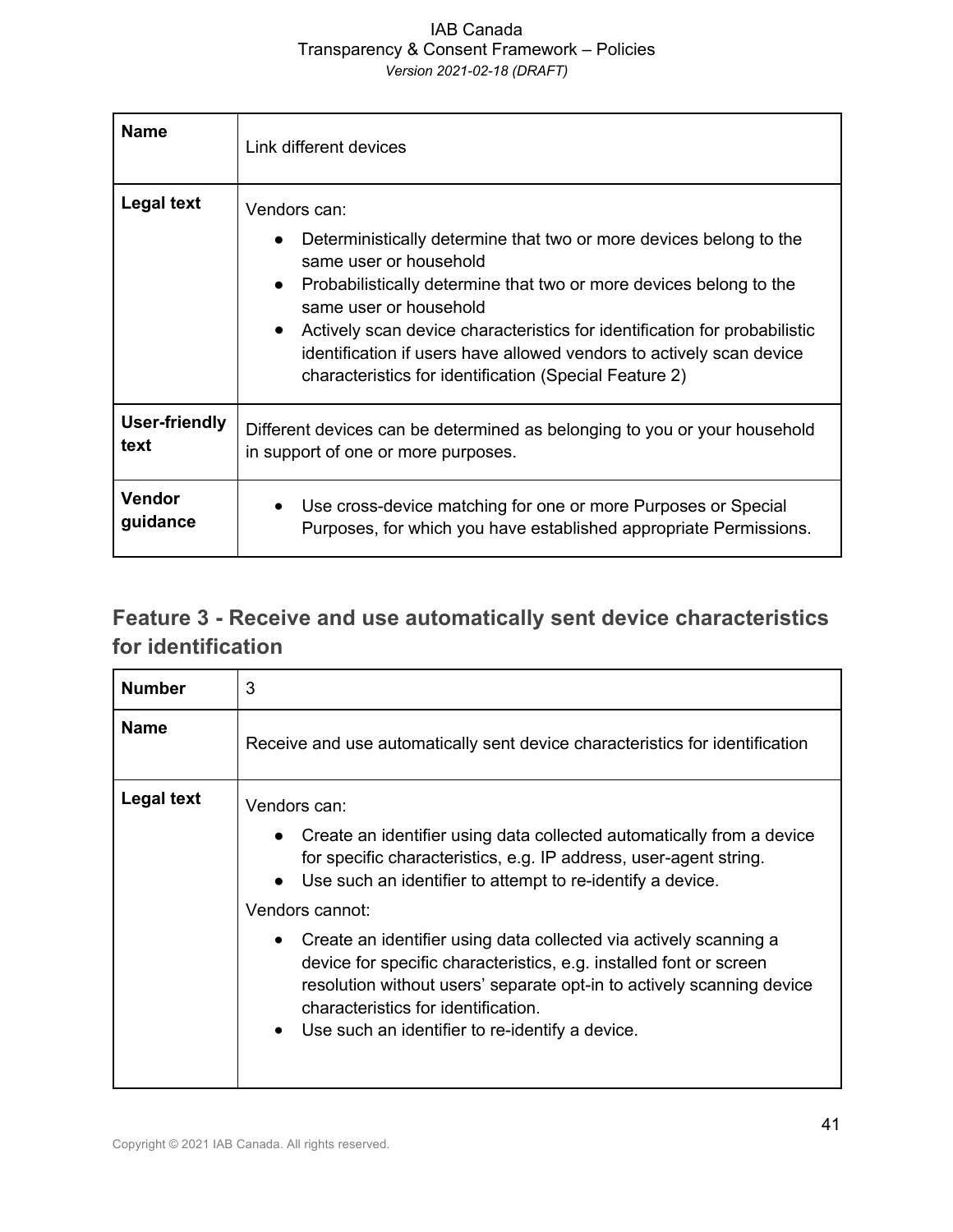| User-friendly | Your device might be distinguished from other devices based on information   |
|---------------|------------------------------------------------------------------------------|
| text          | it automatically sends, such as IP address or browser type.                  |
| <b>Vendor</b> | Use of this data for security or fraud prevention is separately covered by   |
| guidance      | Special Purpose 1 and does not require separate declaration of this feature. |

# D. Special Features

### **Special Feature 1 - Use precise geolocation data**

| <b>Number</b>                | $\mathbf{1}$                                                                                                                                                                                                                                                                                                                                                                                                                                                                                                                                                                                                                                                                                                                                                                       |
|------------------------------|------------------------------------------------------------------------------------------------------------------------------------------------------------------------------------------------------------------------------------------------------------------------------------------------------------------------------------------------------------------------------------------------------------------------------------------------------------------------------------------------------------------------------------------------------------------------------------------------------------------------------------------------------------------------------------------------------------------------------------------------------------------------------------|
| <b>Name</b>                  | Use precise geolocation data                                                                                                                                                                                                                                                                                                                                                                                                                                                                                                                                                                                                                                                                                                                                                       |
| <b>Legal text</b>            | Vendors can:<br>Collect and process precise geolocation data in support of one or<br>more purposes.                                                                                                                                                                                                                                                                                                                                                                                                                                                                                                                                                                                                                                                                                |
|                              | Note: Precise geolocation means that there are no restrictions on the<br>precision of a user's location; this can be accurate to within several meters.                                                                                                                                                                                                                                                                                                                                                                                                                                                                                                                                                                                                                            |
| <b>User-friendly</b><br>text | Your precise geolocation data can be used in support of one or more<br>purposes. This means your location can be accurate to within several<br>meters.                                                                                                                                                                                                                                                                                                                                                                                                                                                                                                                                                                                                                             |
| Vendor<br>guidance           | Users must opt IN to this feature before vendors may use it.<br>Use geolocation data with an accuracy of up to 500 meters and/or<br>latitude and longitude data with more than two decimals for one or<br>more Purposes or Special Purposes, for which you have established<br>appropriate Permissions.<br>Any uses of precise geolocation for security & fraud fall under that<br>purpose and do NOT require this feature.<br>The use of the special feature will depend on the context and the<br>language of the purpose for which the Permissions has been<br>established, and precise geolocation data is used in support of (e.g.<br>precise geolocation data can be used only in the moment to select<br>an ad in the context of Purpose 4 - Selection of personalized ads) |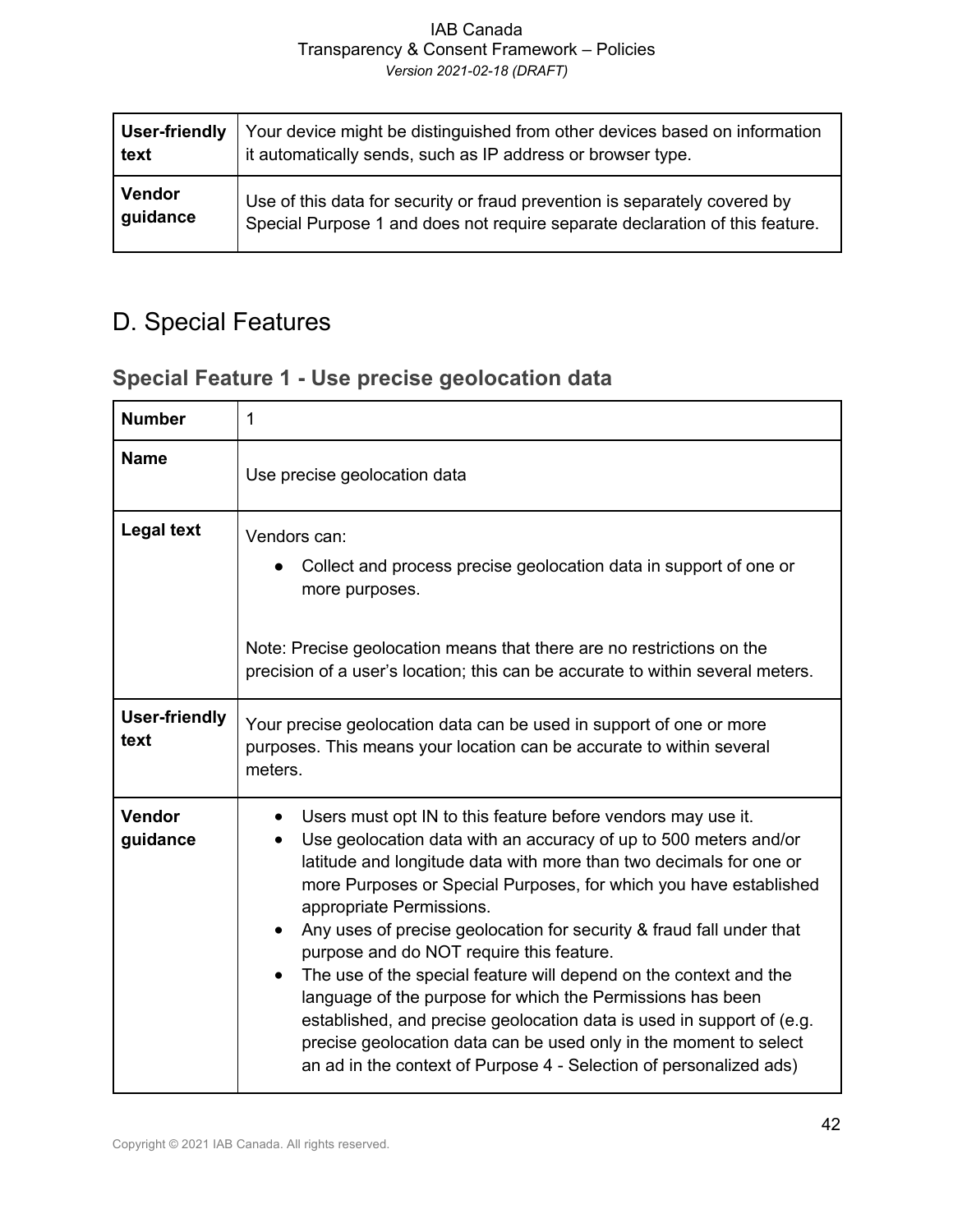### **Special Feature 2 - Actively scan device characteristics for identification**

| <b>Number</b>                | $\overline{2}$                                                                                                                                                                                                                                                                                                                                                                                                                                                                                                                                                                                                 |
|------------------------------|----------------------------------------------------------------------------------------------------------------------------------------------------------------------------------------------------------------------------------------------------------------------------------------------------------------------------------------------------------------------------------------------------------------------------------------------------------------------------------------------------------------------------------------------------------------------------------------------------------------|
| <b>Name</b>                  | Actively scan device characteristics for identification                                                                                                                                                                                                                                                                                                                                                                                                                                                                                                                                                        |
| <b>Legal text</b>            | Vendors can:<br>Create an identifier using data collected via actively scanning a<br>device for specific characteristics, e.g. installed fonts or screen<br>resolution.<br>Use such an identifier to re-identify a device.                                                                                                                                                                                                                                                                                                                                                                                     |
| <b>User-friendly</b><br>text | Your device can be identified based on a scan of your device's unique<br>combination of characteristics.                                                                                                                                                                                                                                                                                                                                                                                                                                                                                                       |
| Vendor<br>guidance           | Special feature: Users must opt IN to this feature before vendors<br>may use it.<br>Collect data about a user's browser or device to distinguish the user<br>$\bullet$<br>from other users across visits, using a combination of information<br>accessed via JavaScript or APIs such as time zone, system fonts,<br>screen resolution, and installed plugins.<br>Not in scope: IP address, user agent; information that does not<br>require access via JavaScript or API<br>Any uses of active device characteristic scanning for security & fraud<br>fall under that purpose and do NOT require this feature. |

# E. Stacks

Stacks may be used to substitute Initial Layer information about two or more Purposes and/or Special Features (also see Appendix B). Purposes must not be included in more than one Stack and must not be presented as part of a Stack and outside of Stacks at the same time. Conversely, any Stacks used must not include the same Purpose more than once, nor include Purposes presented separately from Stacks.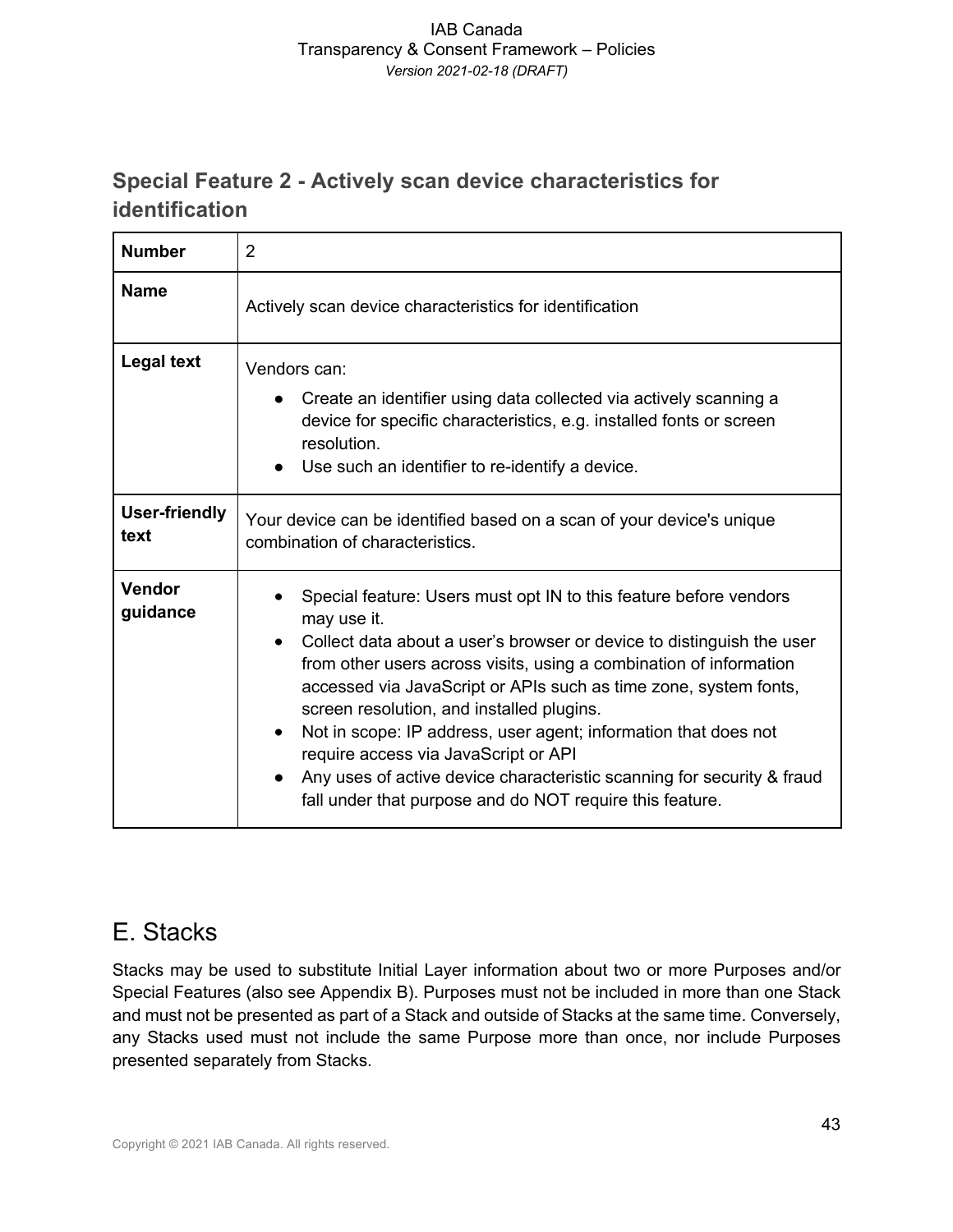**Stack 1 - Precise geolocation data, and identification through device scanning**

| <b>Number</b>                                 |                                                                                                                                                         |
|-----------------------------------------------|---------------------------------------------------------------------------------------------------------------------------------------------------------|
| <b>Name</b>                                   | Precise geolocation data, and identification through device scanning                                                                                    |
| <b>Description</b>                            | Precise geolocation and information about device characteristics can be used.                                                                           |
| <b>Special</b><br><b>Features</b><br>included | Special Feature 1: Use precise geolocation data<br>$\bullet$<br>Special Feature 2: Actively scan device characteristics for identification<br>$\bullet$ |

#### **Stack 2 - Basic ads and ad measurement**

| <b>Number</b>               | 2                                                                    |
|-----------------------------|----------------------------------------------------------------------|
| <b>Name</b>                 | Basic ads and ad measurement                                         |
| <b>Description</b>          | Basic ads can be served. Ad performance can be measured.             |
| <b>Purposes</b><br>included | • Purpose 2: Select basic ads<br>• Purpose 7: Measure ad performance |

### **Stack 3 - Personalized ads**

| <b>Number</b>               | 3                                                                                                                                           |
|-----------------------------|---------------------------------------------------------------------------------------------------------------------------------------------|
| <b>Name</b>                 | Personalized ads                                                                                                                            |
| <b>Description</b>          | Ads can be personalized based on a profile. More data can be added to better<br>personalize ads.                                            |
| <b>Purposes</b><br>included | Purpose 2: Select basic ads<br>Purpose 3: Create a personalized ads profile<br>$\bullet$<br>Purpose 4: Select personalized ads<br>$\bullet$ |

### **Stack 4 - Basic ads, ad measurement, and audience insights**

| <b>Number</b>      | 4                                                                                                                                    |
|--------------------|--------------------------------------------------------------------------------------------------------------------------------------|
| <b>Name</b>        | Basic ads, ad measurement, and audience insights                                                                                     |
| <b>Description</b> | Basic ads can be served. Ad performance can be measured. Insights about the<br>audiences who saw the ads and content can be derived. |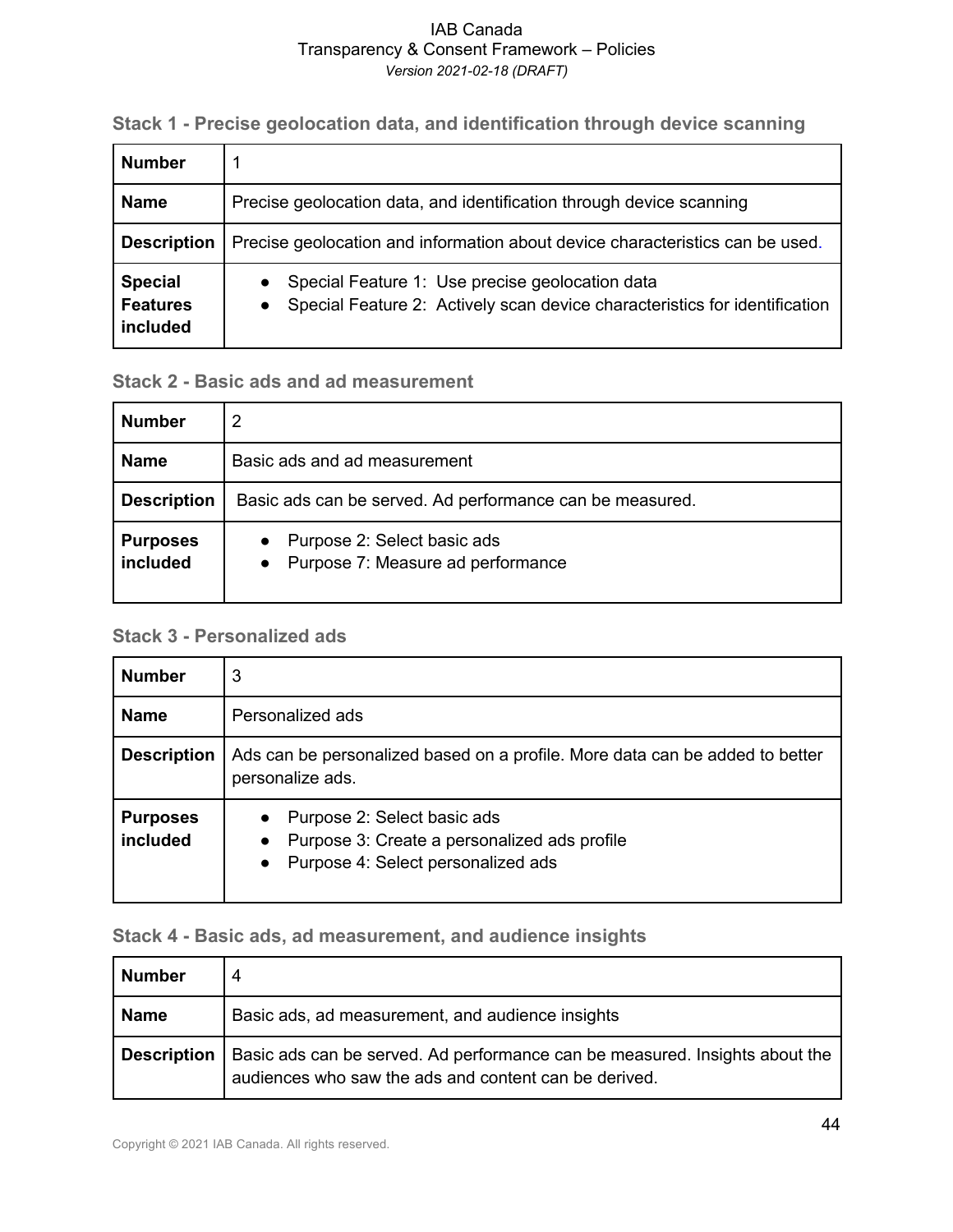**Purposes included** ● Purpose 2: Select basic ads ● Purpose 7: Measure ad performance ● Purpose 9: Apply market research to generate audience insights

**Stack 5 - Basic ads, personalized ads profile, and ad measurement**

| <b>Number</b>               | 5                                                                                                                                          |
|-----------------------------|--------------------------------------------------------------------------------------------------------------------------------------------|
| <b>Name</b>                 | Basic ads, personalized ads profile, and ad measurement                                                                                    |
| <b>Description</b>          | Basic ads can be served. More data can be added to better personalized ads.<br>Ad performance can be measured.                             |
| <b>Purposes</b><br>included | Purpose 2: Select basic ads<br>$\bullet$<br>Purpose 3: Create a personalized ads profile<br>Purpose 7: Measure ad performance<br>$\bullet$ |

#### **Stack 6 - Personalized ads display and ad measurement**

| <b>Number</b>               | 6                                                                                                                                |  |  |  |  |  |  |  |  |  |
|-----------------------------|----------------------------------------------------------------------------------------------------------------------------------|--|--|--|--|--|--|--|--|--|
| <b>Name</b>                 | Personalized ads display and measurement                                                                                         |  |  |  |  |  |  |  |  |  |
| <b>Description</b>          | Ads can be personalized based on a profile. Ad performance can be measured.                                                      |  |  |  |  |  |  |  |  |  |
| <b>Purposes</b><br>included | Purpose 2: Select basic ads<br>Purpose 4: Select personalized ads<br>$\bullet$<br>Purpose 7: Measure ad performance<br>$\bullet$ |  |  |  |  |  |  |  |  |  |

### **Stack 7 - Personalized ads display, ad measurement, and audience insights**

| Number             |                                                                                                                                                         |  |  |  |  |  |
|--------------------|---------------------------------------------------------------------------------------------------------------------------------------------------------|--|--|--|--|--|
| <b>Name</b>        | Personalized ads display, ad measurement, and audience insights                                                                                         |  |  |  |  |  |
| <b>Description</b> | Ads can be personalized based on a profile. Ad performance can be measured.<br>Insights about the audiences who saw the ads and content can be derived. |  |  |  |  |  |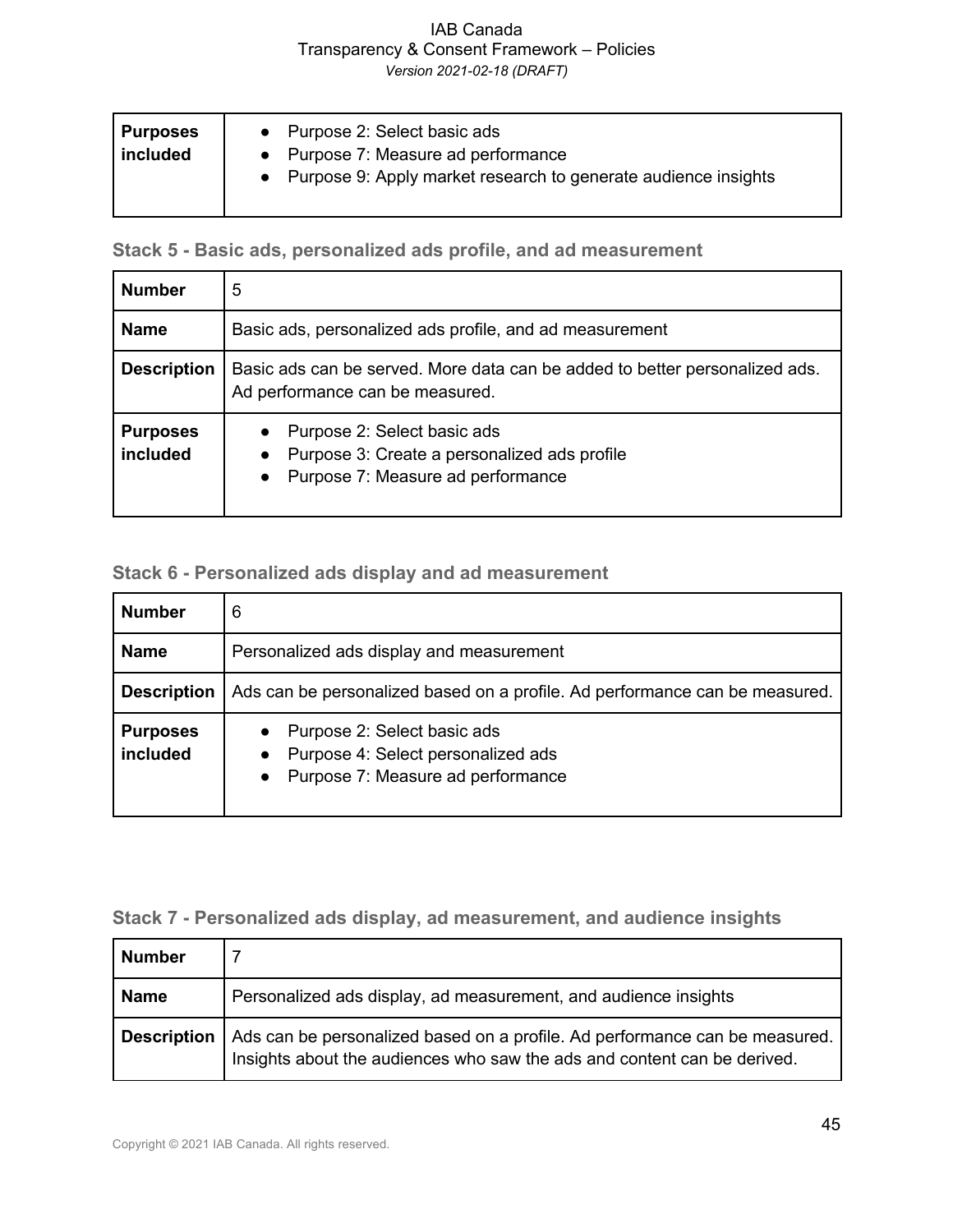### IAB Canada Transparency & Consent Framework – Policies

*Version 2021-02-18 (DRAFT)*

| • Purpose 7: Measure ad performance<br>• Purpose 9: Apply market research to generate audience insights | <b>Purposes</b><br>included | Purpose 2: Select basic ads<br>$\bullet$<br>• Purpose 4: Select personalized ads |  |
|---------------------------------------------------------------------------------------------------------|-----------------------------|----------------------------------------------------------------------------------|--|
|---------------------------------------------------------------------------------------------------------|-----------------------------|----------------------------------------------------------------------------------|--|

### **Stack 8 - Personalized ads and ad measurement**

| <b>Number</b>               | 8                                                                                                                                                                                             |  |  |  |  |  |  |  |  |
|-----------------------------|-----------------------------------------------------------------------------------------------------------------------------------------------------------------------------------------------|--|--|--|--|--|--|--|--|
| <b>Name</b>                 | Personalized ads and ad measurement                                                                                                                                                           |  |  |  |  |  |  |  |  |
| <b>Description</b>          | Ads can be personalized based on a profile. More data can be added to better<br>personalized ads. Ad performance can be measured.                                                             |  |  |  |  |  |  |  |  |
| <b>Purposes</b><br>included | Purpose 2: Select basic ads<br>Purpose 3: Create a personalized ads profile<br>$\bullet$<br>Purpose 4: Select personalized ads<br>$\bullet$<br>Purpose 7: Measure ad performance<br>$\bullet$ |  |  |  |  |  |  |  |  |

### **Stack 9 - Personalized ads, ad measurement, and audience insights**

| <b>Number</b>               | 9                                                                                                                                                                                                                                                               |  |  |  |  |  |  |  |
|-----------------------------|-----------------------------------------------------------------------------------------------------------------------------------------------------------------------------------------------------------------------------------------------------------------|--|--|--|--|--|--|--|
| <b>Name</b>                 | Personalized ads, ad measurement, and audience insights                                                                                                                                                                                                         |  |  |  |  |  |  |  |
| <b>Description</b>          | Ads can be personalized based on a profile. More data can be added to better<br>personalized ads. Ad performance can be measured. Insights about the<br>audiences who saw the ads and content can be derived.                                                   |  |  |  |  |  |  |  |
| <b>Purposes</b><br>included | Purpose 2: Select basic ads<br>Purpose 3: Create a personalized ads profile<br>$\bullet$<br>Purpose 4: Select personalized ads<br>$\bullet$<br>Purpose 7: Measure ad performance<br>Purpose 9: Apply market research to generate audience insights<br>$\bullet$ |  |  |  |  |  |  |  |

### **Stack 10 - Personalized ads profile and display**

| <b>Number</b> |                                      |
|---------------|--------------------------------------|
| <b>Name</b>   | Personalized ads profile and display |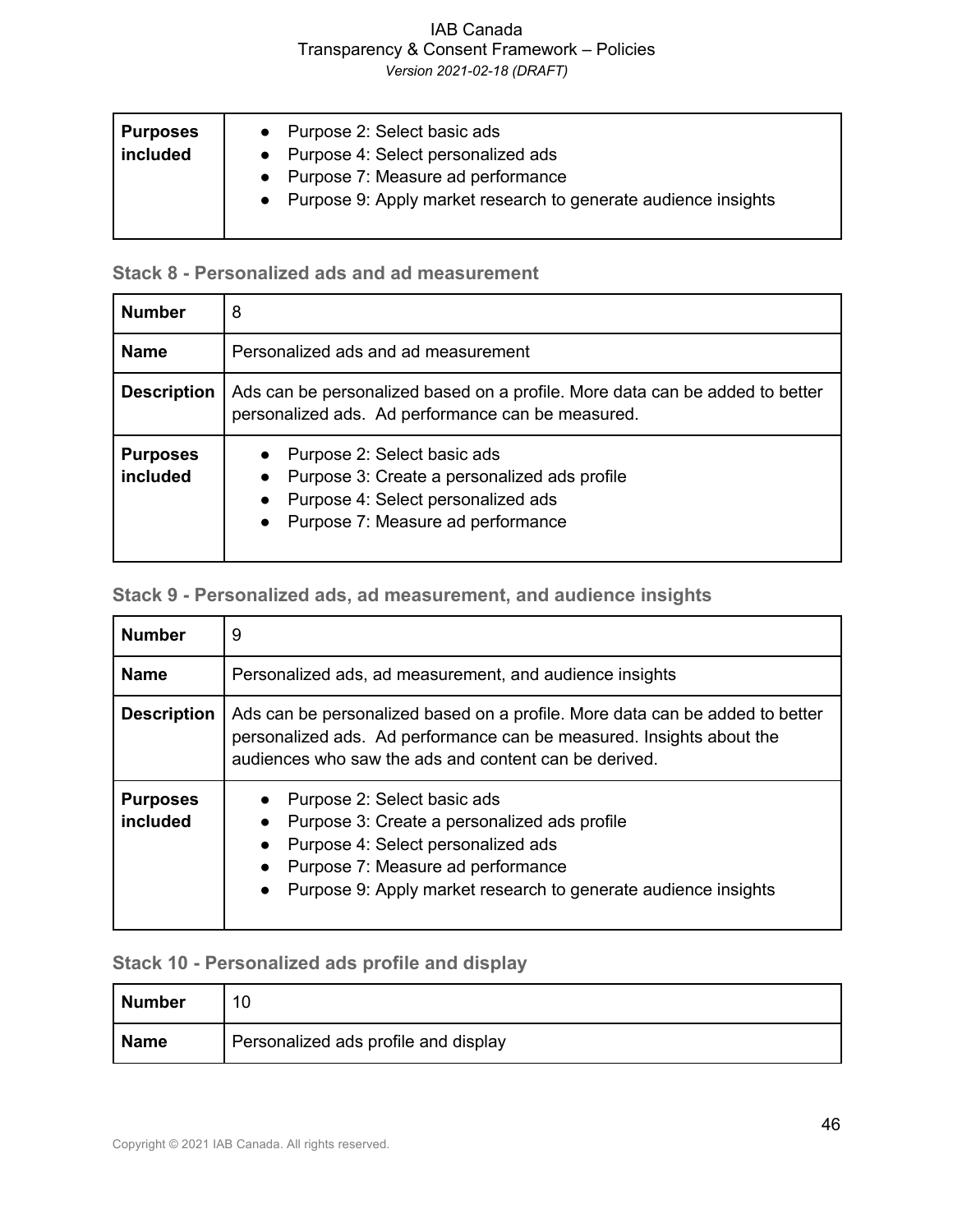| Description     | Ads can be personalized based on a profile. More data can be added to better<br>personalized ads. |
|-----------------|---------------------------------------------------------------------------------------------------|
| <b>Purposes</b> | • Purpose 3: Create a personalized ads profile                                                    |
| included        | • Purpose 4: Select personalized ads                                                              |

#### **Stack 11 - Personalized content**

| <b>Number</b>               | 11                                                                                                                   |  |  |  |  |  |  |
|-----------------------------|----------------------------------------------------------------------------------------------------------------------|--|--|--|--|--|--|
| <b>Name</b>                 | Personalized content                                                                                                 |  |  |  |  |  |  |
| <b>Description</b>          | Content can be personalized based on a profile. More data can be added to<br>better personalized content.            |  |  |  |  |  |  |
| <b>Purposes</b><br>included | Purpose 5: Create a personalized content profile<br>$\bullet$<br>Purpose 6: Select personalized content<br>$\bullet$ |  |  |  |  |  |  |

### **Stack 12 - Personalized content display and content measurement**

| <b>Number</b>               | 12                                                                                              |  |  |  |  |  |  |  |
|-----------------------------|-------------------------------------------------------------------------------------------------|--|--|--|--|--|--|--|
| <b>Name</b>                 | Personalized content display and content measurement                                            |  |  |  |  |  |  |  |
| <b>Description</b>          | Content can be personalized based on a profile. Content performance can be<br>measured.         |  |  |  |  |  |  |  |
| <b>Purposes</b><br>included | Purpose 6: Select personalized content<br>$\bullet$<br>• Purpose 8: Measure content performance |  |  |  |  |  |  |  |

**Stack 13 - Personalized content display, content measurement and audience insights**

| <b>Number</b>               | 13                                                                                                                                                                  |  |  |  |  |  |  |  |
|-----------------------------|---------------------------------------------------------------------------------------------------------------------------------------------------------------------|--|--|--|--|--|--|--|
| <b>Name</b>                 | Personalized content display, content measurement and audience insights                                                                                             |  |  |  |  |  |  |  |
| <b>Description</b>          | Content can be personalized based on a profile. Content performance can be<br>measured. Insights about the audiences who saw the ads and content can be<br>derived. |  |  |  |  |  |  |  |
| <b>Purposes</b><br>included | Purpose 6: Select personalized content<br>$\bullet$<br>Purpose 8: Measure content performance<br>$\bullet$                                                          |  |  |  |  |  |  |  |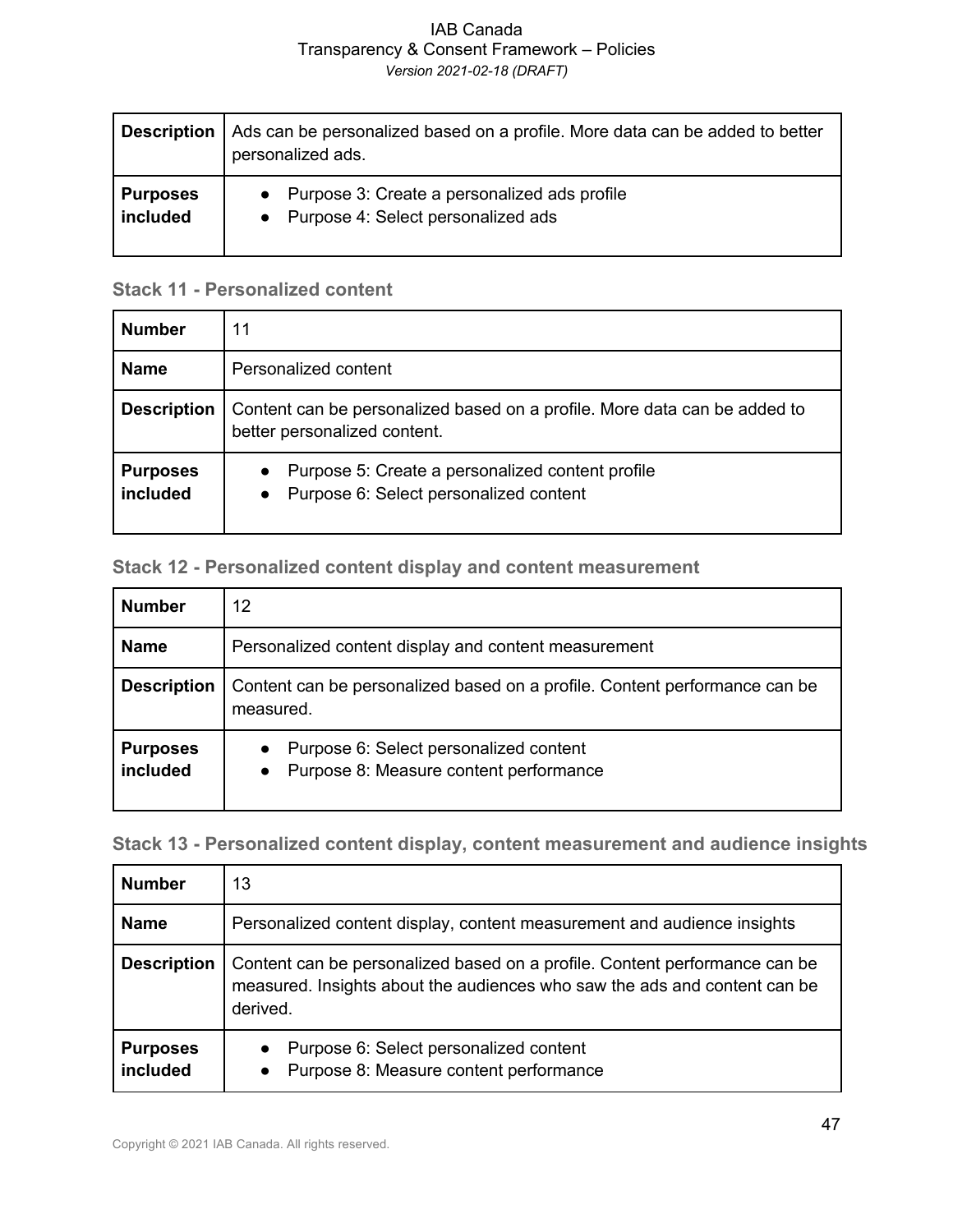● Purpose 9: Apply market research to generate audience insights

**Stack 14 - Personalized content and content measurement**

| <b>Number</b>               | 14                                                                                                                                                                          |  |  |  |  |  |  |  |
|-----------------------------|-----------------------------------------------------------------------------------------------------------------------------------------------------------------------------|--|--|--|--|--|--|--|
| <b>Name</b>                 | Personalized content and content measurement                                                                                                                                |  |  |  |  |  |  |  |
| <b>Description</b>          | Content can be personalized based on a profile. More data can be added to<br>better personalized content. Content performance can be measured.                              |  |  |  |  |  |  |  |
| <b>Purposes</b><br>included | Purpose 5: Create a personalized content profile<br>$\bullet$<br>Purpose 6: Select personalized content<br>$\bullet$<br>Purpose 8: Measure content performance<br>$\bullet$ |  |  |  |  |  |  |  |

|  |  |  |  |  | Stack 15 - Personalized content, content measurement and audience insights |  |  |  |
|--|--|--|--|--|----------------------------------------------------------------------------|--|--|--|
|--|--|--|--|--|----------------------------------------------------------------------------|--|--|--|

| <b>Number</b>               | 15 <sub>1</sub>                                                                                                                                                                                                                               |
|-----------------------------|-----------------------------------------------------------------------------------------------------------------------------------------------------------------------------------------------------------------------------------------------|
| <b>Name</b>                 | Personalized content, content measurement and audience insights                                                                                                                                                                               |
| <b>Description</b>          | Content can be personalized based on a profile. More data can be added to<br>better personalized content. Content performance can be measured. Insights<br>about the audiences who saw the ads and content can be derived.                    |
| <b>Purposes</b><br>included | Purpose 5: Create a personalized content profile<br>Purpose 6: Select personalized content<br>$\bullet$<br>Purpose 8: Measure content performance<br>$\bullet$<br>Purpose 9: Apply market research to generate audience insights<br>$\bullet$ |

**Stack 16 - Personalized content, content measurement, audience insights, and product development.**

| <b>Number</b>      | 16                                                                                                                                                                                                                                                                                                        |
|--------------------|-----------------------------------------------------------------------------------------------------------------------------------------------------------------------------------------------------------------------------------------------------------------------------------------------------------|
| <b>Name</b>        | Personalized content, content measurement, audience insights, and product<br>development                                                                                                                                                                                                                  |
| <b>Description</b> | Content can be personalized based on a profile. More data can be added to<br>better personalized content. Content performance can be measured. Insights<br>about the audiences who saw the ads and content can be derived. Data can be<br>used to build or improve user experience, systems, and software |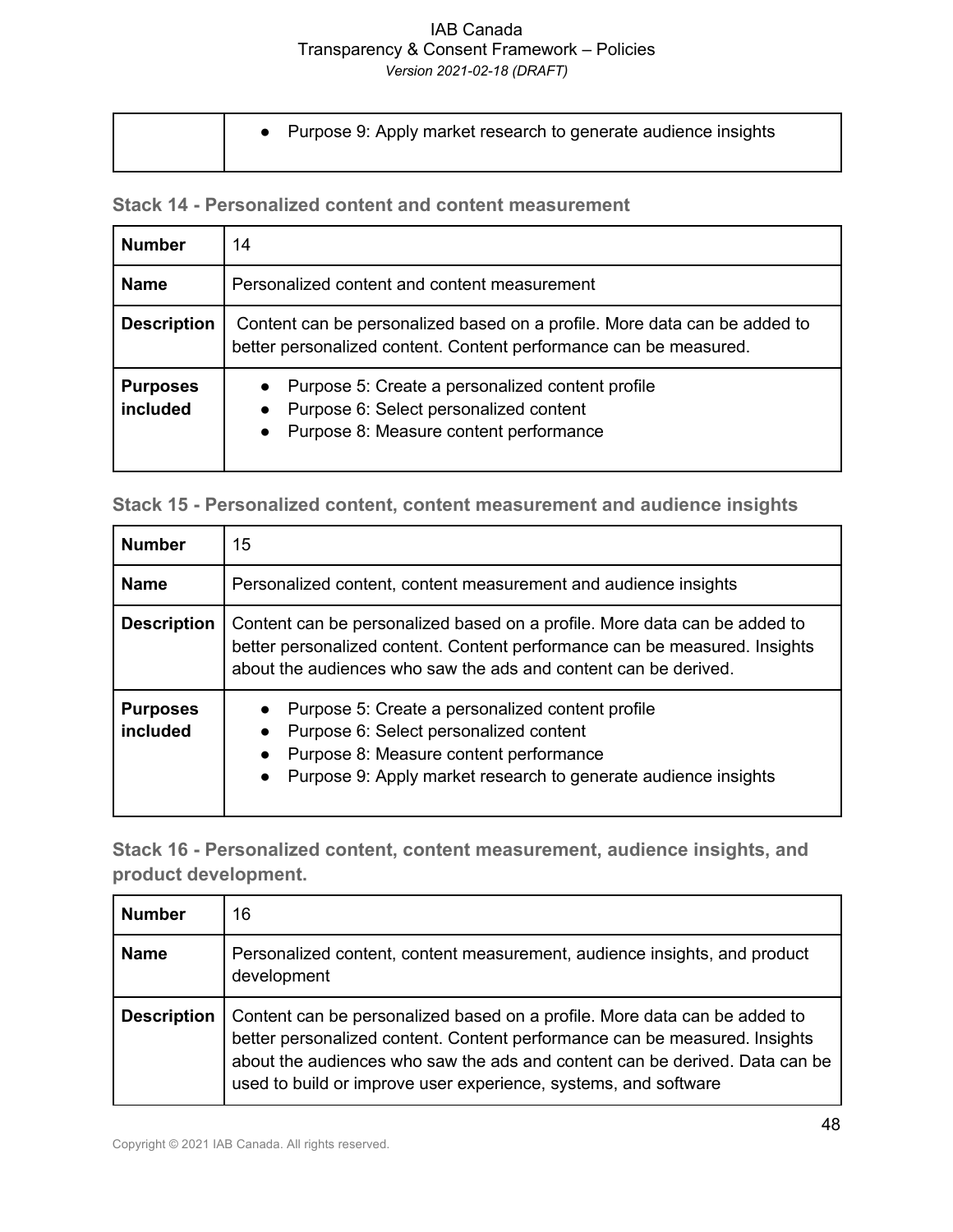### IAB Canada Transparency & Consent Framework – Policies

*Version 2021-02-18 (DRAFT)*

| <b>Purposes</b><br>included | • Purpose 5: Create a personalized content profile<br>• Purpose 6: Select personalized content<br>• Purpose 8: Measure content performance<br>• Purpose 9: Apply market research to generate audience insights<br>• Purpose 10: Develop and improve products |
|-----------------------------|--------------------------------------------------------------------------------------------------------------------------------------------------------------------------------------------------------------------------------------------------------------|
|                             |                                                                                                                                                                                                                                                              |

### **Stack 17 - Ad and content measurement, and audience insights**

| <b>Number</b>               | 17                                                                                                                                              |
|-----------------------------|-------------------------------------------------------------------------------------------------------------------------------------------------|
| <b>Name</b>                 | Ad and content measurement, and audience insights                                                                                               |
| <b>Description</b>          | Ad and content performance can be measured. Insights about the audiences<br>who saw the ads and content can be derived.                         |
| <b>Purposes</b><br>included | Purpose 7: Measure ad performance<br>Purpose 8: Measure content performance<br>• Purpose 9: Apply market research to generate audience insights |

### **Stack 18 - Ad and content measurement**

| <b>Number</b>               | 18                                                                              |
|-----------------------------|---------------------------------------------------------------------------------|
| <b>Name</b>                 | Ad and content measurement                                                      |
| <b>Description</b>          | Ad and content performance can be measured.                                     |
| <b>Purposes</b><br>included | • Purpose 7: Measure ad performance<br>• Purpose 8: Measure content performance |

### **Stack 19 - Ad measurement and audience insights**

| <b>Number</b>               | 19                                                                                                                            |
|-----------------------------|-------------------------------------------------------------------------------------------------------------------------------|
| <b>Name</b>                 | Ad measurement and audience insights                                                                                          |
| <b>Description</b>          | Ad can be measured. Insights about the audiences who saw the ads and<br>content can be derived.                               |
| <b>Purposes</b><br>included | Purpose 7: Measure ad performance<br>$\bullet$<br>Purpose 9: Apply market research to generate audience insights<br>$\bullet$ |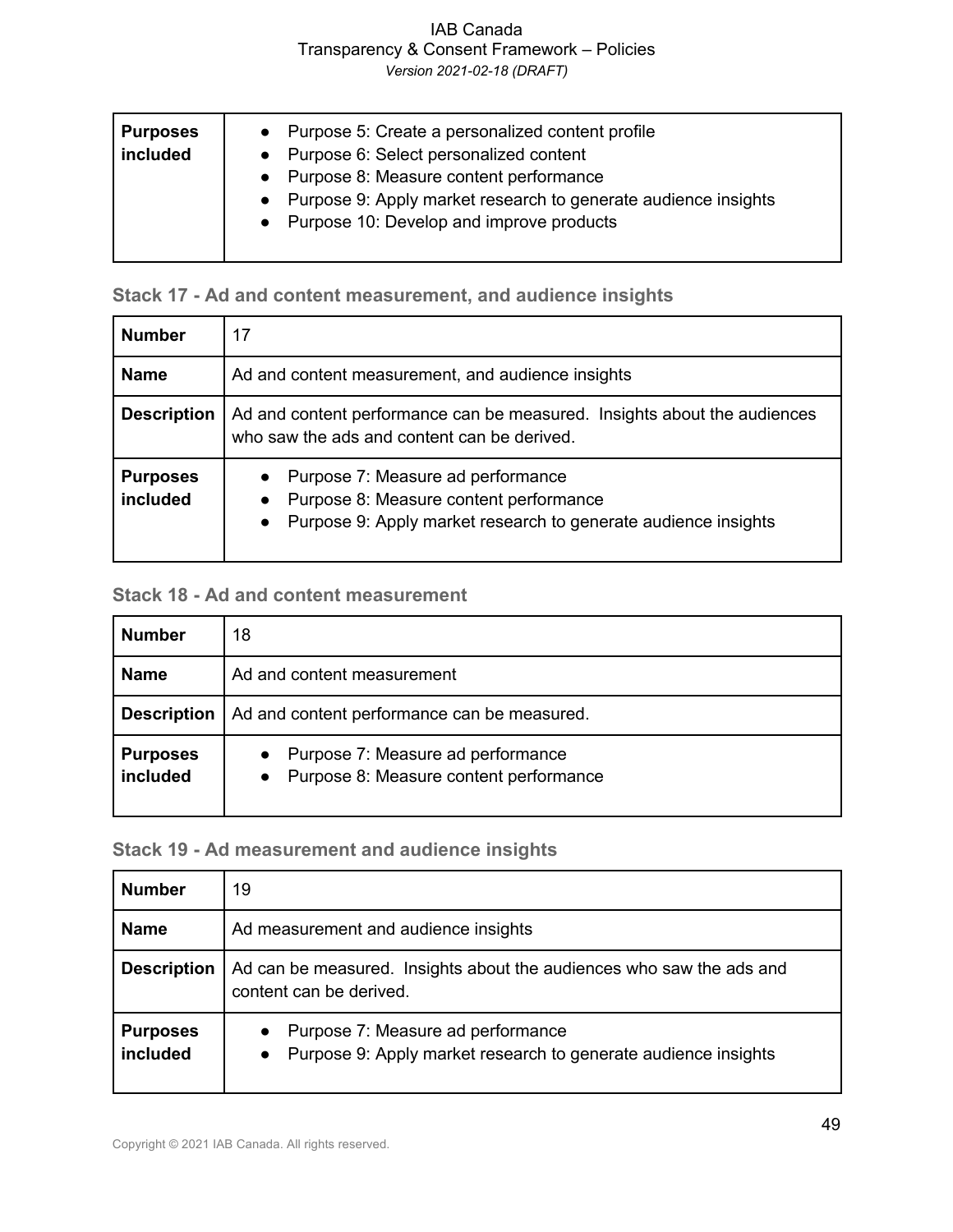**Stack 20 - Ad and content measurement, audience insights, and product development**

| <b>Number</b>               | 20                                                                                                                                                                                                                                                                                  |
|-----------------------------|-------------------------------------------------------------------------------------------------------------------------------------------------------------------------------------------------------------------------------------------------------------------------------------|
| <b>Name</b>                 | Ad and content measurement, audience insights, and product development                                                                                                                                                                                                              |
| <b>Description</b>          | Ad and content performance can be measured. Insights about the audiences<br>who saw the ads and content can be derived. Data can be used to build or<br>improve user experience, systems, and software. Insights about the audiences<br>who saw the ads and content can be derived. |
| <b>Purposes</b><br>included | Purpose 7: Measure ad performance<br>Purpose 8: Measure content performance<br>$\bullet$<br>Purpose 9: Apply market research to generate audience insights<br>Purpose 10: Develop and improve products<br>$\bullet$                                                                 |

**Stack 21 - Content measurement, audience insights, and product development**

| <b>Number</b>               | 21                                                                                                                                                                                               |
|-----------------------------|--------------------------------------------------------------------------------------------------------------------------------------------------------------------------------------------------|
| <b>Name</b>                 | Content measurement, audience insights, and product development.                                                                                                                                 |
| <b>Description</b>          | Content performance can be measured. Insights about the audiences who saw<br>the ads and content can be derived. Data can be used to build or improve user<br>experience, systems, and software. |
| <b>Purposes</b><br>included | Purpose 8: Measure content performance<br>Purpose 9: Apply market research to generate audience insights<br>$\bullet$<br>Purpose 10: Develop and improve products<br>$\bullet$                   |

#### **Stack 22 - Content measurement and product development**

| <b>Number</b>               | 22                                                                                                                   |
|-----------------------------|----------------------------------------------------------------------------------------------------------------------|
| <b>Name</b>                 | Content measurement and product development                                                                          |
| <b>Description</b>          | Content performance can be measured. Data can be used to build or improve<br>user experience, systems, and software. |
| <b>Purposes</b><br>included | • Purpose 8: Measure content performance<br>• Purpose 10: Develop and improve products                               |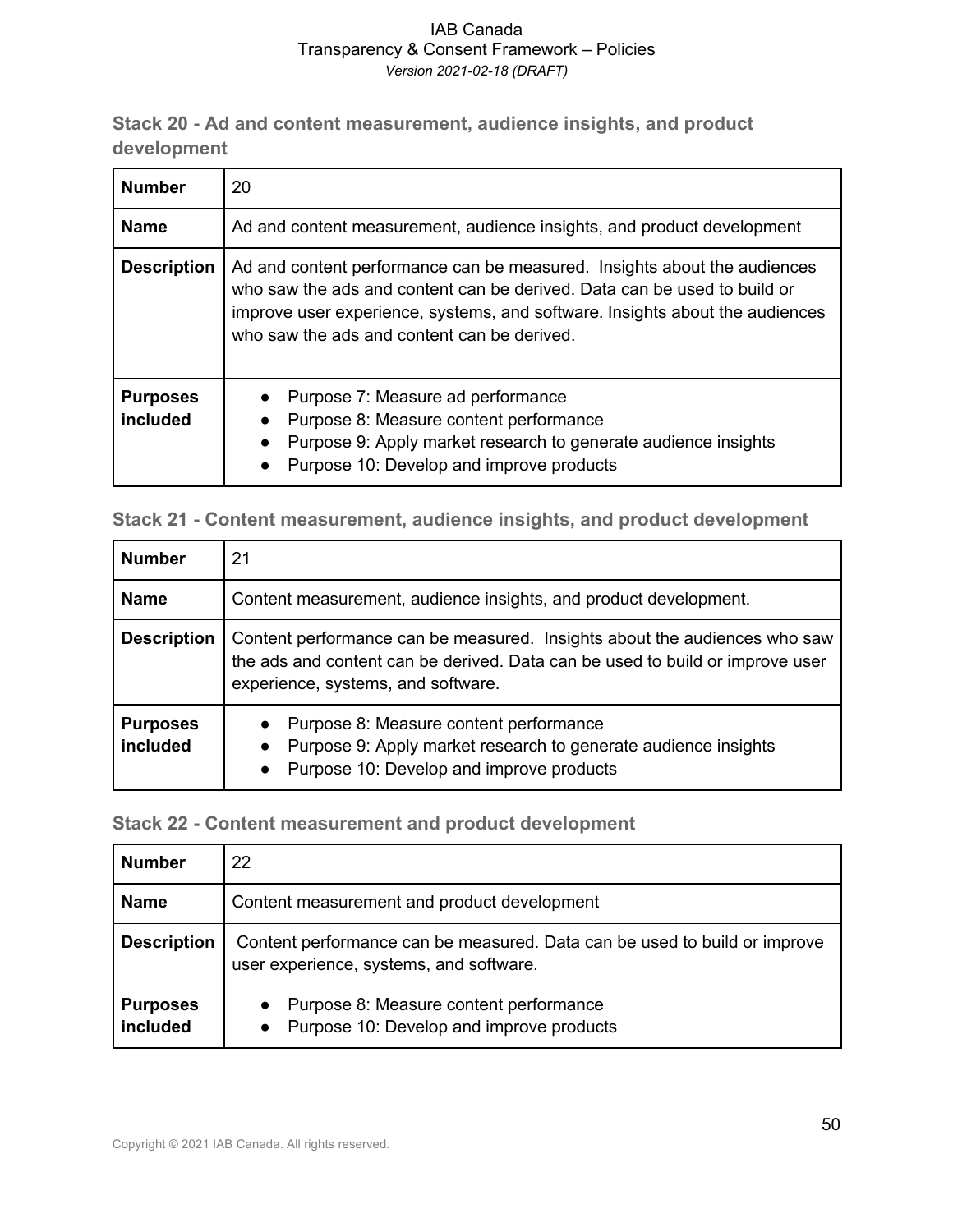**Stack 23 - Personalized ads and content display, ad and content measurement**

| <b>Number</b>               | 23                                                                                                                                                                                         |
|-----------------------------|--------------------------------------------------------------------------------------------------------------------------------------------------------------------------------------------|
| <b>Name</b>                 | Personalized ads and content display, ad and content measurement                                                                                                                           |
| <b>Description</b>          | Ads and content can be personalized based on a profile. Ad and content<br>performance can be measured.                                                                                     |
| <b>Purposes</b><br>included | Purpose 2: Select basic ads<br>Purpose 4: Select personalized ads<br>Purpose 6: Select personalized content<br>Purpose 7: Measure ad performance<br>Purpose 8: Measure content performance |

**Stack 24 - Personalized ads and content display, ad and content measurement, and audience insights**

| <b>Number</b>               | 24                                                                                                                                                                                                                                                                 |
|-----------------------------|--------------------------------------------------------------------------------------------------------------------------------------------------------------------------------------------------------------------------------------------------------------------|
| Name                        | Personalized ads and content display, ad and content measurement, and audien<br>insights                                                                                                                                                                           |
| <b>Description</b>          | Ads and content can be personalized based on a profile. Ad and content<br>performance can be measured. Insights about the audiences who saw the ads<br>and content can be derived. Data can be used to build or improve user<br>experience, systems, and software. |
| <b>Purposes</b><br>included | Purpose 2: Select basic ads<br>Purpose 4: Select personalized ads<br>Purpose 6: Select personalized content<br>Purpose 7: Measure ad performance<br>Purpose 8: Measure content performance<br>Purpose 9: Apply market research to generate audience insights       |

#### **Stack 25 - Personalized ads and content, ad and content measurement**

| Number | 25                                                       |
|--------|----------------------------------------------------------|
| Name   | Personalized ads and content, ad and content measurement |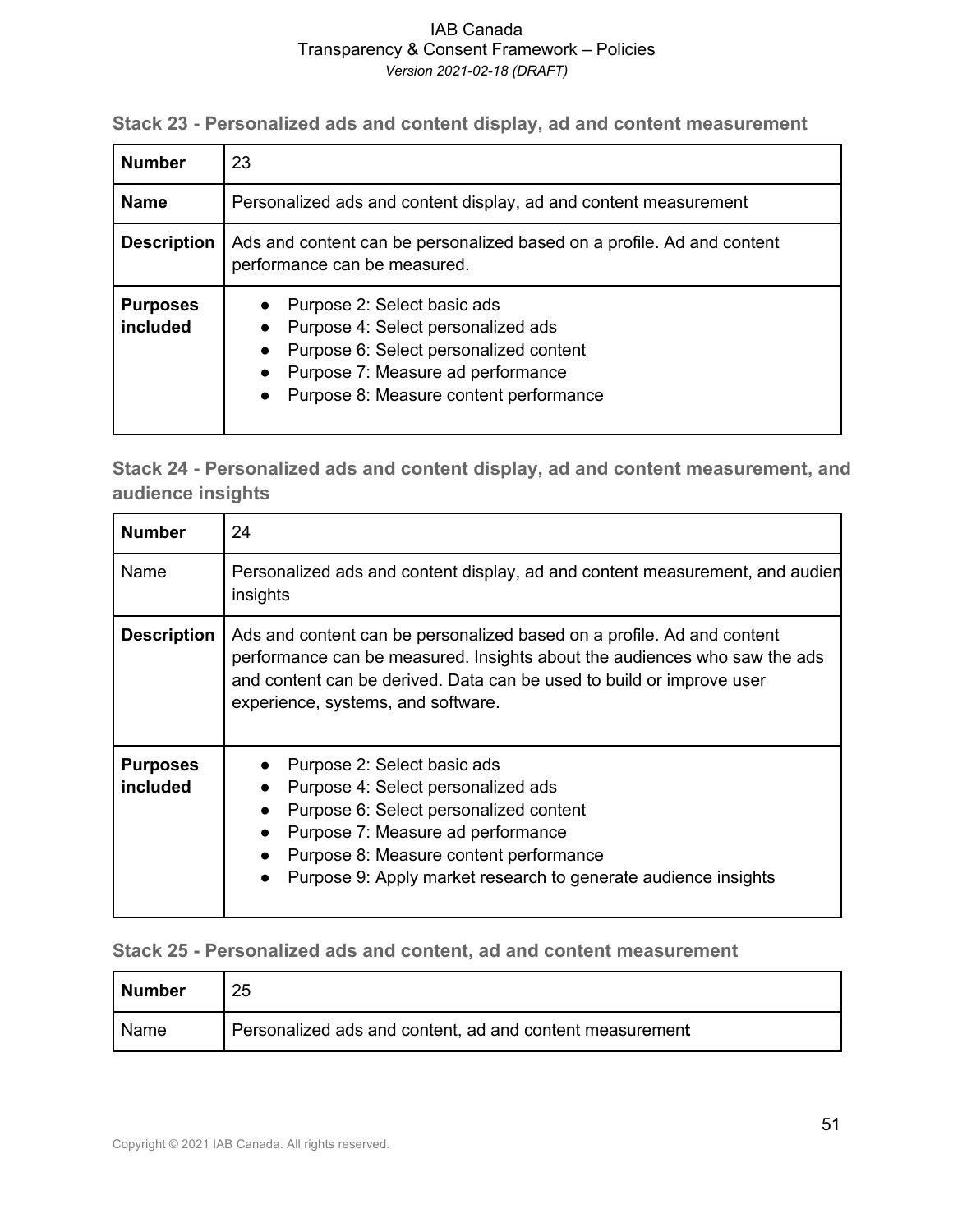| <b>Description</b>          | Ads and content can be personalized based on a profile. More data can be<br>added to better personalized ads and content. Ad and content performance<br>can be measured.                                                                                                                       |
|-----------------------------|------------------------------------------------------------------------------------------------------------------------------------------------------------------------------------------------------------------------------------------------------------------------------------------------|
| <b>Purposes</b><br>included | Purpose 2: Select basic ads<br>Purpose 3: Create a personalized ads profile<br>Purpose 4: Select personalized ads<br>Purpose 5: Create a personalized content profile<br>Purpose 6: Select personalized content<br>Purpose 7: Measure ad performance<br>Purpose 8: Measure content performance |

**Stack 26 - Personalized ads and content, ad and content measurement, and audience insights**

| <b>Number</b>                      | 26                                                                                                                                                                                                                                                                                                                                                                            |
|------------------------------------|-------------------------------------------------------------------------------------------------------------------------------------------------------------------------------------------------------------------------------------------------------------------------------------------------------------------------------------------------------------------------------|
| Name                               | Personalized ads and content, ad and content measurement, and audience<br>insights                                                                                                                                                                                                                                                                                            |
| <b>Description</b>                 | Ads and content can be personalized based on a profile. More data can be<br>added to better personalized ads and content. Ad and content performance can<br>be measured. Insights about the audiences who saw the ads and content can<br>be derived.                                                                                                                          |
| <b>Purposes</b><br><i>included</i> | Purpose 2: Select basic ads<br>Purpose 3: Create a personalized ads profile<br>$\bullet$<br>Purpose 4: Select personalized ads<br>Purpose 5: Create a personalized content profile<br>Purpose 6: Select personalized content<br>Purpose 7: Measure ad performance<br>Purpose 8: Measure content performance<br>Purpose 9: Apply market research to generate audience insights |

### **Stack 27 - Personalized ads and content profile**

| <b>Number</b> |                                      |
|---------------|--------------------------------------|
| <b>Name</b>   | Personalized ads and content profile |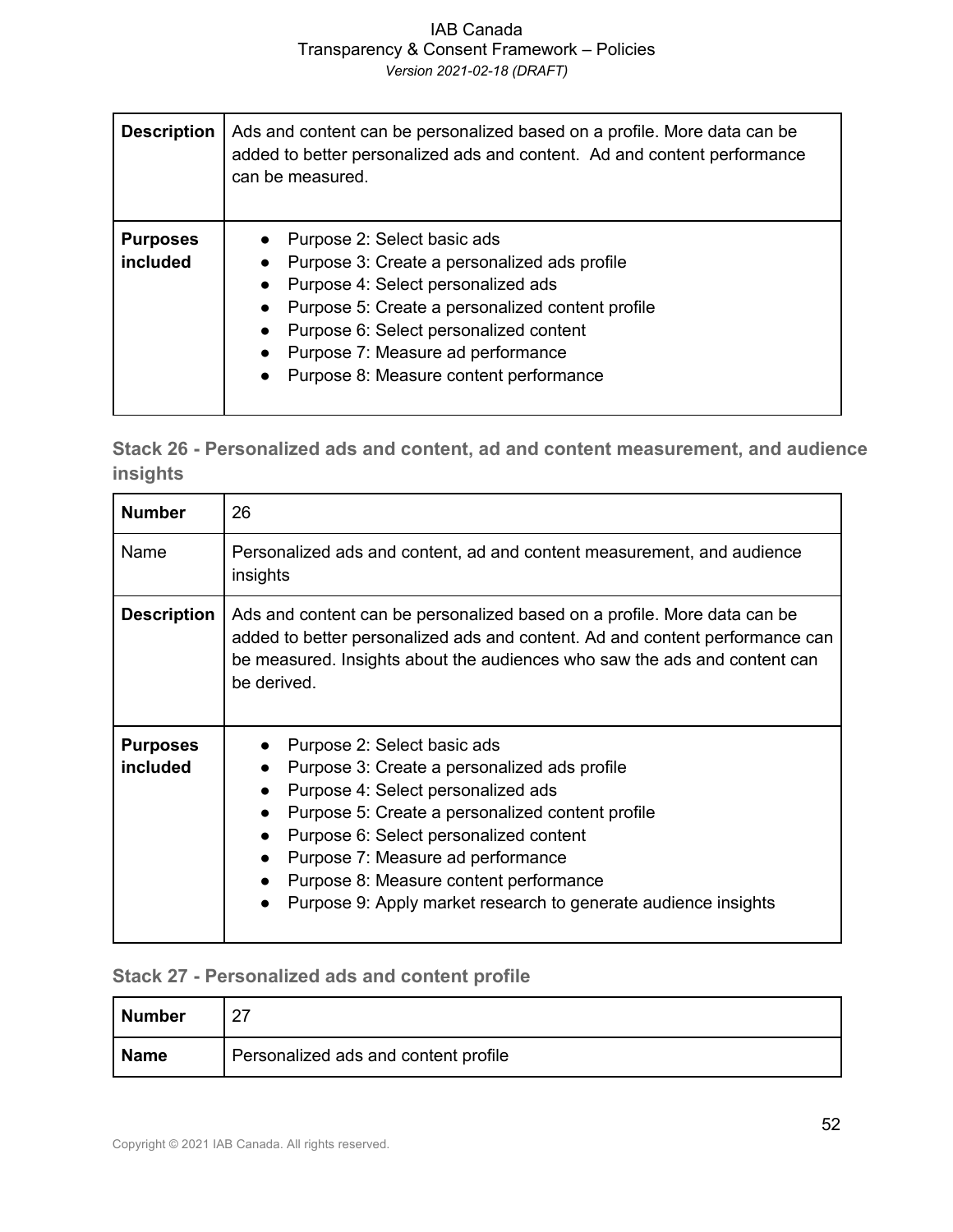### IAB Canada Transparency & Consent Framework – Policies

*Version 2021-02-18 (DRAFT)*

|                 | <b>Description</b>   More data can be added to personalize ads and content. |
|-----------------|-----------------------------------------------------------------------------|
| <b>Purposes</b> | • Purpose 3: Create a personalized ads profile                              |
| included        | • Purpose 5: Create a personalized content profile                          |

### **Stack 28 - Personalized ads and content display**

| <b>Number</b>               | 28                                                                                                                                                 |
|-----------------------------|----------------------------------------------------------------------------------------------------------------------------------------------------|
| <b>Name</b>                 | Personalized ads and content display                                                                                                               |
| <b>Description</b>          | Ads and content can be personalized based on a profile.                                                                                            |
| <b>Purposes</b><br>included | Purpose 2: Select basic ads<br>$\bullet$<br>Purpose 4: Select personalized ads<br>$\bullet$<br>Purpose 6: Select personalized content<br>$\bullet$ |

#### **Stack 29 - Basic ads, ad and content measurement, and audience insights**

| <b>Number</b>               | 29                                                                                                                                                                                                                  |
|-----------------------------|---------------------------------------------------------------------------------------------------------------------------------------------------------------------------------------------------------------------|
| <b>Name</b>                 | Basic ads, ad and content measurement, and audience insights                                                                                                                                                        |
| <b>Description</b>          | Basic ads can be served. Ad and content performance can be measured.<br>Insights about the audiences who saw the ads and content can be derived.                                                                    |
| <b>Purposes</b><br>included | Purpose 2: Select basic ads<br>Purpose 7: Measure ad performance<br>$\bullet$<br>Purpose 8: Measure content performance<br>$\bullet$<br>Purpose 9: Apply market research to generate audience insights<br>$\bullet$ |

**Stack 30 - Personalized ads display, personalized content, ad and content measurement, and audience insights**

| Number             | 30                                                                                                                                                  |
|--------------------|-----------------------------------------------------------------------------------------------------------------------------------------------------|
| Name               | Personalized ads display, personalized content, ad and content measurement, a<br>audience insights                                                  |
| <b>Description</b> | Ads and content can be personalized based on a profile. More data can be<br>added to better personalized content. Ad and content performance can be |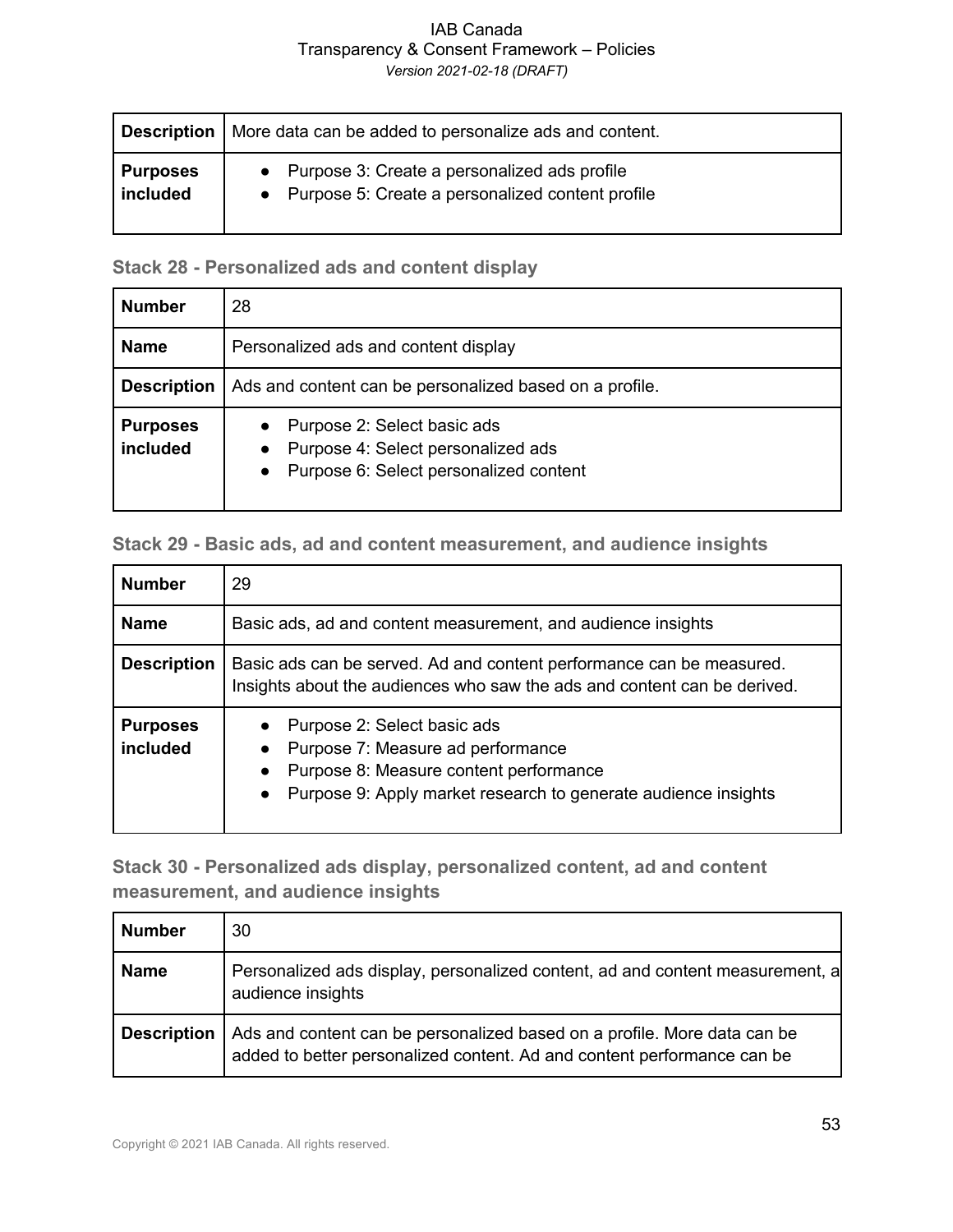|                             | measured. Insights about the audiences who saw the ads and content can be<br>derived.                                                                                                                                                                                                                                                                                             |
|-----------------------------|-----------------------------------------------------------------------------------------------------------------------------------------------------------------------------------------------------------------------------------------------------------------------------------------------------------------------------------------------------------------------------------|
| <b>Purposes</b><br>included | Purpose 2: Select basic ads<br>Purpose 4: Select personalized ads<br>Purpose 5: Create a personalized content profile<br>$\bullet$<br>Purpose 6: Select personalized content<br>$\bullet$<br>Purpose 7: Measure ad performance<br>$\bullet$<br>Purpose 8: Measure content performance<br>$\bullet$<br>Purpose 9: Apply market research to generate audience insights<br>$\bullet$ |

**Stack 31 - Personalized ads display, personalized content, ad and content measurement, audience insights, and product development**

| <b>Number</b>               | 31                                                                                                                                                                                                                                                                                                                                                           |
|-----------------------------|--------------------------------------------------------------------------------------------------------------------------------------------------------------------------------------------------------------------------------------------------------------------------------------------------------------------------------------------------------------|
| <b>Name</b>                 | Personalized ads display, personalized content, ad and content measurement,<br>audience insights, and product development                                                                                                                                                                                                                                    |
| <b>Description</b>          | Ads and content can be personalized based on a profile. More data can be<br>added to better personalized content. Ad and content performance can be<br>measured. Insights about the audiences who saw the ads and content can be<br>derived. Data can be used to build or improve user experience, systems, and<br>software.                                 |
| <b>Purposes</b><br>included | Purpose 2: Select basic ads<br>Purpose 4: Select personalized ads<br>Purpose 5: Create a personalized content profile<br>Purpose 6: Select personalized content<br>Purpose 7: Measure ad performance<br>Purpose 8: Measure content performance<br>Purpose 9: Apply market research to generate audience insights<br>Purpose 10: Develop and improve products |

**Stack 32 - Basic ads, personalized content, ad and content measurement, and audience insights**

| Number      | 32                                                                                    |
|-------------|---------------------------------------------------------------------------------------|
| <b>Name</b> | Basic ads, personalized content, ad and content measurement, and audience<br>insights |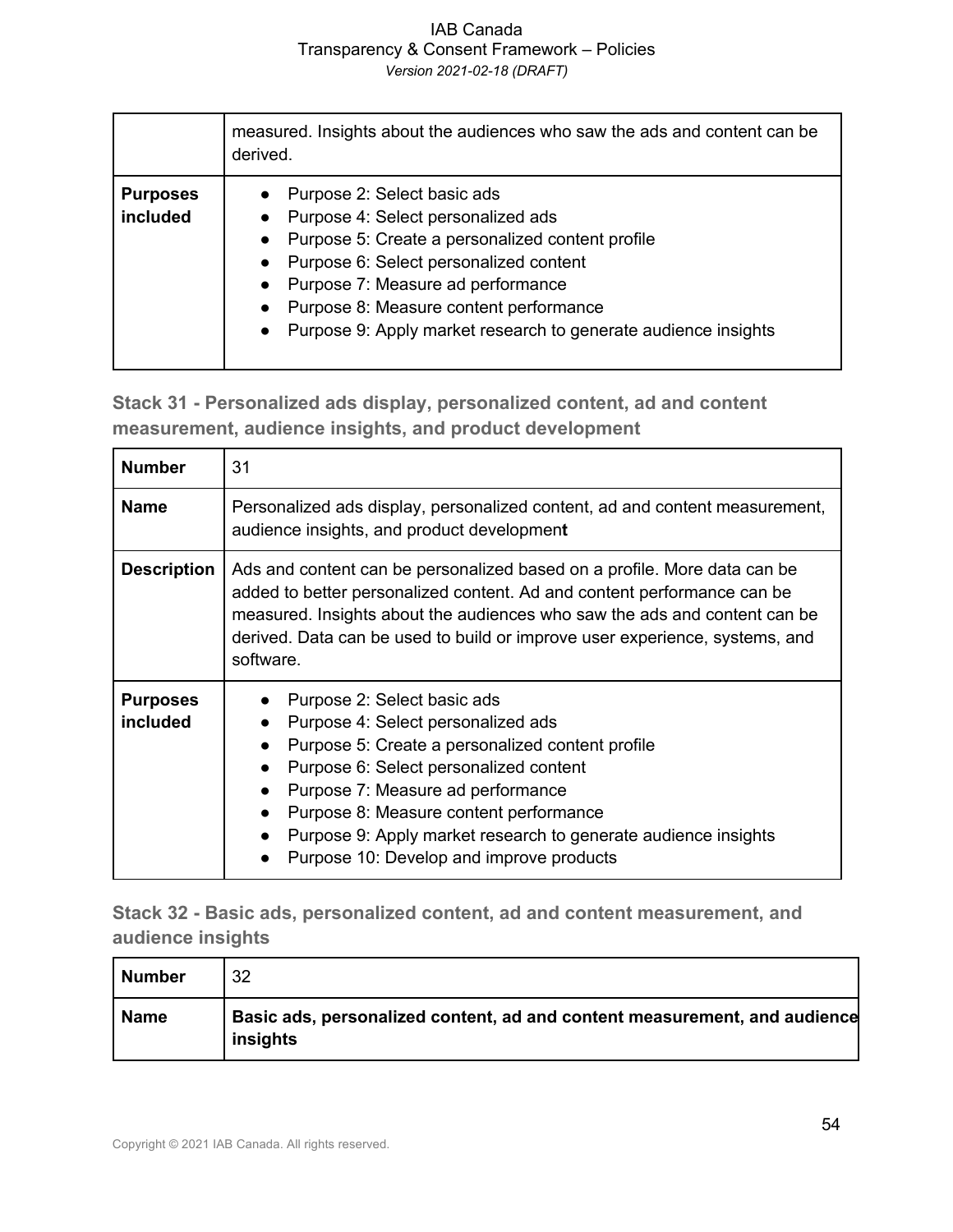| <b>Description</b>          | Basic ads can be served. Content can be personalized based on a profile. More<br>data can be added to better personalized content. Ad and content performance<br>can be measured. Insights about the audiences who saw the ads and content can<br>be derived.              |
|-----------------------------|----------------------------------------------------------------------------------------------------------------------------------------------------------------------------------------------------------------------------------------------------------------------------|
| <b>Purposes</b><br>included | Purpose 2: Select basic ads<br>Purpose 5: Create a personalized content profile<br>Purpose 6: Select personalized content<br>Purpose 7: Measure ad performance<br>Purpose 8: Measure content performance<br>Purpose 9: Apply market research to generate audience insights |

**Stack 33 - Basic ads, personalized content, ad and content measurement, audience insights, and product development**

| <b>Number</b>                      | 33                                                                                                                                                                                                                                                                                                                                                                                      |
|------------------------------------|-----------------------------------------------------------------------------------------------------------------------------------------------------------------------------------------------------------------------------------------------------------------------------------------------------------------------------------------------------------------------------------------|
| <b>Name</b>                        | Basic ads, personalized content, ad and content measurement, audience insight<br>and product development                                                                                                                                                                                                                                                                                |
| <b>Description</b>                 | Basic ads can be served. Content can be personalized based on a profile.<br>More data can be added to better personalized content. Ad and content<br>performance can be measured. Insights about the audiences who saw the ads<br>and content can be derived. Data can be used to build or improve user<br>experience, systems, and software.                                           |
| <b>Purposes</b><br><i>included</i> | Purpose 2: Select basic ads<br>Purpose 5: Create a personalized content profile<br>$\bullet$<br>Purpose 6: Select personalized content<br>$\bullet$<br>Purpose 7: Measure ad performance<br>$\bullet$<br>Purpose 8: Measure content performance<br>$\bullet$<br>Purpose 9: Apply market research to generate audience insights<br>$\bullet$<br>Purpose 10: Develop and improve products |

**Stack 34 - Basic ads, personalized content, content measurement, and audience insights**

| <b>Number</b>      | 34                                                                                                                                                |
|--------------------|---------------------------------------------------------------------------------------------------------------------------------------------------|
| <b>Name</b>        | Basic ads, personalized content, content measurement, and audience insights                                                                       |
| <b>Description</b> | Basic ads can be served. Content can be personalized based on a profile.<br>More data can be added to better personalized content. Ad and content |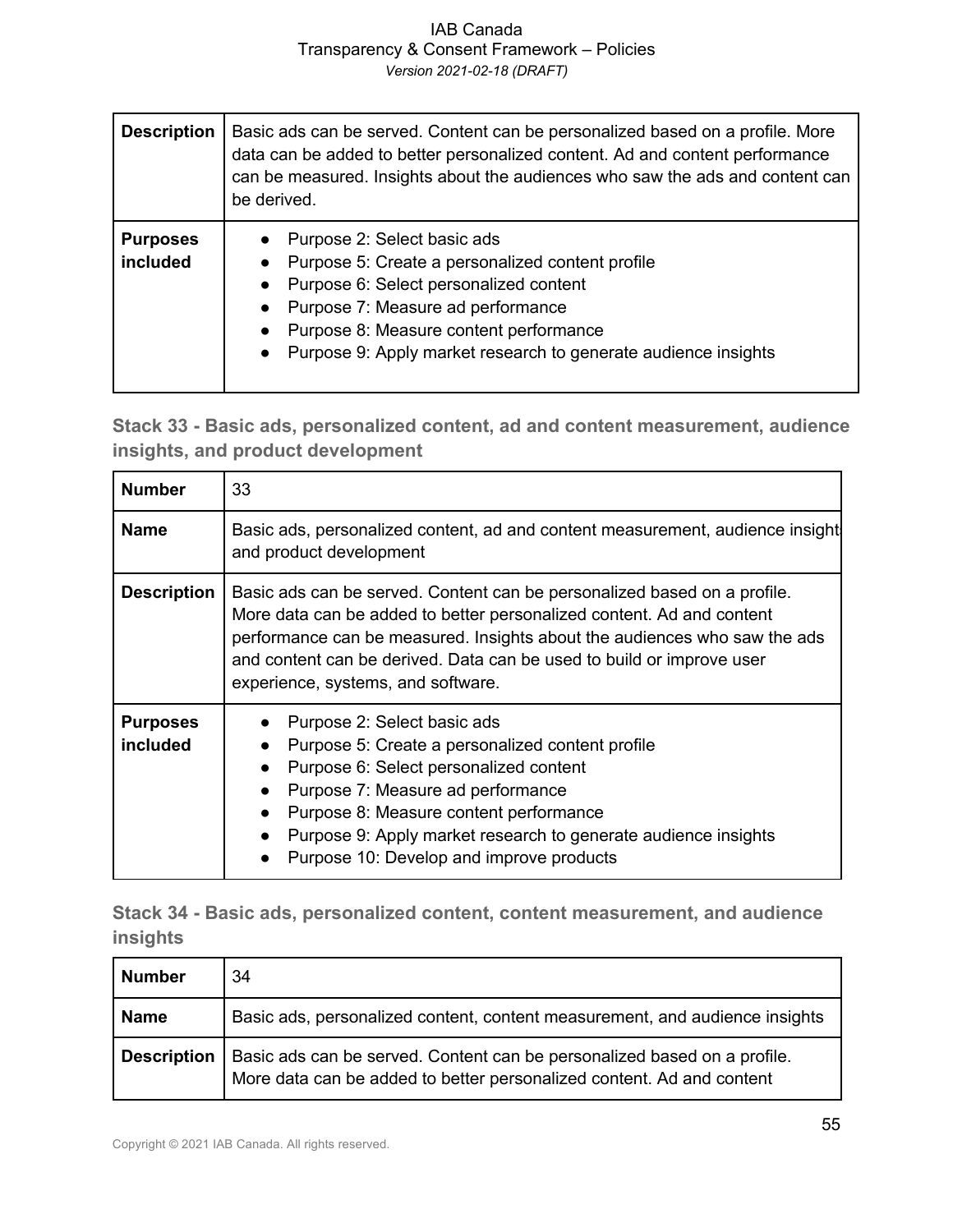|                             | performance can be measured. Insights about the audiences who saw the ads<br>and content can be derived.                                                                                                                                                   |
|-----------------------------|------------------------------------------------------------------------------------------------------------------------------------------------------------------------------------------------------------------------------------------------------------|
| <b>Purposes</b><br>included | • Purpose 2: Select basic ads<br>• Purpose 5: Create a personalized content profile<br>• Purpose 6: Select personalized content<br>Purpose 8: Measure content performance<br>$\bullet$<br>• Purpose 9: Apply market research to generate audience insights |

**Stack 35 - Basic ads, personalized content, content measurement, audience insights, and product development** 

| <b>Number</b>               | 35                                                                                                                                                                                                                                                                                                                                     |
|-----------------------------|----------------------------------------------------------------------------------------------------------------------------------------------------------------------------------------------------------------------------------------------------------------------------------------------------------------------------------------|
| <b>Name</b>                 | Basic ads, personalized content, content measurement, audience insights,<br>and product development                                                                                                                                                                                                                                    |
| <b>Description</b>          | Basic ads can be served. Content can be personalized based on a profile.<br>More data can be added to better personalized content. Content performance<br>can be measured. Insights about the audiences who saw the ads and content<br>can be derived. Data can be used to build or improve user experience,<br>systems, and software. |
| <b>Purposes</b><br>included | Purpose 2: Select basic ads<br>Purpose 5: Create a personalized content profile<br>Purpose 6: Select personalized content<br>$\bullet$<br>Purpose 8: Measure content performance<br>Purpose 9: Apply market research to generate audience insights<br>Purpose 10: Develop and improve products                                         |

### **Stack 36 - Basic ads, personalized content, and ad measurement**

| <b>Number</b>      | 36                                                                                                                                                                    |
|--------------------|-----------------------------------------------------------------------------------------------------------------------------------------------------------------------|
| <b>Name</b>        | Basic ads, personalized content, and ad measurement                                                                                                                   |
| <b>Description</b> | Basic ads can be served. Content can be personalized based on a profile.<br>More data can be added to better personalized content. Ad performance can<br>be measured. |
| <b>Purposes</b>    | Purpose 2: Select basic ads                                                                                                                                           |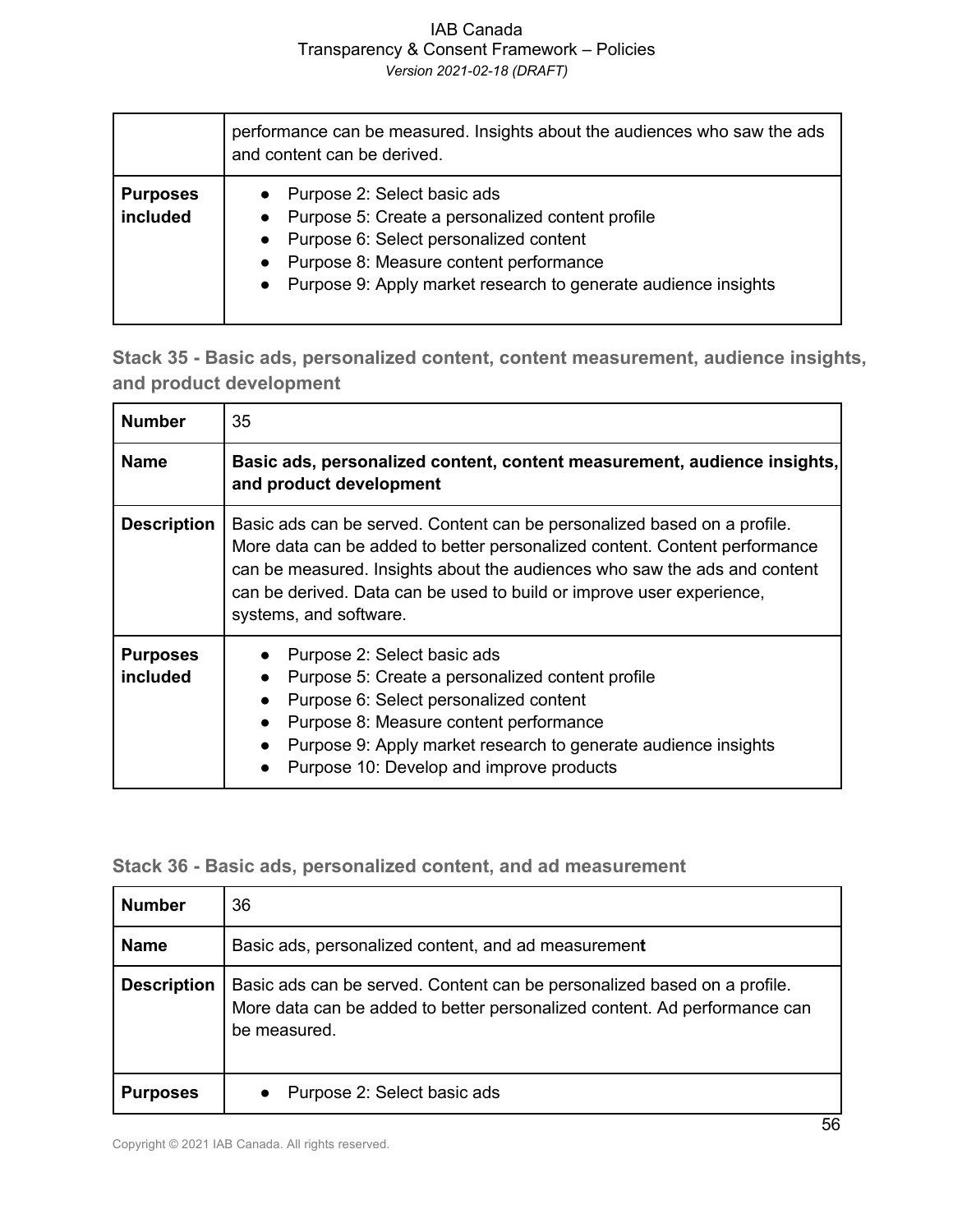| included | • Purpose 5: Create a personalized content profile<br>• Purpose 6: Select personalized content<br>• Purpose 7: Measure ad performance |
|----------|---------------------------------------------------------------------------------------------------------------------------------------|
|----------|---------------------------------------------------------------------------------------------------------------------------------------|

**Stack 37 - Basic ads, personalized content, ad measurement, and product development**

| <b>Number</b>               | 37                                                                                                                                                                                                                                                    |
|-----------------------------|-------------------------------------------------------------------------------------------------------------------------------------------------------------------------------------------------------------------------------------------------------|
| <b>Name</b>                 | Basic ads, personalized content, ad measurement, and product development                                                                                                                                                                              |
| <b>Description</b>          | Basic ads can be served. Content can be personalized based on a profile.<br>More data can be added to better personalized content. Ad performance can<br>be measured. Data can be used to build or improve user experience, systems,<br>and software. |
| <b>Purposes</b><br>included | Purpose 2: Select basic ads<br>Purpose 5: Create a personalized content profile<br>Purpose 6: Select personalized content<br>$\bullet$<br>Purpose 7: Measure ad performance<br>Purpose 10: Develop and improve products<br>$\bullet$                  |

## F. Example Stack Combinations

Example Stack Combination 1

- **Special Feature 1: Use precise geolocation data**
- **Stack 3: Personalized ads**
	- Purpose 2: Select basic ads
	- Purpose 3: Create a personalized ads profile
	- Purpose 4: Select personalized ads
- **Stack 11: Personalized content**
	- Purpose 5: Create a personalized content profile
	- Purpose 6: Select personalized content
- **Stack 17: Ad and content measurement, and audience insights**
	- Purpose 7: Measure ad performance
	- Purpose 8: Measure content performance
	- Purpose 9: Apply market research to generate audience insights
- **Purpose 10: Develop and improve products**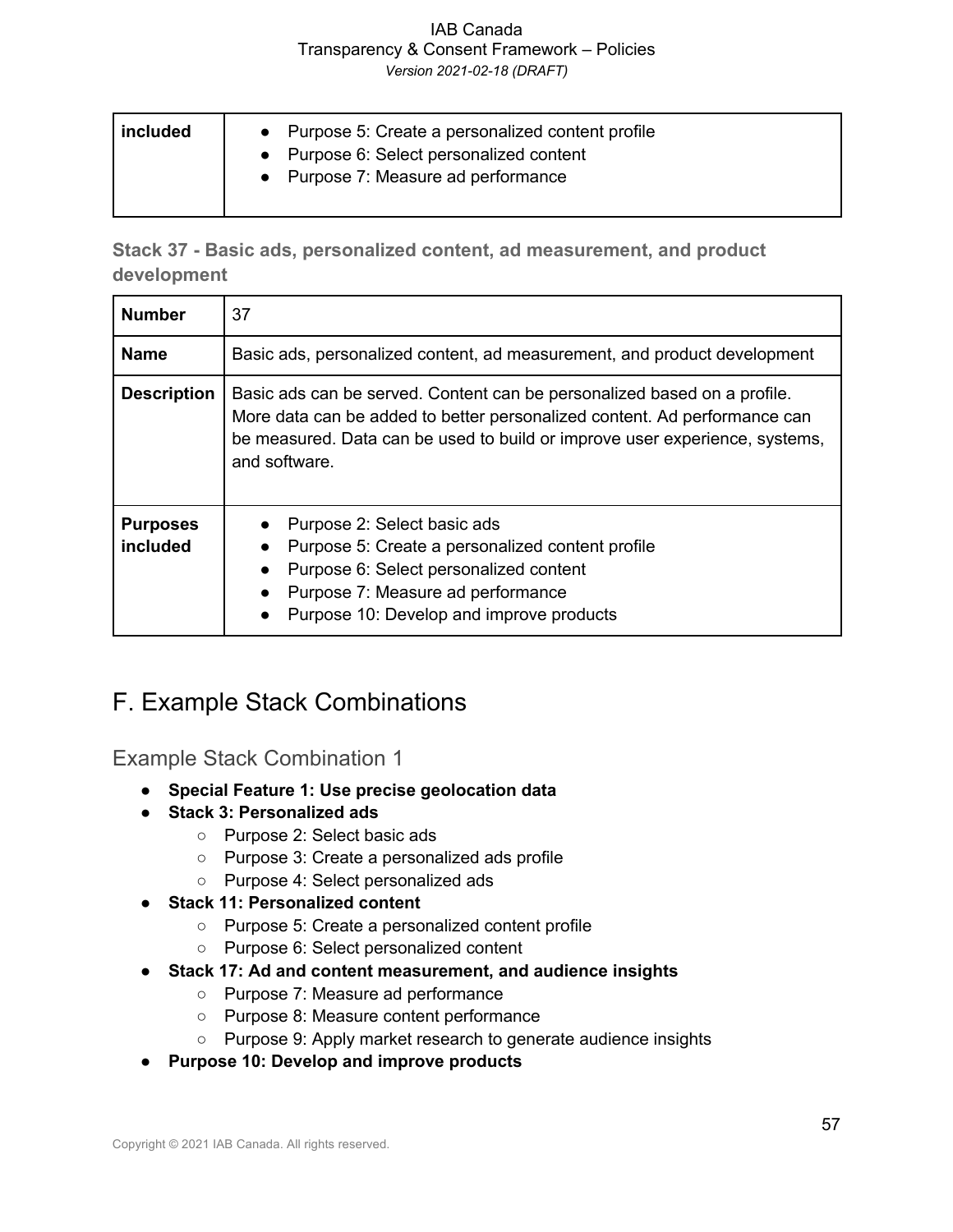### Example Stack Combination 2

- **Special Feature 1: Use precise geolocation data**
- **Stack 8:** Personalized ads, and ad measurement
	- Purpose 2: Select basic ads
	- Purpose 3: Create a personalized ads profile
	- Purpose 4: Select personalized ads
	- Purpose 7: Measure ad performance
- **Stack 14: Personalized content, and content measurement**
	- Purpose 5: Create a personalized content profile
	- Purpose 6: Select personalized content
	- Purpose 8: Measure content performance
- **Purpose 9:** Apply market research to generate audience insights
- **Purpose 10: Develop and improve products**

### Example Stack Combination 3 (Advertisers)

- **Special Feature 1: Use precise geolocation data**
- **Stack 3: Personalized ads**
	- Purpose 2: Select basic ads
	- Purpose 3: Create a personalized ads profile
	- Purpose 4: Select personalized ads
- **Stack 19: Ad measurement, and audience insights**
	- Purpose 7: Measure ad performance
	- Purpose 9: Apply market research to generate audience insights
- **Purpose 10: Develop and improve products**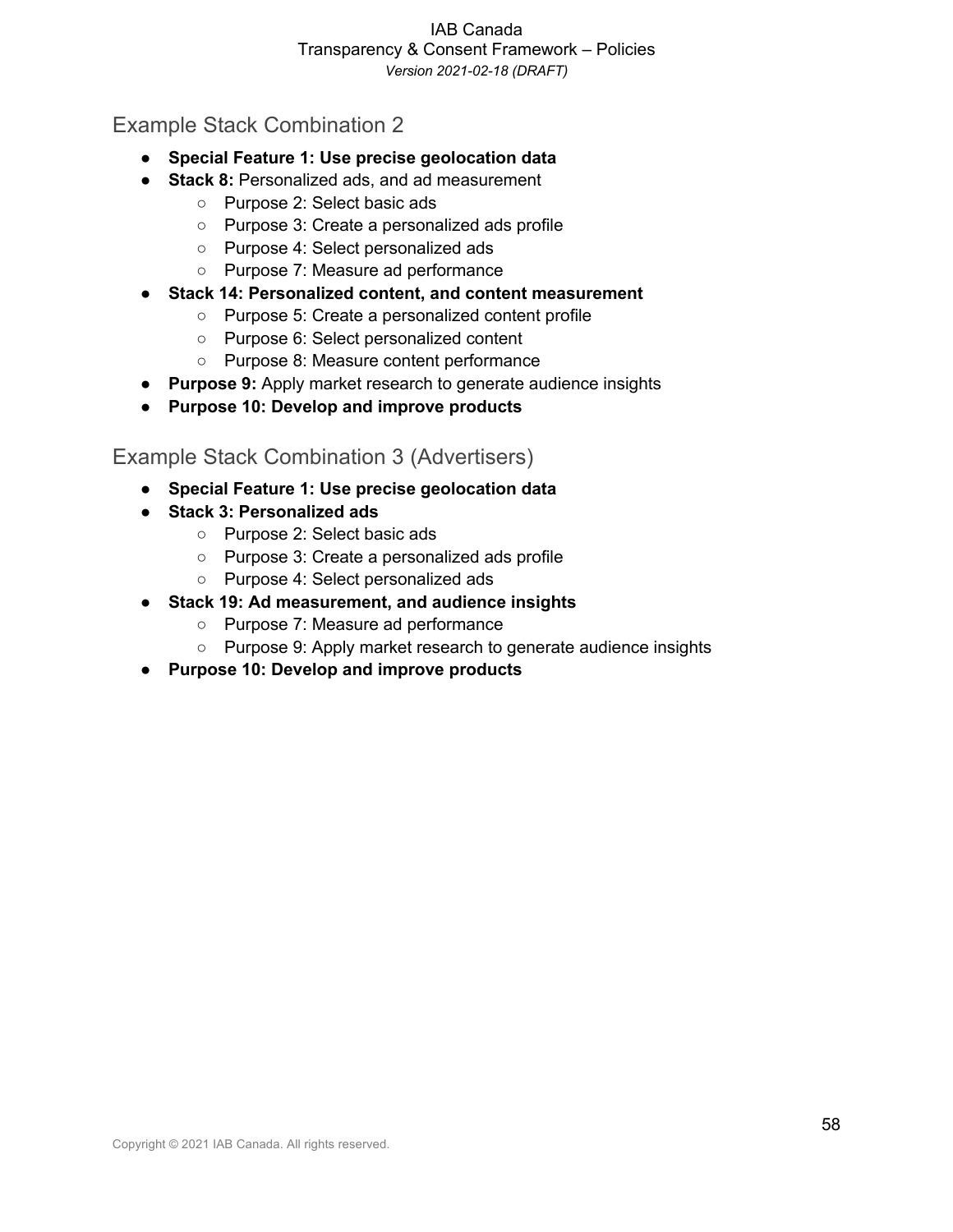# Appendix B: User Interface Requirements

# A. Scope

a. This Appendix applies to any party deploying a user interface in connection with the Framework ("Framework UI"). Typically, this is the first party in the interaction with the user, such as a Publisher operating its own private CMP, or relying on the services of a commercial CMP. Both the Publisher and the CMP are responsible to ensure that these requirements are met. Appendix B should be read in conjunction with Chapter II (Policies for CMPs), Chapter IV (Policies for Publishers), and Chapter V (Policies for Interacting with Users).

b. A Publisher and/or CMP is responsible for determining when the Framework UI will be shown in accordance with the Framework Policies and the Specifications, consistent with legal requirements to support the transparent and lawful collection, use, or disclosure of users' personal information by Vendors. The Framework UI may be used to support the Publisher's own transparent and lawful collection, use, or disclosure of users' personal information.

c. The Framework Policies and the Specifications establish minimum requirements for language, design, and other elements in the Framework UI. These minimum requirements are intended to align with legal requirements of Canadian Privacy Law. In the event of a conflict between applicable Canadian law and Appendix B, the law prevails. Unless stated otherwise, nothing in Appendix B is intended to prevent the creation of Framework UIs that go beyond these minimum requirements.

# B. General Rules and Requirements for Framework UIs

a. When providing transparency and/or consent choices to users, the Framework UI may make use of a so-called layered approach that provides key information immediately in an Initial Layer and makes more detailed information available elsewhere in additional layers for those users who are interested in it. Appendix B provides minimum requirements for certain layers, in particular the Initial Layer, where the Framework UI makes use of a layered approach.

b. When providing transparency about Purposes, Special Purposes, Features and Special Features, the Framework UI must do so only on the basis of the standard Purpose, Special Purpose, Feature, and Special Feature names and definitions of Appendix A as they are published on the Global Vendor List or using Stacks in accordance with the Policies and Specifications. UIs must make available the standard legal text of Purposes, Special Purposes, Features, and Special Features of Appendix A but may substitute or supplement the standard legal definitions with the standard user-friendly text of Appendix A so long as the legal text remains available to the user and it is explained that these legal texts are definitive. Either way, the language used must be user-friendly and generally understandable.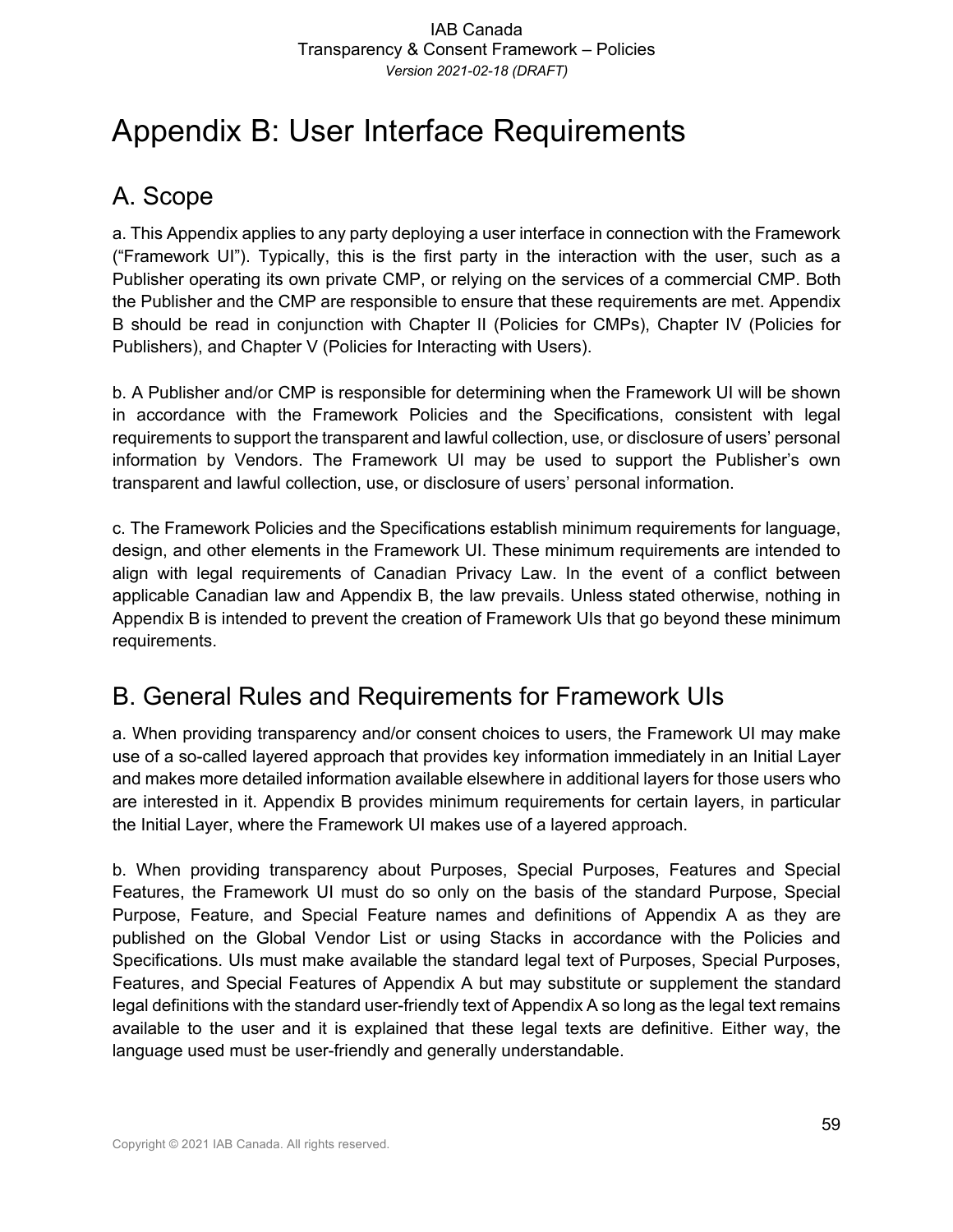c. Where the Framework UI uses a language other than English, the Framework UI must do so only on the basis of official translations of the standard Purpose, Special Purpose, Feature and Special Feature names and definitions of Appendix A as they are published on the Global Vendor List.

d. When providing transparency about Vendors, the Framework UI must do so only on the basis of the information provided, and declarations made by Vendors as they are published on the Global Vendor List.

e. For the avoidance of doubt, Framework UIs may be used to also provide transparency, and request consent, for purposes and/or vendors, that are not covered by the Framework. However, users must not be misled to believe that any non-Framework purpose and/or vendor are part of the Framework or subject to its Policies. If the Framework UI includes non-Framework purposes and/or vendors the Framework UI must make it possible for users to distinguish between Vendors registered with the Framework, and Purposes defined by the Framework, and those who are not.

f. In cases in which the Publisher permits Vendors which it does not disclose directly, to collect, use, or disclose users' personal information for one or more Purposes, Special Purposes, and/or using one or more Special Features disclosed by the Publisher in line with a OOB Permissions and/or OOB opt-in established in previous interactions with those Vendors in other contexts, the Framework UI must inform users of the same.

g. The Framework UI must inform users that their Vendor choices are limited to Purposes and Special Features and that it does not enable them to refuse consent to disclosed Vendors collecting, using, or disclosing personal information for Special Purposes and that Special Features may be used for Special Purpose 1 (ensure security, prevent fraud, and debug) regardless of the user's choice about Special Features.

h. The Framework UI must inform users that their personal information may be stored outside of Canada and therefore the legislation of the jurisdiction it is stored in will apply. Users should also be notified of the risk in having their data stored outside of the Canadian jurisdiction.

# C. Specific Requirements for Framework UIs in Connection with Requesting a User's Consent

a. When providing transparency about Purposes, Features and Vendors in connection with requesting a user's consent for the same, the Framework UI's must be displayed prominently and separately from other information, such as the general terms and conditions or the privacy policy, in a modal or banner that is clearly visible to a user first visiting a Digital Property.

b. When making use of a so-called layered approach, the Initial Layer of the Framework UI providing transparency and requesting a user's consent must include at least the following: